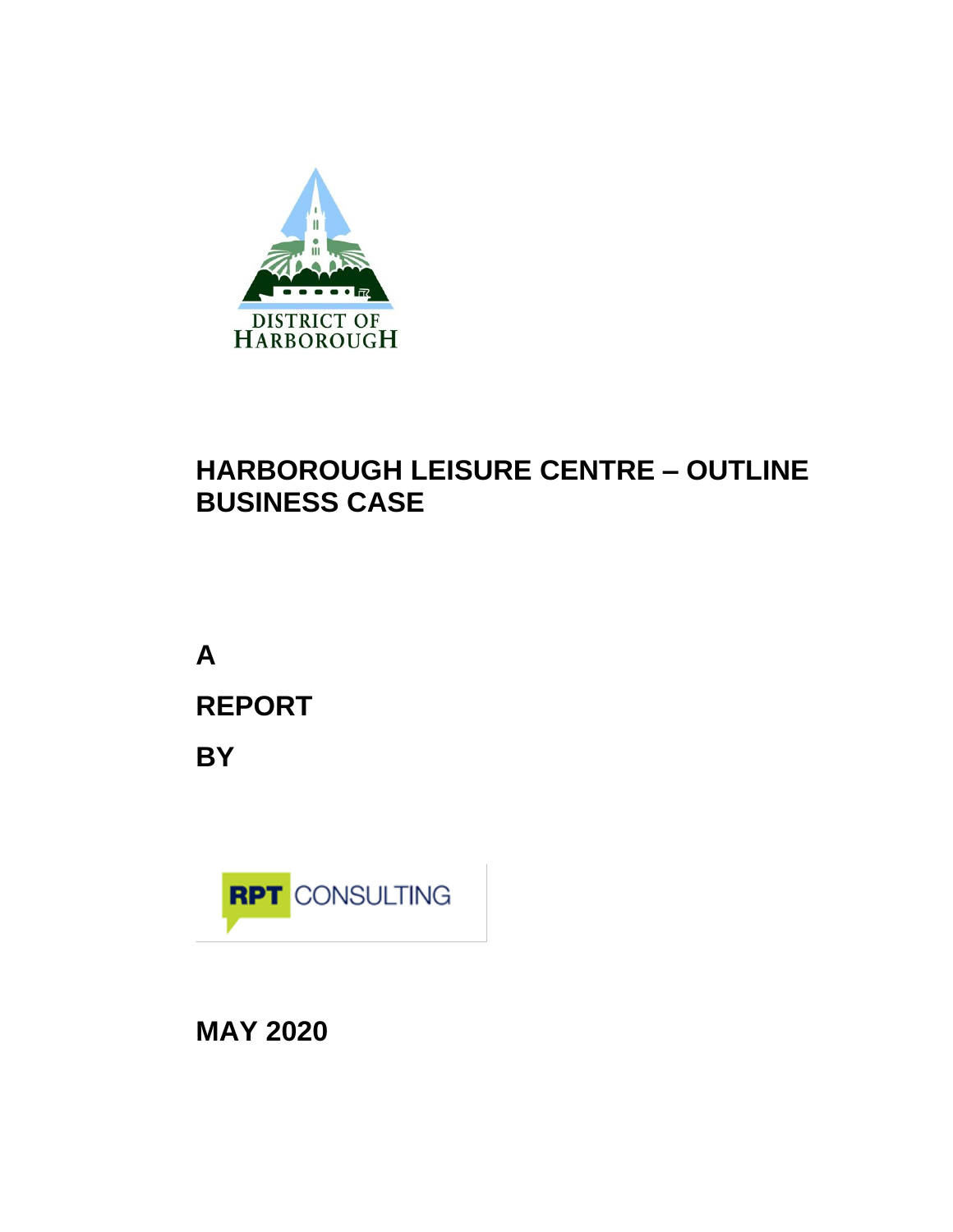## **CONTENTS**

|                                         | Page |
|-----------------------------------------|------|
| <b>Executive Summary</b>                |      |
| Section 1 – Introduction and Background | 1    |
| Section 2 – The Strategic Case          | 3    |
| Section 3 – The Economic Case           | 9    |
| Section 4 – Commercial Case             | 21   |
| Section 5 – The Financial Case          | 25   |
| Section 6 – Management Case             | 30   |

# **APPENDICES (not included within the report)**

| Appendix A - Strategic Context                                     |
|--------------------------------------------------------------------|
| Appendix B – Location Analysis                                     |
| Appendix C - Business Case Assumptions                             |
| Appendix D - Financial Model                                       |
| Appendix E – Revenue Projections – New Build (Core Facilities)     |
| Appendix F - Revenue Projections - New Build (Enhanced Facilities) |
| Appendix G - Post Covid Scenario Planning                          |
| Appendix H - Scenario 1 (Post Covid Financial Model)               |
| Appendix I – Scenario 2 (Post Covid Financial Model)               |
|                                                                    |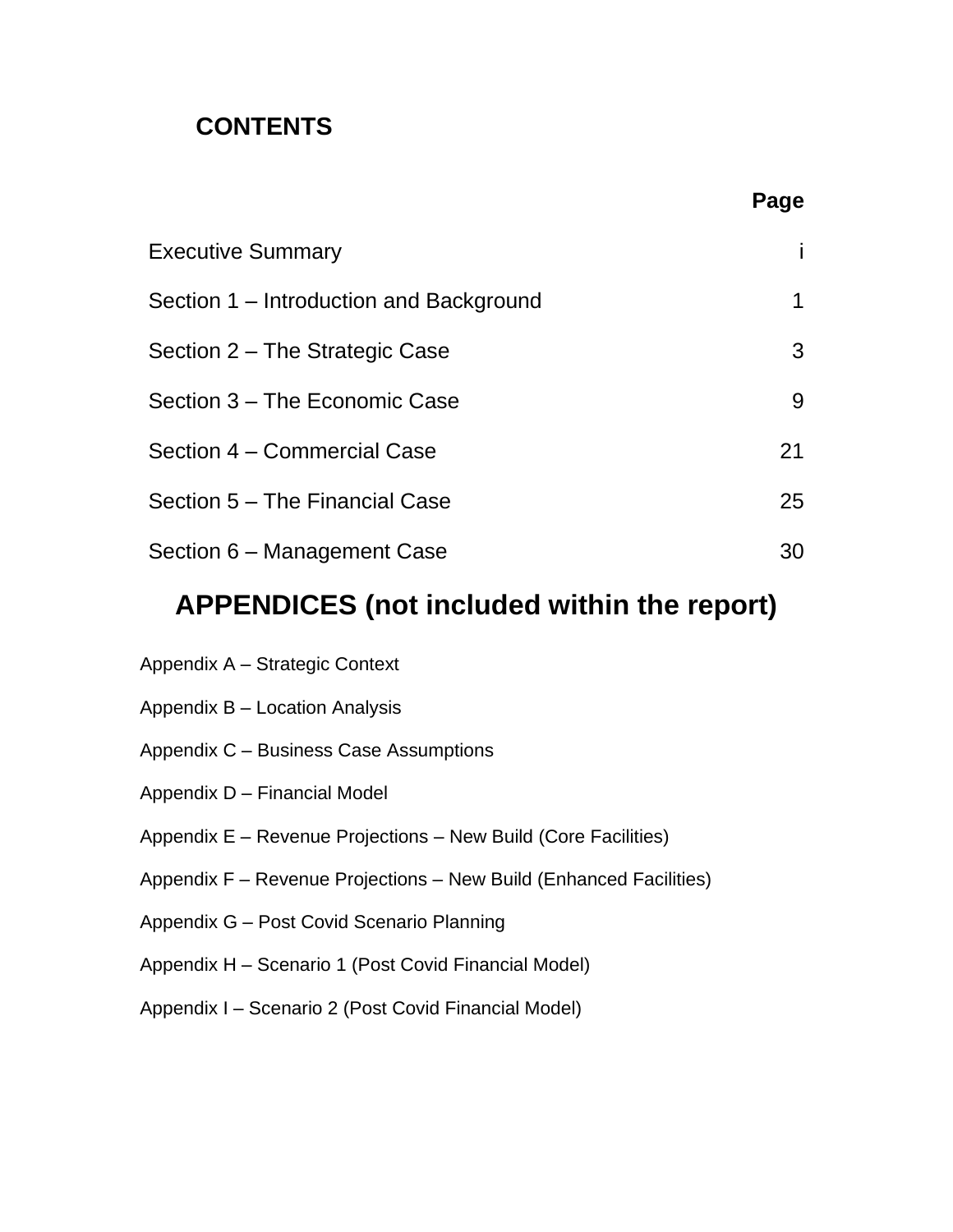#### **Introduction**

- I. This Outline Business Case (OBC) seeks approval for the redevelopment and provision of a new Harborough Leisure Centre (HLC) and considers a number of options, assessed through the five business case model used for major projects, which covers the following aspects
	- the **strategic case** section. This sets out the strategic context and the case for change, together with the supporting investment objectives for the scheme
	- the **economic case** section. This demonstrates that the organisation has selected the choice for investment which best meets the existing and future needs of the service and optimises value for money (VFM)
	- the **commercial case** section. This outlines the content and structure of the proposed deal
	- the **financial case** section. This confirms funding arrangements and affordability and explains any impact on the balance sheet of the organisation
	- the **management case** section. This demonstrates that the scheme is achievable and can be delivered successfully to cost, time and quality

#### **Strategic Case**

- II. The development of a replacement or new HLC supports the delivery of a number of strategies at both national and local level, particularly
	- Sporting Futures A New Strategy For An Active Nation HM Government
	- Sport England Strategy Towards an Active Nation (2016 2021)
	- Harborough Physical Activity Strategy (2019 2029)
	- Harborough District Council Corporate Plan (2018 2021)
	- Draft Built Facilities Strategy for Harborough
	- Sport England Strategic Outcomes Planning Framework
- III. These strategies support the development of sport and leisure to deliver against a number of outcomes including
	- Physical Wellbeing
	- Mental Wellbeing
	- Social and Community Development
	- Individual Development
	- Economic Development
- IV. There is identified within the various strategies and approaches a real value in investing in sport and leisure whether it is through getting inactive people more active or delivering public health benefits and contributing to the health and wellbeing of the community. This has been reinforced through research from Sheffield University which suggests that for every £1 invested in sport this delivers a social return on investment of £1.91 through reduction in spending on health due to reduced risk, improved education performance, reduction in crime and improved health and wellbeing.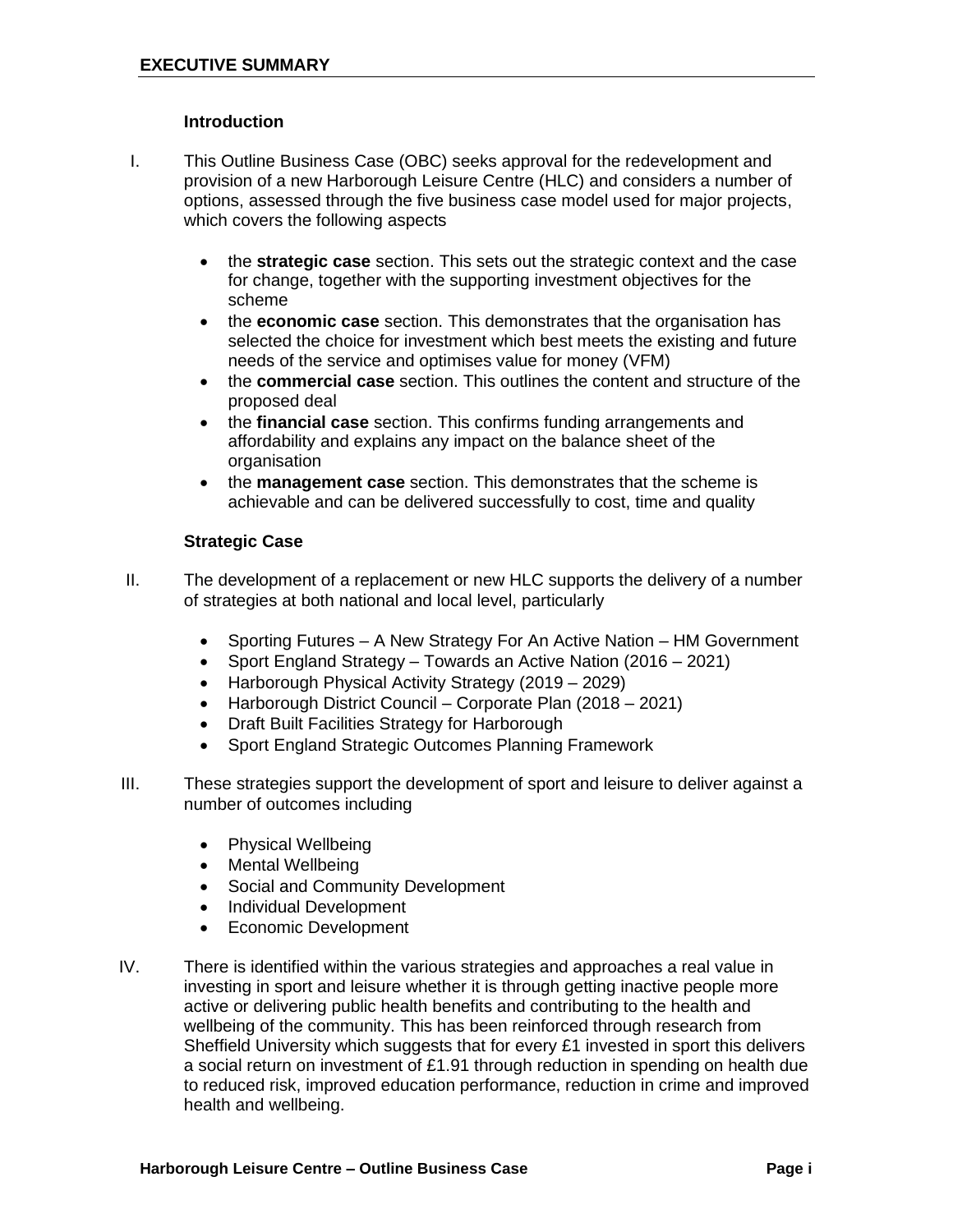- V. These outcomes will be supported through a redeveloped HLC and in particular the Draft Built Facilities Strategy has identified the need for enhanced facilities at HLC to deliver against these outcomes and support the future need for facilities, including
	- Larger pool facilities (and 8 lane 25 metre pool)
	- Enhanced Sports hall provision
	- Additional health and wellbeing services (such as rooms and studio space)
	- Increased health and fitness facilities
- VI. The strategic case has identified the need for HLC and also potential need for enhanced facilities.

#### **Economic Case**

- VII. As a result of the strategic case a number of options have been developed for investment in HLC. The options have considered a number of parameters which include
	- A redevelopment (combination of new build and refurbishment) or a total new build replacement of the Harborough Leisure Centre
	- The future facility mix requirements and the consideration of a core facility mix (which wouldn't deliver on the needs identified) and an enhanced facility mix (which delivers on the needs identified within the Draft Built Facilities Strategy). The difference in these two facility mixes are summarised below and are relevant principally for the new build options.
	- Site location and the potential to redevelop or build on the existing site or to relocate a new build option on a new location at a site to the north of Market **Harborough**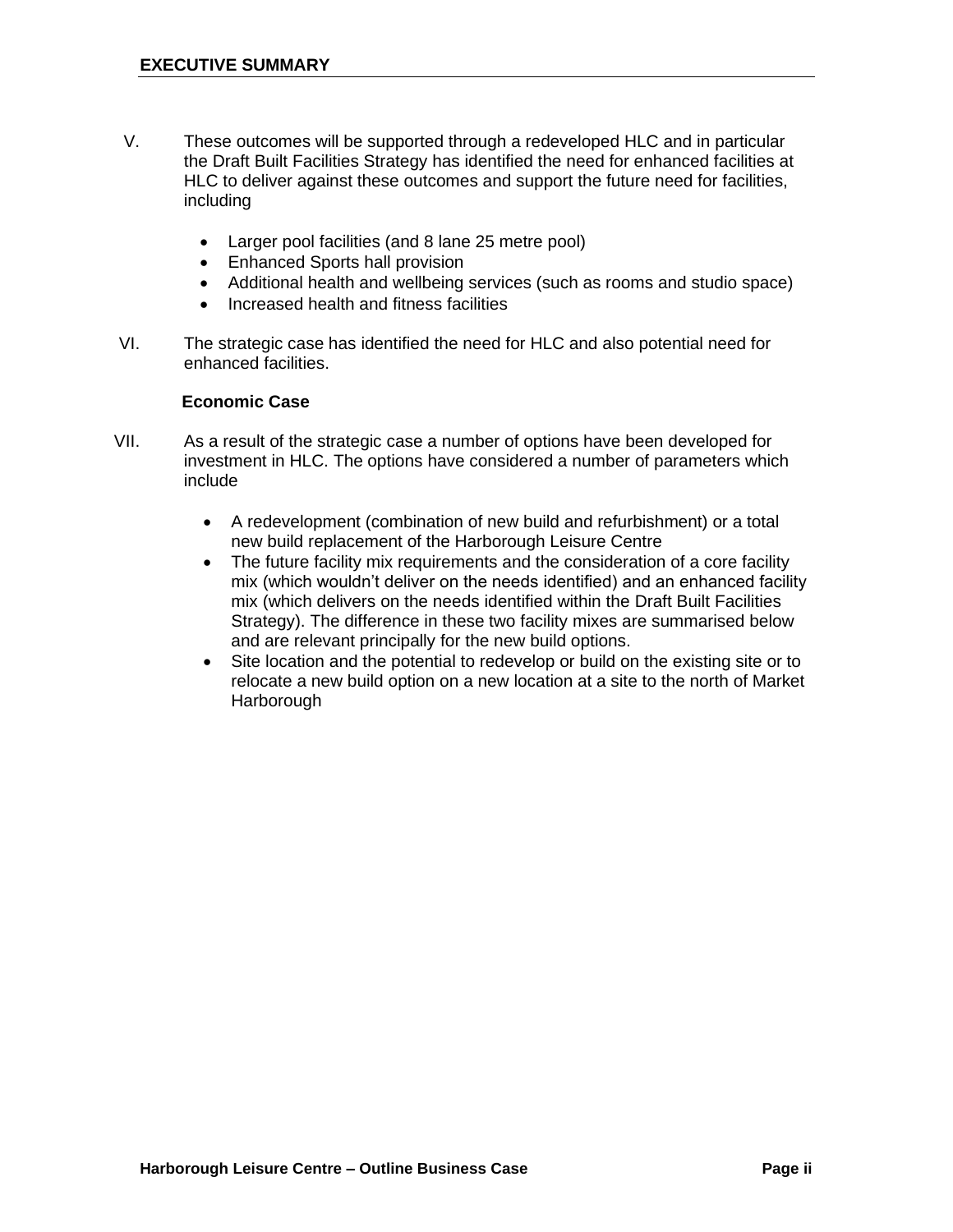| <b>Facility</b>             | Core                                                                                                                                                             | <b>Enhanced</b>                                                                                                                                                                                                           |
|-----------------------------|------------------------------------------------------------------------------------------------------------------------------------------------------------------|---------------------------------------------------------------------------------------------------------------------------------------------------------------------------------------------------------------------------|
| <b>Swimming Pool</b>        | 6 lane, 25 metre<br>$\bullet$<br>Main Pool<br>Learner Pool<br>$\bullet$                                                                                          | 8 lane, 25 metre<br>$\bullet$<br><b>Main Pool</b><br>Learner Pool<br>٠                                                                                                                                                    |
| <b>Sports Hall</b>          | 4 court Hall<br>$\bullet$                                                                                                                                        | 8 court Hall<br>$\bullet$                                                                                                                                                                                                 |
| <b>Health &amp; Fitness</b> | 100 stations<br>2 studios<br>$\bullet$                                                                                                                           | 120 stations<br>$\bullet$<br>3 studios                                                                                                                                                                                    |
| Catering                    | Café<br>$\bullet$                                                                                                                                                | Café<br>$\bullet$                                                                                                                                                                                                         |
| <b>Ancillary Spaces</b>     | Reception<br>$\bullet$<br>Meeting/<br>$\bullet$<br>Consultation<br>Rooms<br>Space for key<br>$\bullet$<br>partners such as<br>Health<br>Car Parking<br>$\bullet$ | Reception<br>$\bullet$<br>Health &<br>$\bullet$<br>Community<br><b>Facilities (meeting</b><br>space, office space<br>and studios)<br>Space for key<br>$\bullet$<br>partners such as<br>Health<br>Car Parking<br>$\bullet$ |
| <b>Total (GIFA)</b>         | Circa 4,000 sqm                                                                                                                                                  | Circa 5,000 sqm                                                                                                                                                                                                           |

## **Table A – Core v Enhanced Facility Mix**

VIII. Each of these parameters has been considered and as a result this OBC has considered a number of options as set out below

## **Table B – Redevelopment Options**

| <b>Option</b>                                          | <b>Description</b>                                                                                                                                                                                                                             |
|--------------------------------------------------------|------------------------------------------------------------------------------------------------------------------------------------------------------------------------------------------------------------------------------------------------|
| Option A - Do Nothing                                  | Condition survey works only to take place to<br>$\bullet$<br>enable the facility life to be maintained<br>Additional investment in Year 10<br>$\bullet$                                                                                        |
| Option $B -$<br>Redevelopment/Part<br><b>New Build</b> | Major redevelopment of the existing site to<br>include additional facilities (such as studio space<br>and health and fitness<br>Enhancement of the overall development to<br>create a 'new' facility                                           |
| Option C - New Build<br>(Core) Existing Site           | Development of a new facility with the core facility<br>$\bullet$<br>mix on the existing site<br>Seeking continuity of use through building on the<br>car park and then demolishing the existing site                                          |
| Option D - New Build<br>(Core) Alternative Site        | Development of a new facility with the core facility<br>$\bullet$<br>mix on the existing site<br>Seeking continuity of use through building an<br>alternative site to the north of Market Harborough<br>and then demolishing the existing site |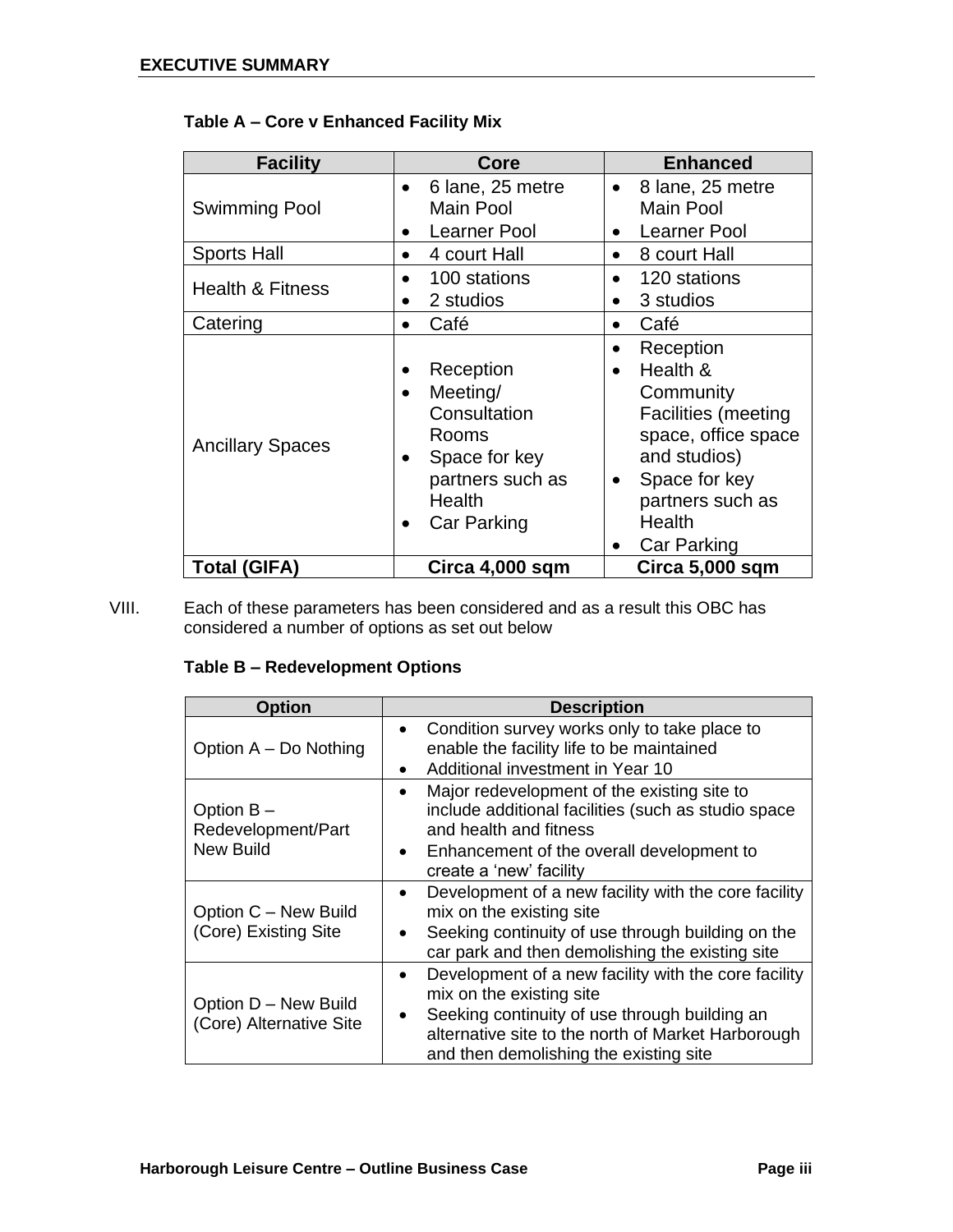| <b>Option</b>                                                 | <b>Description</b>                                                                                                                                                                                                                                              |
|---------------------------------------------------------------|-----------------------------------------------------------------------------------------------------------------------------------------------------------------------------------------------------------------------------------------------------------------|
| Option E - New Build<br>(Enhanced) Existing<br><b>Site</b>    | Development of a new facility with the enhanced<br>$\bullet$<br>facility mix on the existing site<br>Seeking continuity of use through building on the<br>٠<br>car park and then demolishing the existing site                                                  |
| Option F - New Build<br>(Enhanced) Alternative<br><b>Site</b> | Development of a new facility with the enhanced<br>$\bullet$<br>facility mix on the existing site<br>Seeking continuity of use through building an<br>$\bullet$<br>alternative site to the north of Market Harborough<br>and then demolishing the existing site |

IX. The economic appraisal has considered both the Net Present Value (NPV) and also the qualitative benefits which are summarised in the table below with the overall ranking for each option.

| <b>Option</b>                                                 | <b>Net Present</b><br>Value<br>£'million | Ranking<br>by NPV | Weighted<br>Qualitative<br><b>Score</b> | <b>Quality</b><br>Ranking | <b>Overall</b><br>Ranking |
|---------------------------------------------------------------|------------------------------------------|-------------------|-----------------------------------------|---------------------------|---------------------------|
| Option A - Do<br><b>Nothing</b>                               | 5.21                                     | 2                 | 33                                      | 6                         | 6                         |
| Option B-<br>Redevelopment                                    | 4.03                                     | 1                 | 67                                      | $3 =$                     | 1                         |
| Option C - New<br>Build (Core)<br><b>Existing Site</b>        | 11.98                                    | 3                 | 67                                      | $3 =$                     | 4                         |
| Option D - New<br>Build (Core)<br><b>Alternative Site</b>     | 12.51                                    | 4                 | 58                                      | 5                         | 5                         |
| Option E - New<br>Build (Enhanced)<br><b>Existing Site</b>    | 13.37                                    | 5                 | 92                                      | 1                         | $\mathcal{P}$             |
| Option F - New<br>Build (Enhanced)<br><b>Alternative Site</b> | 13.90                                    | 6                 | 83                                      | $\overline{2}$            | 3                         |

#### **Table C – Economic Appraisal Summary**

- X. As can be seen from the table above the overall ranking for the options suggests the redevelopment option (B) scores best in the overall ranking with the New Build with enhanced facility mix on the existing site scoring second (Option E). We summarise the key rationale for these overall ranking scores below
	- Option B (Redevelopment) delivers an NPV which is lower than the do nothing option and also scores well on the quality scores (in third place). The overall NPV is significantly lower than the new build options but there is the opportunity to deliver significantly enhanced facilities.
	- There is no real additional benefit from developing a new build with core facilities as the facilities provided will not be as good as the existing facilities and will not deliver on the needs identified in the Draft Built facilities strategy.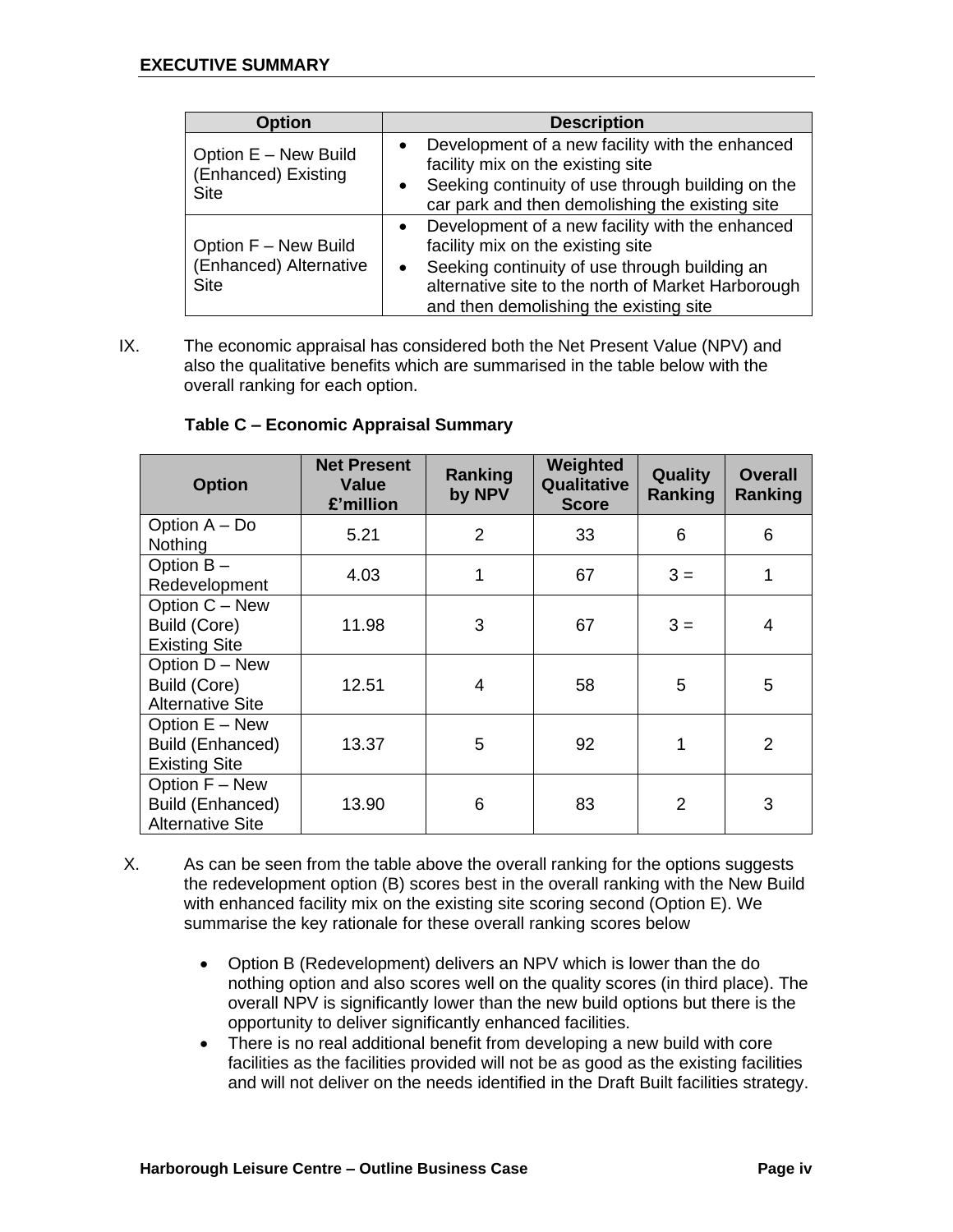- In addition the overall NPV for the new build core facilities options (C & D) are similar to those of the New Build enhanced facility mix (E & F), thus if a new build is to be progressed then the enhanced facility mix should be developed as the overall NPV is similar to the core facility mix.
- The enhanced facility mix for the new build is more likely to attract external grant funding
- There is little difference in the NPV between the existing site new build options and the alternative site options. In addition the alternative site options (D & F) provide significantly more risk than the existing site options with the potential costs to acquire the alternative site likely to be understated.
- The do nothing option does not deliver on the strategic outcomes and as such the only benefit is the low NPV, although it also is unlikely to last for 40 years
- XI. As a result of the economic appraisal and the key issues identified above the recommended option would be the redevelopment option (B), with the potential to explore enhancing the pool facility to provide an additional 2 lanes. An example of a good redevelopment option which has created a 'new' facility is Enderby Leisure Centre as illustrated below



#### **Enderby Leisure Centre**

Following a feasibility study and procurement process (managed by RPT Consulting), SLM were appointed to invest in the Enderby Leisure Centre through a 15 year contract. The overall outcomes were

- A capital expenditure which created a new look for the front of the Centre, with extended gym, Health Spa, Soft Play and new reception area and café.
- Blaby District Council invested the capital and in return achieved a significantly improved management fee
- The investment delivered an improvement on the management fee received by the operator per annum, excluding financing costs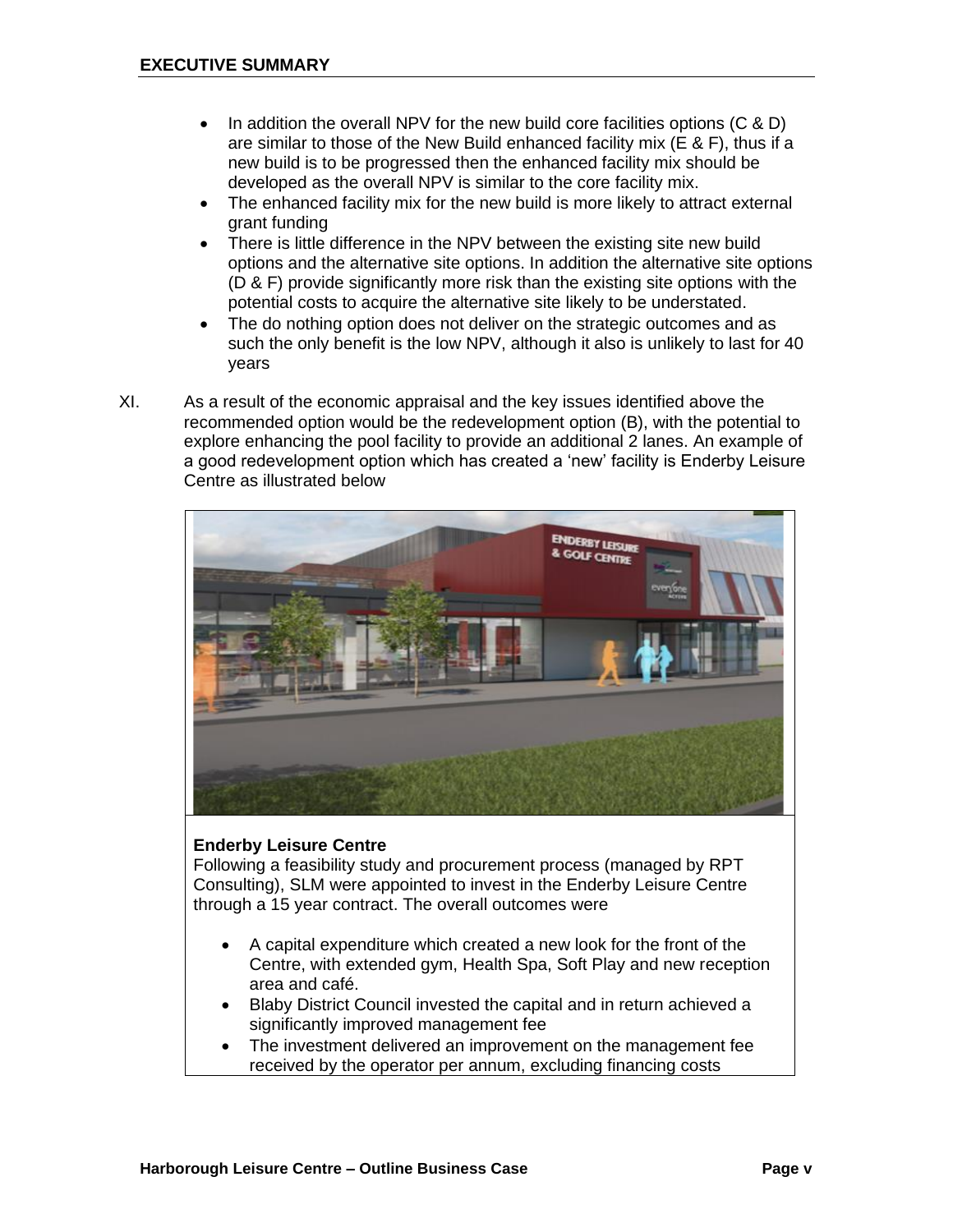- XII. Following the Coivd 19 crisis further scenario planning has been undertaken to assess the impact on the NPV as a result in both short term and long term reductions in future revenue. This scenario planning suggests that Option B remains the lowest NPV option across all scenarios, but potentially increases the NPV by circa £0.5 - £1.3 million (across all options).
- XIII. If the Council wished to progress a new build option then Option E (New Build with enhanced facility mix and on the existing site) provides the Council with the best overall outcome and should be progressed in preference to the other new build options.

#### **Key Recommendation**

- 1. The economic case has identified the preferred option as the Redevelopment Option (B) which enables the Council to progress with the development of a major redevelopment (including part new build) to deliver a 'new' facility which reinvigorates and develops HLC
- 2. If the Council were committed to delivering a new build option then Option E (Enhanced facility on the existing site) would be the preferred option.

#### **Commercial Case**

- XIV. It is expected that HDC will enter into an operating contract with a leisure operator and there are two different approaches to the development of the construction and investment, as follows
	- Redevelopment Option (B) typically in the market a redevelopment option would be undertaken by the leisure operator as they can manage the programme and they are used to delivering these projects. This was the approach undertaken for Enderby Leisure Centre
	- New Build Options if the Council was to progress with a new build option then it has previously considered a Design, Build, Operate and Maintain (DBOM) approach but has decided to progress with a separate design and build of the new facility and then securing an operator to manage the facility.
- XV. Depending on the option which the Council ultimately progresses with then the construction or redevelopment programme may form part of the operator contract.
- XVI. If the Council progresses with a new build option then they may also want to undertake further market consultation to revisit the DBOM approach and assess the market appetite during the development of the procurement strategy.
- XVII. The Council will also have the opportunity through the procurement to test the suitability of other management options, such as an in house option.

#### **Financial Case**

XVIII. We summarise in the table below the financial implications for each of the development options based on the capital and annual management fee either received from or paid to the operator.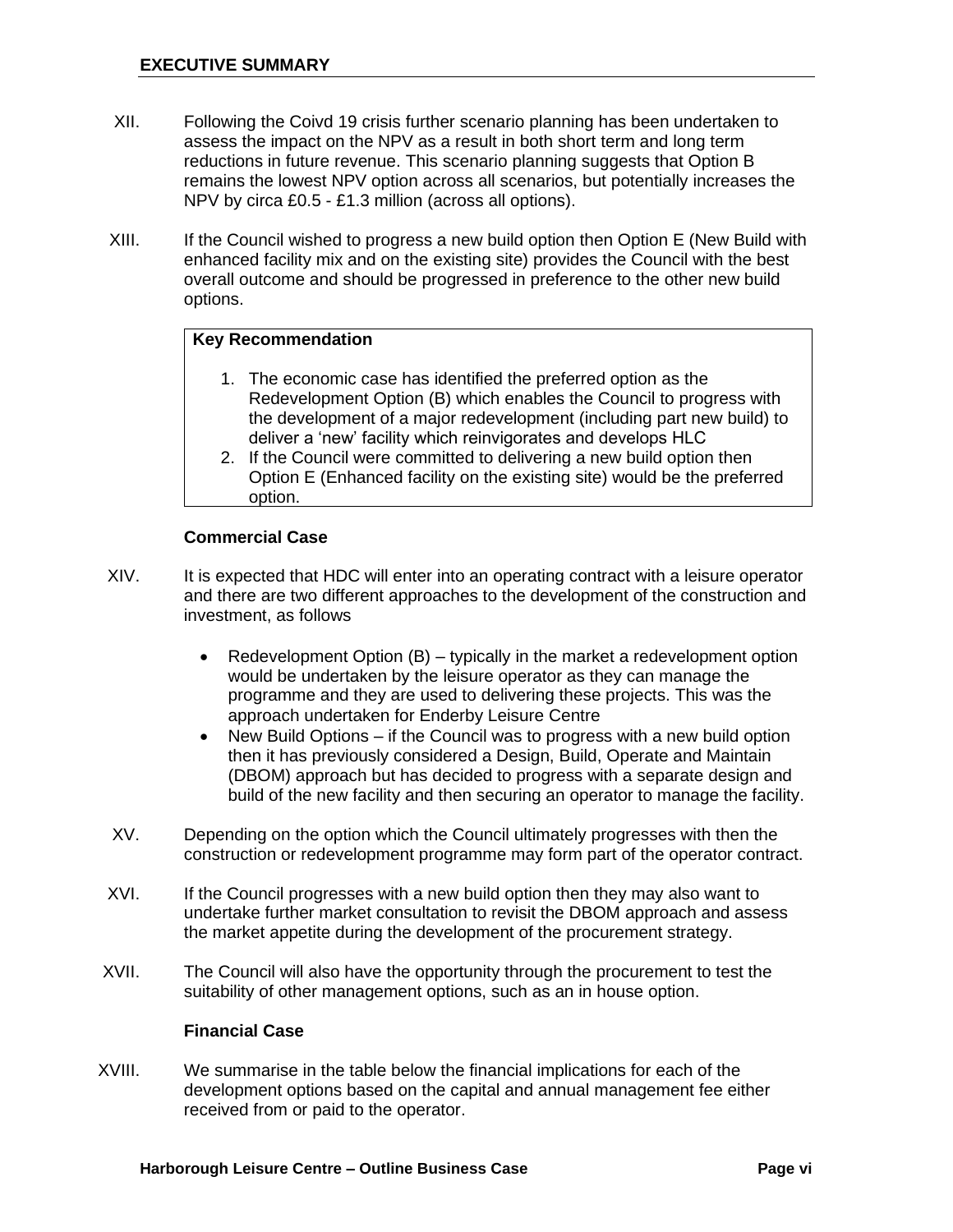| <b>Option</b>                                                           | <b>Total Capital</b><br>E'm | <b>External</b><br><b>Funding £'m</b> | <b>Net Capital</b><br><b>Required</b><br>£'m | Annual<br><b>Management</b><br>Fee £'000's |
|-------------------------------------------------------------------------|-----------------------------|---------------------------------------|----------------------------------------------|--------------------------------------------|
| Option A - Do<br>Nothing                                                | 6.75                        |                                       | 6.75                                         | 0                                          |
| Option B-<br>Redevelopment                                              | 9.75                        | 1.0                                   | 8.75                                         | (219)                                      |
| Option C -<br><b>New Build</b><br>(Core) Existing<br><b>Site</b>        | 17.65                       |                                       | 17.65                                        | (337)                                      |
| Option D-<br><b>New Build</b><br>(Core)<br><b>Alternative Site</b>      | 19.16                       | 1.24                                  | 17.92                                        | (316)                                      |
| Option E - New<br><b>Build</b><br>(Enhanced)<br><b>Existing Site</b>    | 22.25                       | 1.0                                   | 21.25                                        | (485)                                      |
| Option F - New<br><b>Build</b><br>(Enhanced)<br><b>Alternative Site</b> | 23.76                       | 2.24                                  | 21.53                                        | (463)                                      |

#### **Table D – Financial Implications**

Note:

- 1. The annual management fee is shown in brackets if it is a payment to the Council and with no brackets if it is a payment from the Council.
- 2. The annual management fee is an average amount per annum including inflation
- XIX. The table above provides the overview of the implications for capital and revenue and highlights the following key points.
	- The capital costs required are significantly higher for the new build options than the redevelopment or do nothing options.
	- There is the opportunity for some external funding through either capital receipts or grant funding, although grant funding is targeted predominantly at the enhanced facility mix and is relatively limited
	- The costs of moving to a new site through purchase of the additional site could potentially be higher than the capital receipts from the sale of the existing site
	- The new build options provide an improved management fee but the level of increase is not significant compared to the redevelopment option
- XX. It is expected that the net capital required will be funded through Council borrowing using prudential borrowing.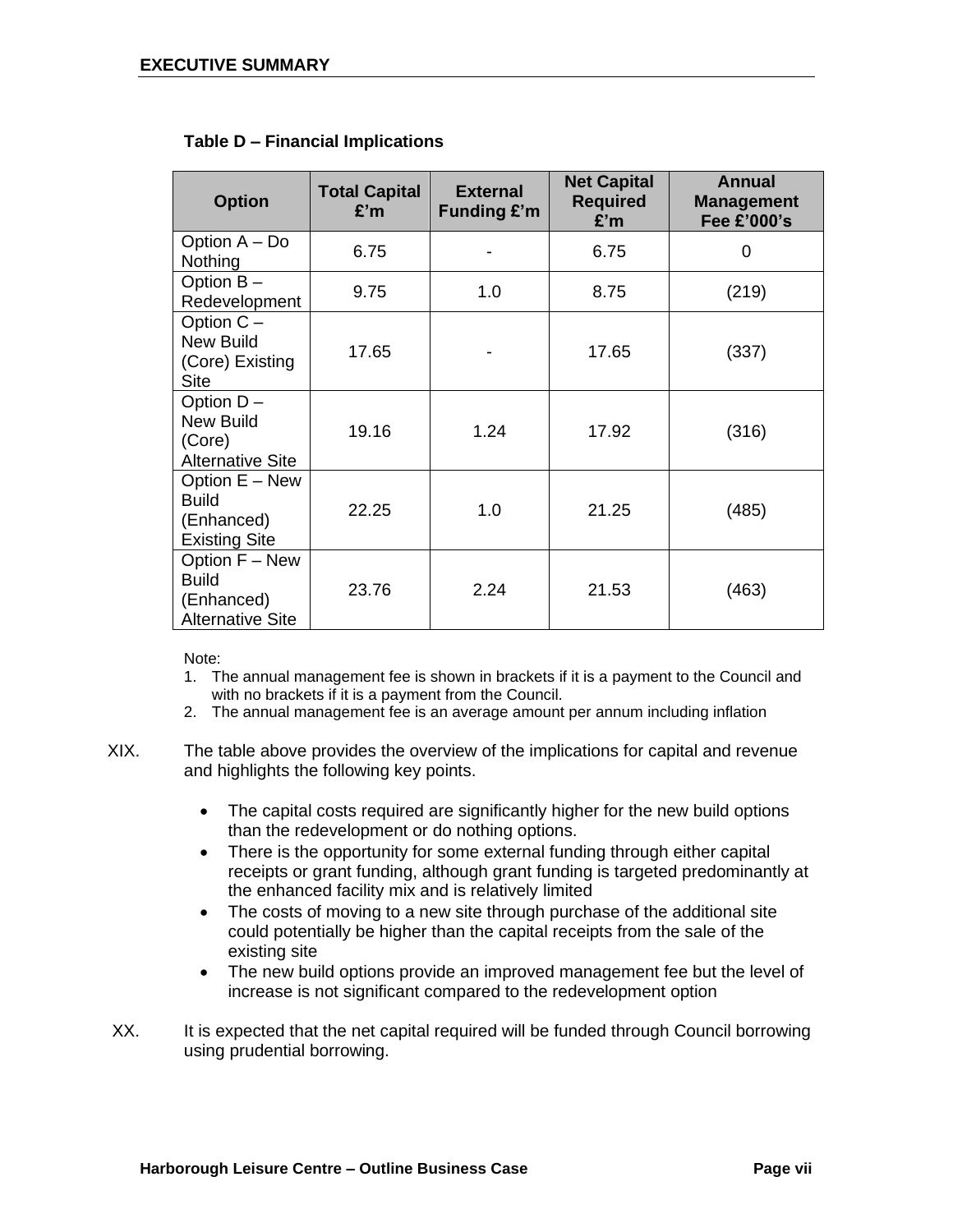XXI. In order to understand the cost to the Council of each of the options the future costs of each option have then been compared to include both the management fee and the borrowing costs. These are summarised in the table below.

#### **Table E – Affordability**

*Average Annual Impact on Revenue*

| Option (£'000's)                                              | Annual<br><b>Management</b><br><b>Fee</b> | <b>Borrowing</b><br><b>Costs to the</b><br><b>Council</b> | <b>Annual Cost</b><br>to the Council |
|---------------------------------------------------------------|-------------------------------------------|-----------------------------------------------------------|--------------------------------------|
| Option A - Do Nothing                                         | 0                                         | 249                                                       | 249                                  |
| Option B - Redevelopment                                      | (219)                                     | 306                                                       | 87                                   |
| Option C - New Build<br>(Core) Existing Site                  | (337)                                     | 695                                                       | 358                                  |
| Option D - New Build<br>(Core) Alternative Site               | (316)                                     | 696                                                       | 380                                  |
| Option E - New Build<br>(Enhanced) Existing Site              | (485)                                     | 831                                                       | 346                                  |
| Option F - New Build<br>(Enhanced) Alternative<br><b>Site</b> | (463)                                     | 842                                                       | 378                                  |

Note:

- 1. The annual management fee is shown in brackets if it is a payment to the Council and with no brackets if it is a payment from the Council.
- 2. The annual management fee is an average amount per annum including inflation
- 3. The borrowing costs are average annual costs
- XXII. It can be seen from the table that all of the options incur an annual cost to the Council once the borrowing costs are included. Of the options identified, Option B is expected to cost the Council £87,000 per annum with the lowest New Build Option being option E (Enhanced Facility on Existing Site) at a cost of £346,000 per annum, circa £259,000 per annum greater than Option B.
- XXIII. Option B is also a lower cost to the Council than the Do Nothing option (A), which would cost the Council circa £249,000 per annum.
- XXIV. Currently the contract with SLM provides for a management fee paid to the Council in 2020/21 financial year (for both Lutterworth and Harborough Centres). This has not been reflected in the budget as the Council acts prudently and the budget for 2020/21 shows a nil budget for the Leisure Centres. Thus the costs shown in the table above would be an increase on the current budget.
- XXV. It should however be recognised that the current level of management fee and budget is unlikely to be maintained in any future contract due to a number of reasons.
	- There has been analysis of the current performance from SLM of the contract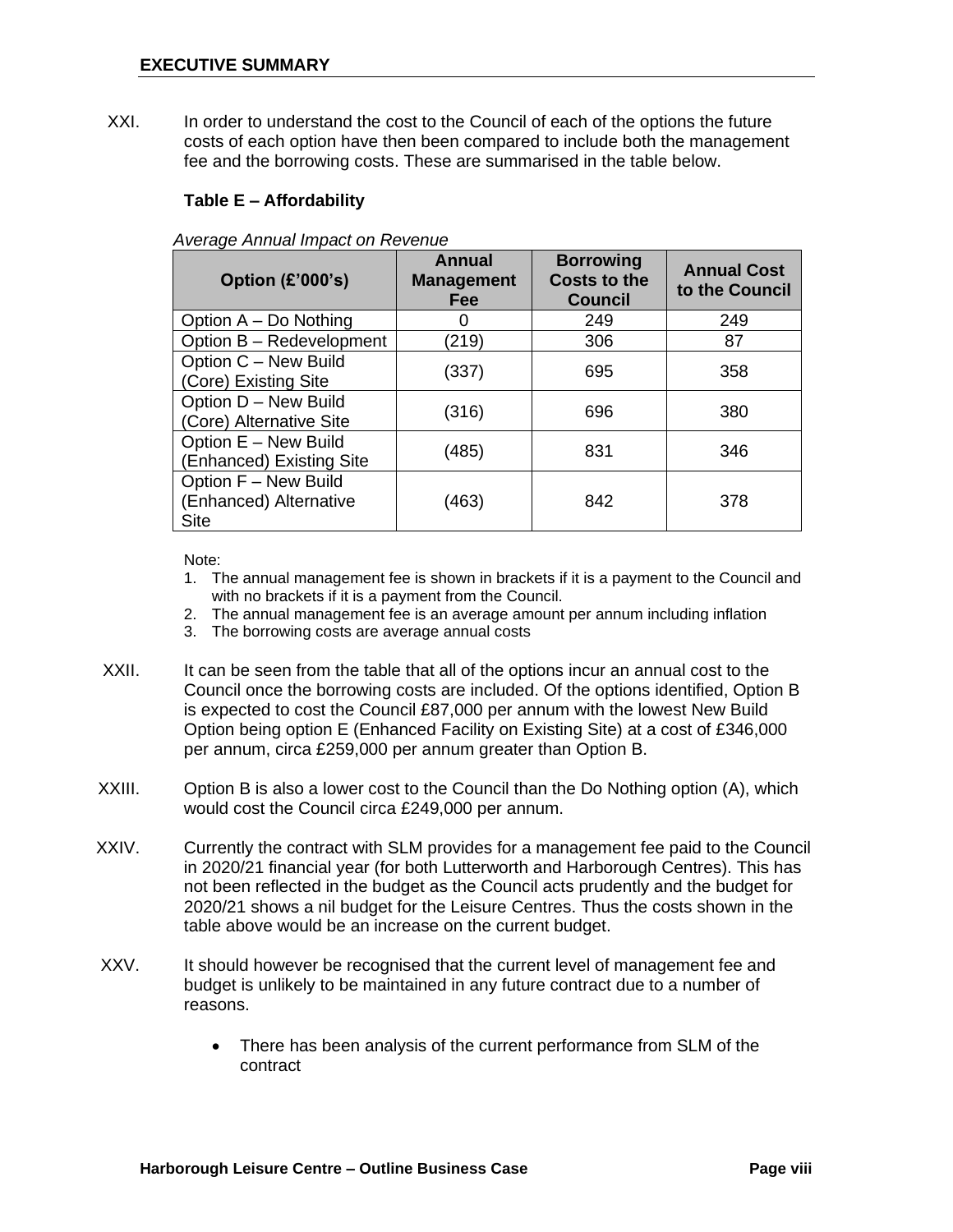- It is unlikely that the income will increase in any new contract without at least some investment in the Centre and as it ages it is likely that the future costs of operating will increase
- If condition survey works (included in Option A and B) are not undertaken then there is risk of failure of the building and also subsequent increases in costs to operate
- XXVI. Thus although the costs of all options represent an increase on the current budget, it should be recognised that the existing costs are unachievable (beyond the life of the existing contract) without investment, if only because condition survey works will need to be undertaken.
- XXVII. Option B (redevelopment) delivers the lowest cost for the Council and of the new build options, the enhanced facility on the existing site (Option E) is the lowest cost but still is £259,000 per annum higher than Option B.
- XXVIII. Consideration has also been given to the impact on future revenues following Covid 19 in two scenarios, short term (initial 5 years reduction in revenue) and long term (reductions in revenue over 40 years).
- XXIX. Both of these scenarios reinforce that Option B delivers the lowest cost for the Council however there is likely to be an increase in costs to the Council in these scenarios of circa £13 – 15,000 per annum (Scenario 1) and circa £80 - £112,000 per annum (Scenario 2).

#### **Management Case**

XXX. The Council has put in place a programme management structure which includes a programme sponsor and programme manager, who will manage the project in accordance with the principles of the Council's project management and the following summary project plan

| <b>Timescale</b>      | <b>Design Development &amp;</b><br><b>Construction</b>                                                                                              | <b>Operator Procurement</b>                                                                          |
|-----------------------|-----------------------------------------------------------------------------------------------------------------------------------------------------|------------------------------------------------------------------------------------------------------|
| Jun 2020              |                                                                                                                                                     | Sign off Outline Business Case                                                                       |
| $Jul - Sep$<br>2020   | Development of Design<br>$\bullet$<br>Feasibility (RIBA Stage 2)<br>Sign off Design Concepts<br><b>External Funding Applications</b><br>if required | <b>Prepare Procurement</b><br>Strategy<br><b>Standard Questionnaire</b><br>Stage – appoint shortlist |
| Oct 2020-<br>Feb 2021 | <b>Detailed Design Development</b><br>(RIBA Stage 4)                                                                                                | Tender Stage – seek options<br>from market<br>Market input into design<br>development                |
| Feb 2021              |                                                                                                                                                     | Development and sign off Full Business Case                                                          |
| $Feb - May$<br>2021   | <b>Planning Application</b>                                                                                                                         | <b>Final Tender Stage</b><br><b>Appoint Operator</b>                                                 |

#### **Table F – Project Plan Summary (New Build Options)**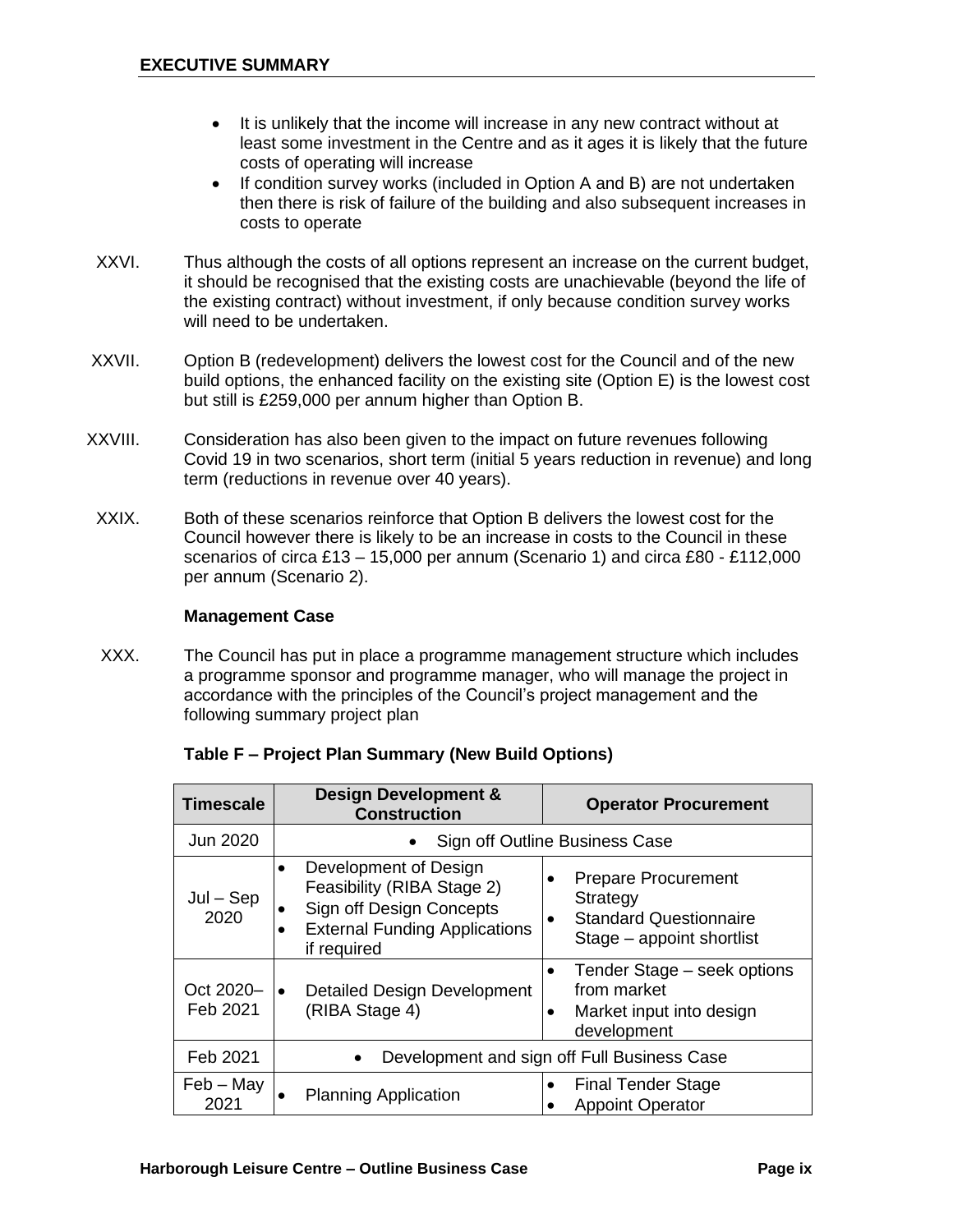| <b>Timescale</b>          | <b>Design Development &amp;</b><br><b>Construction</b> | <b>Operator Procurement</b>                                               |
|---------------------------|--------------------------------------------------------|---------------------------------------------------------------------------|
| Jun 2021<br>- May<br>2022 | <b>Construction commences</b>                          | Mobilisation and finalise<br>contract<br>Contract commences (Apr<br>2022) |
| <b>April 2023</b>         | New Facility Open                                      | Operator takes on new facility                                            |

XXXI. The programme above sets out the headline plan for a new build option, however if the redevelopment option is progressed then the design development and construction will be undertaken through the operator procurement plan. The operator will be responsible for preparing the design and development with the Council overseeing and signing off the approach. As a result of this the timescale is likely to result in a new facility earlier, as illustrated below.

| Table G - Project Plan Summary (Redevelopment Option) |  |
|-------------------------------------------------------|--|
|-------------------------------------------------------|--|

| <b>Timescale</b>          | <b>Operator Procurement</b>                                                                                                                                                                |
|---------------------------|--------------------------------------------------------------------------------------------------------------------------------------------------------------------------------------------|
| Jun 2020                  | Sign off Outline Business Case<br>$\bullet$                                                                                                                                                |
| $Jul - Sep$<br>2020       | <b>Prepare Procurement Strategy</b><br>$\bullet$<br>Standard Questionnaire Stage - appoint shortlist<br>$\bullet$                                                                          |
| Oct 20-<br>Feb 21         | Tender Stage – seek options from market<br>$\bullet$<br>Development of outline designs<br>$\bullet$                                                                                        |
| Feb 2021                  | Sign off Full Business Case<br>$\bullet$                                                                                                                                                   |
| $Feb - May$<br>2021       | <b>Final Tender Stage</b><br>$\bullet$<br><b>Detailed Design Development</b><br><b>Appoint Operator</b>                                                                                    |
| Jun 2021<br>– May<br>2022 | Mobilisation and finalise contract<br><b>Planning Applications</b><br>٠<br><b>Pre Construction Development</b><br>$\bullet$<br>Contract and construction commences (Apr 2022)<br>$\bullet$ |
| Dec 2022                  | New Facility Open                                                                                                                                                                          |

- XXXII. There are a number of key gateways for sign off throughout the project plan as the project is developed in detail
	- Outline Business Case (OBC) this document which sets out the options and seeks the approval to commence with the preferred option and enables the Council to develop the detailed approach.
	- Approval process as per Council's procedures and project management group
	- Full Business Case (FBC) the Council at this stage will have detailed design and costs (if a new build) and also have tender submissions from the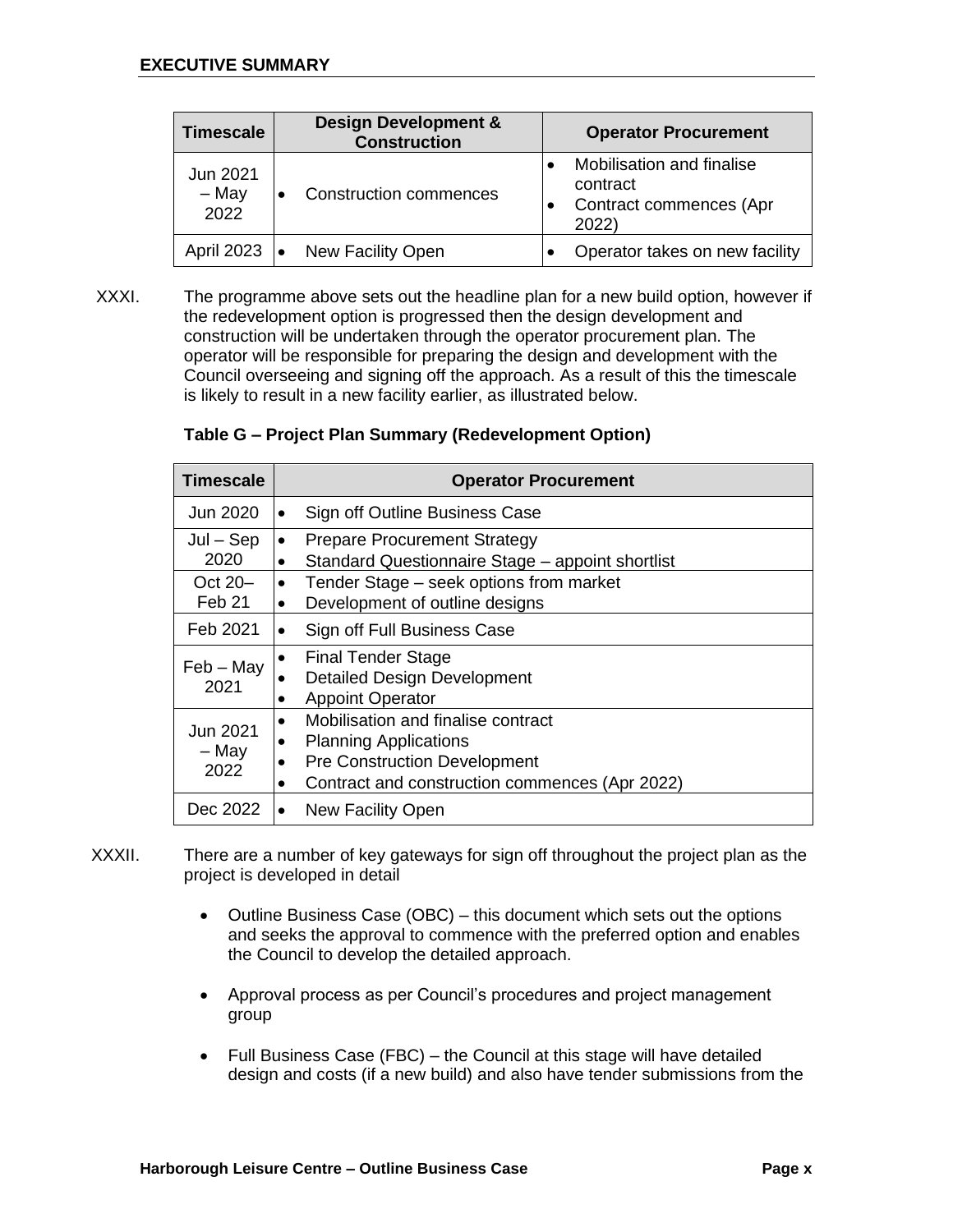operator to enable the FBC to be developed with robust costs and approach prior to commencing the implementation (construction and operator contract)

- XXXIII. In addition to these key gateway reviews there are also other milestones within each workstream, such as design sign off and appointment of preferred operator.
- XXXIV. It should also be recognised that the timetables set out above may also be impacted by the Covid 19 crisis and the restrictions placed on working requirements.
- XXXV. Once the new facility (whether new build or redevelopment) is operational the Council will enter into a monitoring phase with the new operator and will monitor the performance of the operator to ensure the operator delivers on the key outcomes set out within the specification.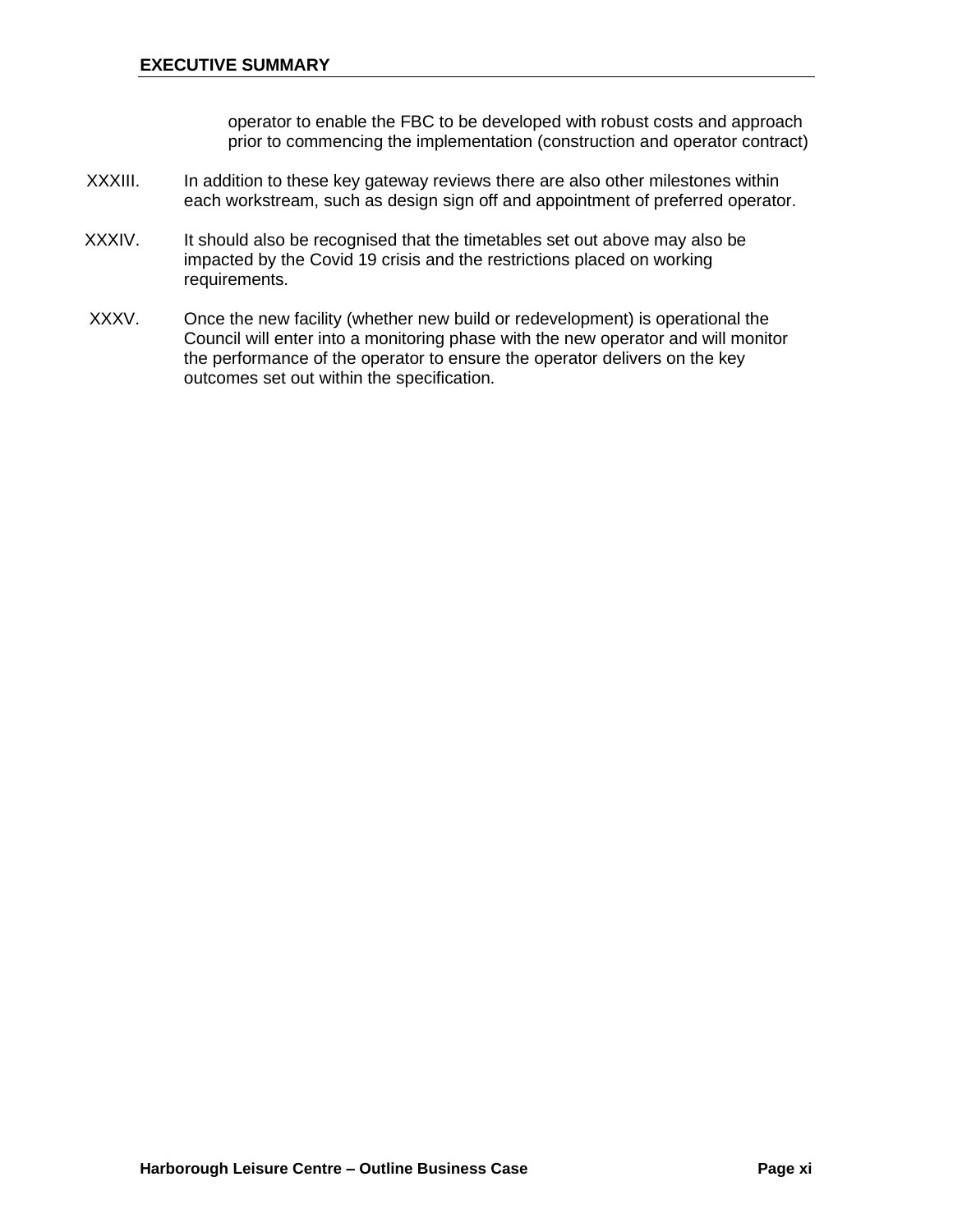#### **Background**

- 1.1 Harborough District Council (HDC) has commissioned RPT Consulting (independent market specialists) to prepare an outline business case (OBC) for the potential investment and redevelopment of Harborough Leisure Centre (HLC).
- 1.2 The Council currently has a leisure management contract for its two major facilities which are
	- Harborough Leisure Centre (HLC), which includes the following facilities
		- Swimming Pool
		- Gym and Dance Studios
		- Indoor Bowls
		- Sports Hall
		- Ancillary Facilities (such as café, meeting rooms, pro shop)
	- Lutterworth Sports Centre (LSC), which includes the following facilities
		- Swimming Pool
		- Sports Hall
		- Gym and Dance Studio
		- Ancillary Facilities (such as café, meeting rooms).
- 1.3 The contract is with SLM and is due to end on 31 March 2022.
- 1.4 With the current contract due to end in 2022 and other issues in particular the current condition of HLC, HDC are keen to establish the long term vision for Harborough Leisure Centre.
- 1.5 The overall purpose of this OBC is to set out a long term vision, identify the financial opportunities and recommend a clear action plan through which HDC can establish an approach for the redevelopment of HLC.

#### **Structure and Content of OBC**

- 1.6 This OBC has been prepared using the agreed standards and format for business cases, as set out in the HM Treasury Five Case Model and adopted by HDC.
- 1.7 The approved format is the Five Case Model, which comprises the following key components:
	- the **strategic case** section. This sets out the strategic context and the case for change, together with the supporting investment objectives for the scheme
	- the **economic case** section. This demonstrates that the organisation has selected the choice for investment which best meets the existing and future needs of the service and optimises value for money (VFM)
	- the **commercial case** section. This outlines the content and structure of the proposed deal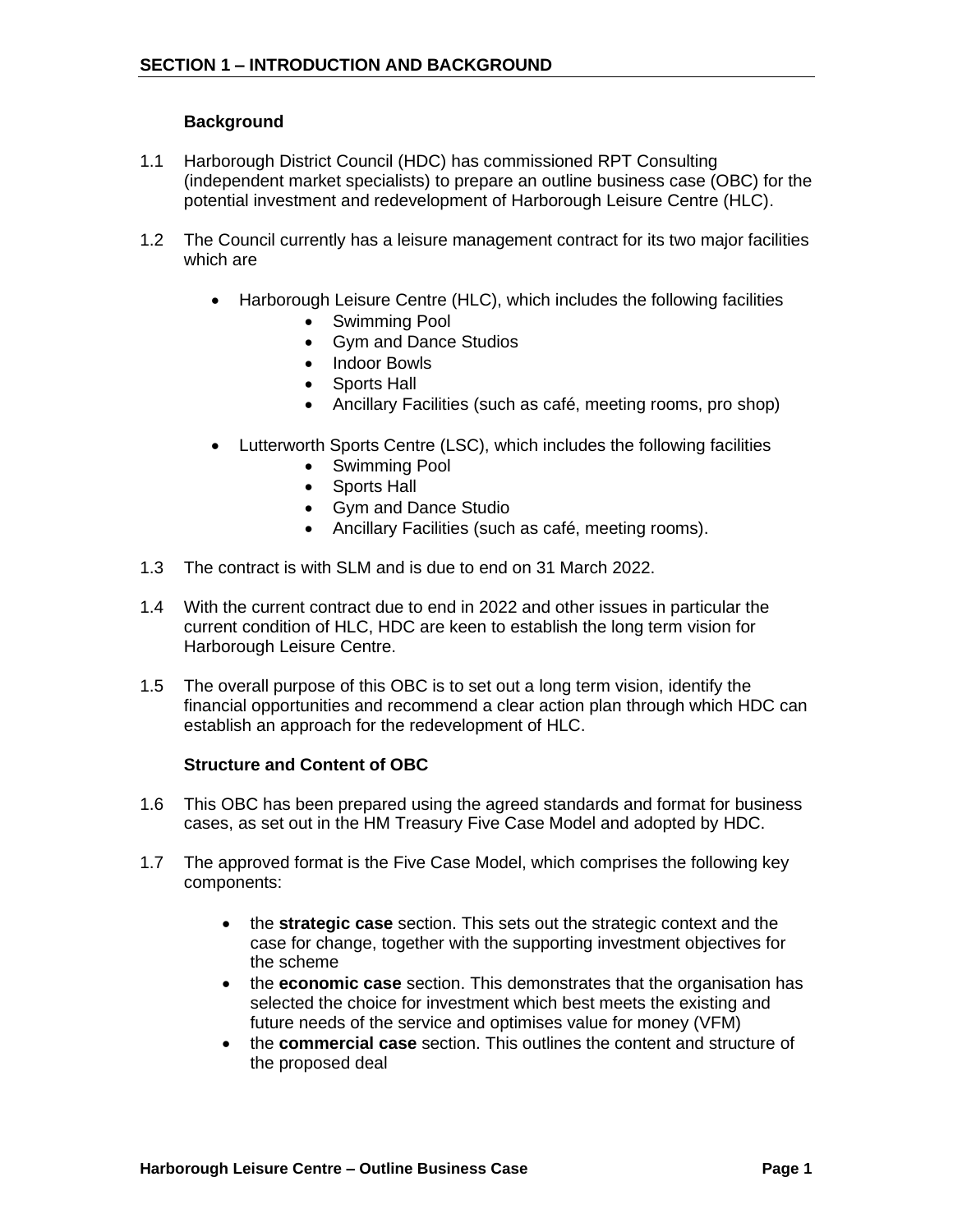- the **financial case** section. This confirms funding arrangements and affordability and explains any impact on the balance sheet of the organisation
- the **management case** section. This demonstrates that the scheme is achievable and can be delivered successfully to cost, time and quality.
- 1.8 This work is supported with a number of key appendices and other documents (referenced in the main text), which illustrate the supporting evidence.
- 1.9 Throughout the OBC and in particular for the economic case and the financial case we have considered scenario planning for the impact of Covid 19 on future revenue projections.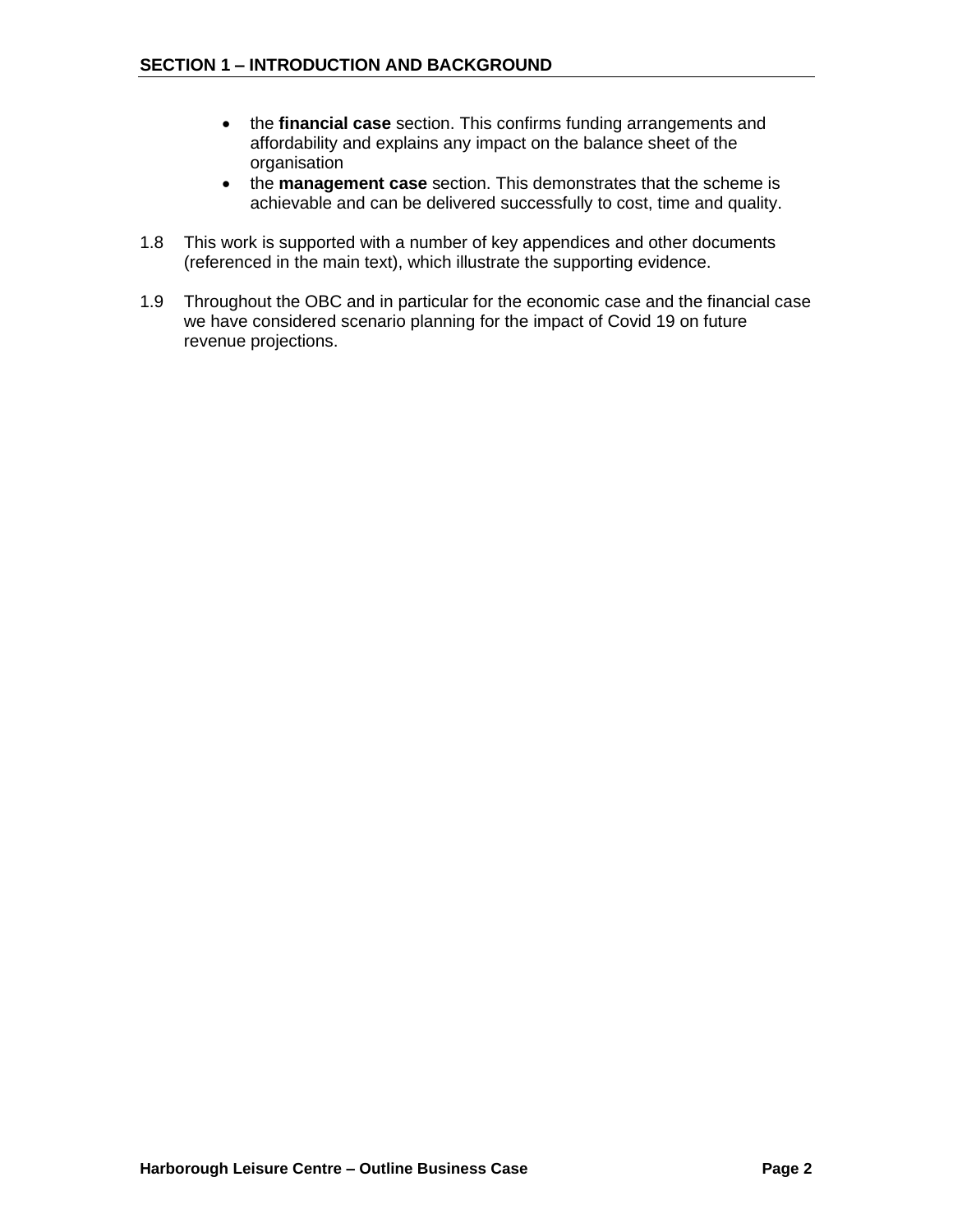#### **Introduction**

- 2.1 Within this section we seek to identify the overall strategic framework and rationale for the future provision of leisure facilities in Harborough with a focus on the future need for facilities in Market Harborough. This includes the following key areas, which have been reviewed,
	- Strategic Context how the strategic framework supports any new investment in sport.
	- Draft Built Sports Facility Strategy and Assessment which sets out the key facility requirements
- 2.2 There has been significant strategic analysis and needs assessment undertaken which are reflected in this strategic case. We summarise the key findings from each of these areas over the following paragraphs with further detail in Appendix A.

#### **Strategic Context**

- 2.3 Sport and Leisure provision in Harborough is influenced by the following documents,
	- Sporting Futures A New Strategy For An Active Nation HM Government
	- Sport England Strategy Towards an Active Nation (2016 2021)
	- Start Active Stay Active 2011
	- Changing Behaviours, Changing Outcomes (Dept of Health)
	- National Planning Policy Framework (NPPF) 2012
	- Joint Strategic Needs Assessment (JSNA) (2015) Public Health, Leicestershire County Council
	- Harborough Physical Activity Strategy (2019 2029)
	- Harborough District Council Corporate Plan (2018 2021)
- 2.4 We present an overview of the various strategies and plans which impact on future provision in Appendix A and summarise over subsequent paragraphs the key themes.
- 2.5 The new government strategy (Sporting Futures A New Strategy for an Active Nation) sets out a framework for the sport strategy (see Figure 2.1 overleaf) which identifies outcome for both physical and mental wellbeing, individual development, social & community development and economic development.
- 2.6 The Harborough Corporate Plan mirrors a number of these outcomes with key priorities being
	- A safe, enterprising and vibrant place
	- A healthy, inclusive and empowered community, and
	- A Council which is creative, proactive and efficient
- 2.7 These represent some constant themes throughout the strategic context about delivering improved health and wellbeing, bringing communities together and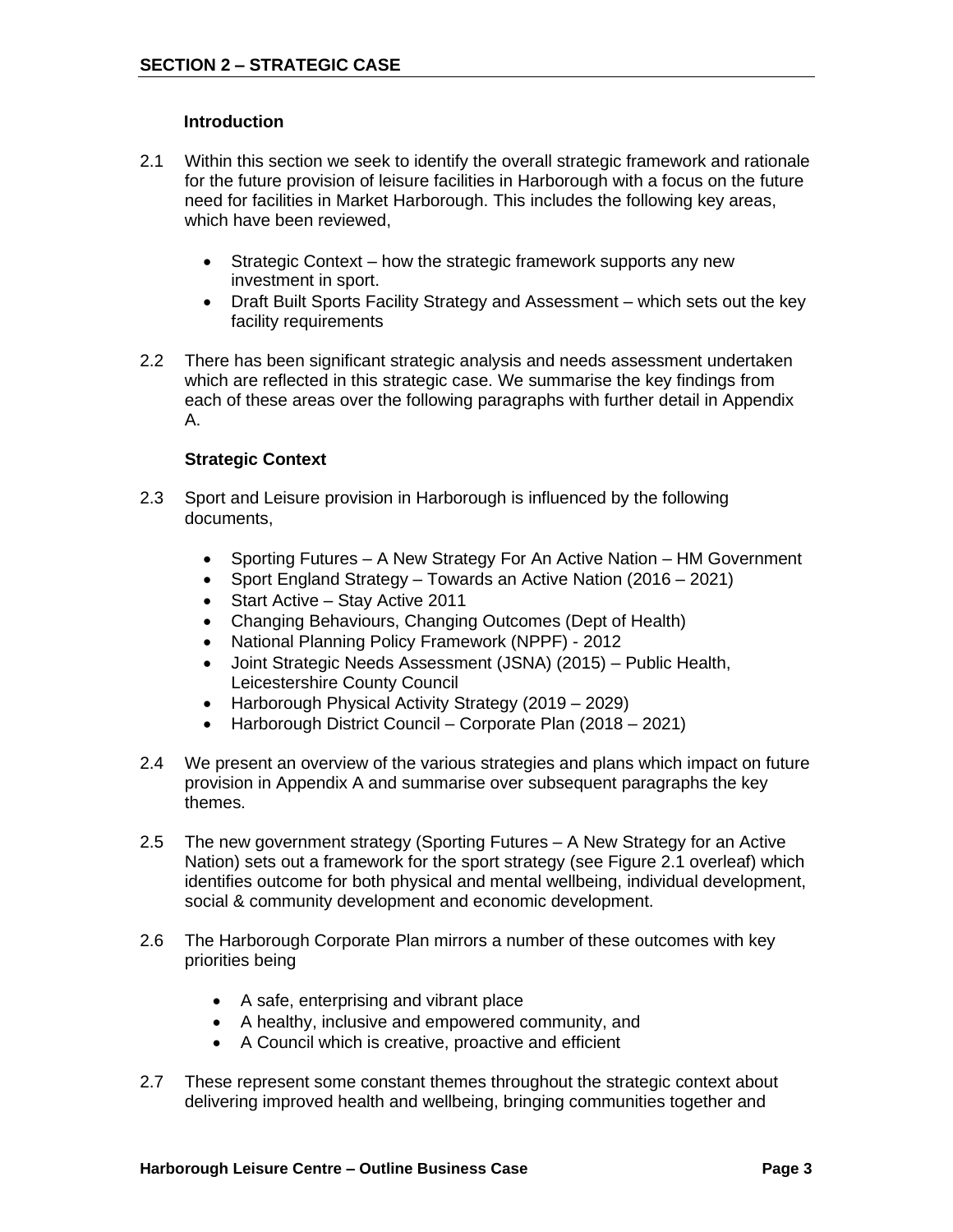economic development. The Council should consider these outcomes and themes in any future provision.



#### **Figure 2.1 – Sporting Futures – A framework for an active nation**

The Framework for a new Sport Strategy

- 2.8 This framework also fits with the Joint Strategic Needs Assessment (JSNA) priorities for public health which recognises the need and priority to improve health and wellbeing through the life course, by getting it right from childhood and creating a habit for life (whether physical or mental health and wellbeing).
- 2.9 In the context of current developments there are a number of issues arising from these studies which demonstrate that the current national picture is very much one of promoting health and wellbeing and the links that physical activity and sport can add to the overall debate and deliver outcomes. This is best summarised through the Sport England Strategy which sets out a number of key outcomes illustrated below.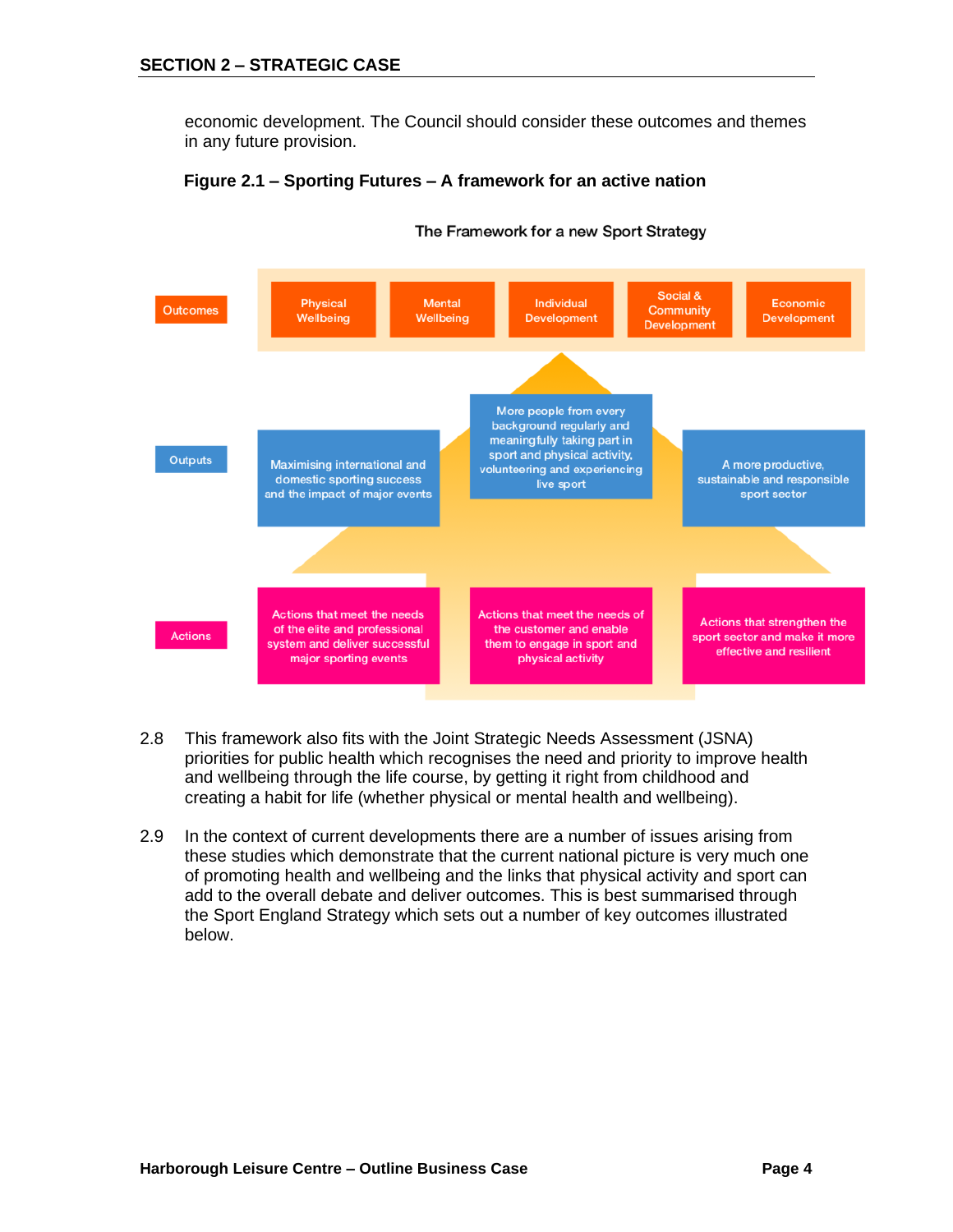



- 2.10 As illustrated above the focus of the Sport England strategy is on delivering outcomes across five areas (mirroring those within the Sporting Futures Strategy)
	- Physical Wellbeing
	- Mental Wellbeing
	- Social and Community Development
	- Individual Development
	- Economic Development
- 2.11 They also identify different types of customer from those not even thinking about participation through to regular participation and strategies for ensuring they develop their participation. This then links into how they invest in sport.
- 2.12 There is identified within the various strategies and approaches a real value in investing in sport and leisure whether it is through getting inactive people more active or delivering public health benefits and contributing to the health and wellbeing of the community. This has been reinforced through research from Sheffield University which suggests that for every £1 invested in sport this delivers a social return on investment of £1.91 through reduction in spending on health due to reduced risk, improved education performance, reduction in crime and improved health and wellbeing.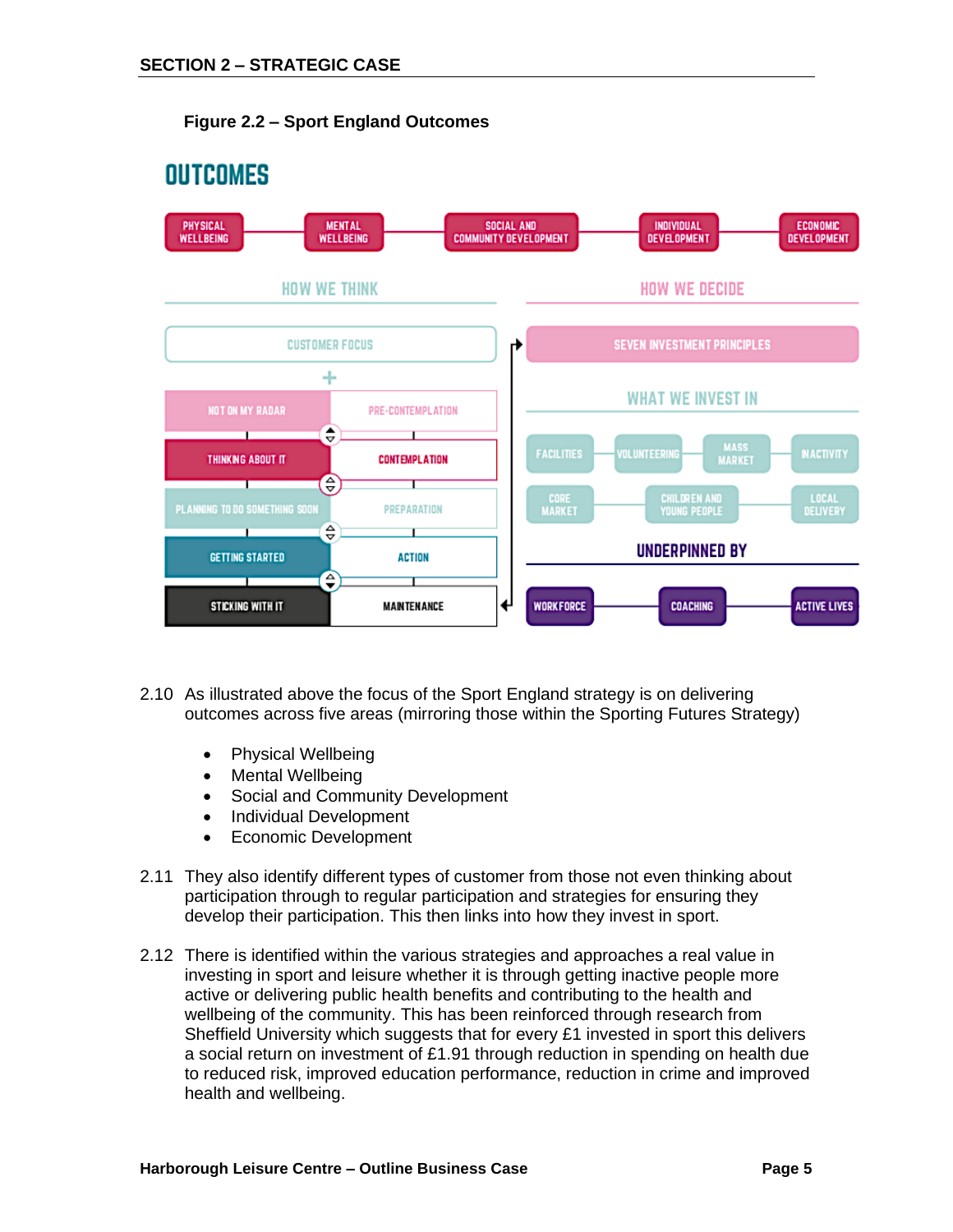- 2.13 As we consider the future options for the development of the Harborough Leisure Centre it will be important to consider them against each of the outcomes set out above and how different approaches reflect these, as well as recognising the value that the delivery of leisure can play across all of the options.
- 2.14 The approach outlined by Sport England also identifies an approach which seeks to deliver on the outcomes above and in the development of the preferred options the approach illustrated below should be followed.



- 2.15 The background of strategic documents presents some clear rationale for the continued delivery of a leisure facility in Market Harborough as it will contribute to the delivery of the outcomes identified above, including health and wellbeing objectives and support the corporate plan.
- 2.16 This rationale remains relevant in the light of the Covid 19 crisis and has if anything reinforced the need for facilities and their support for the mental and physical health and well being of the local community.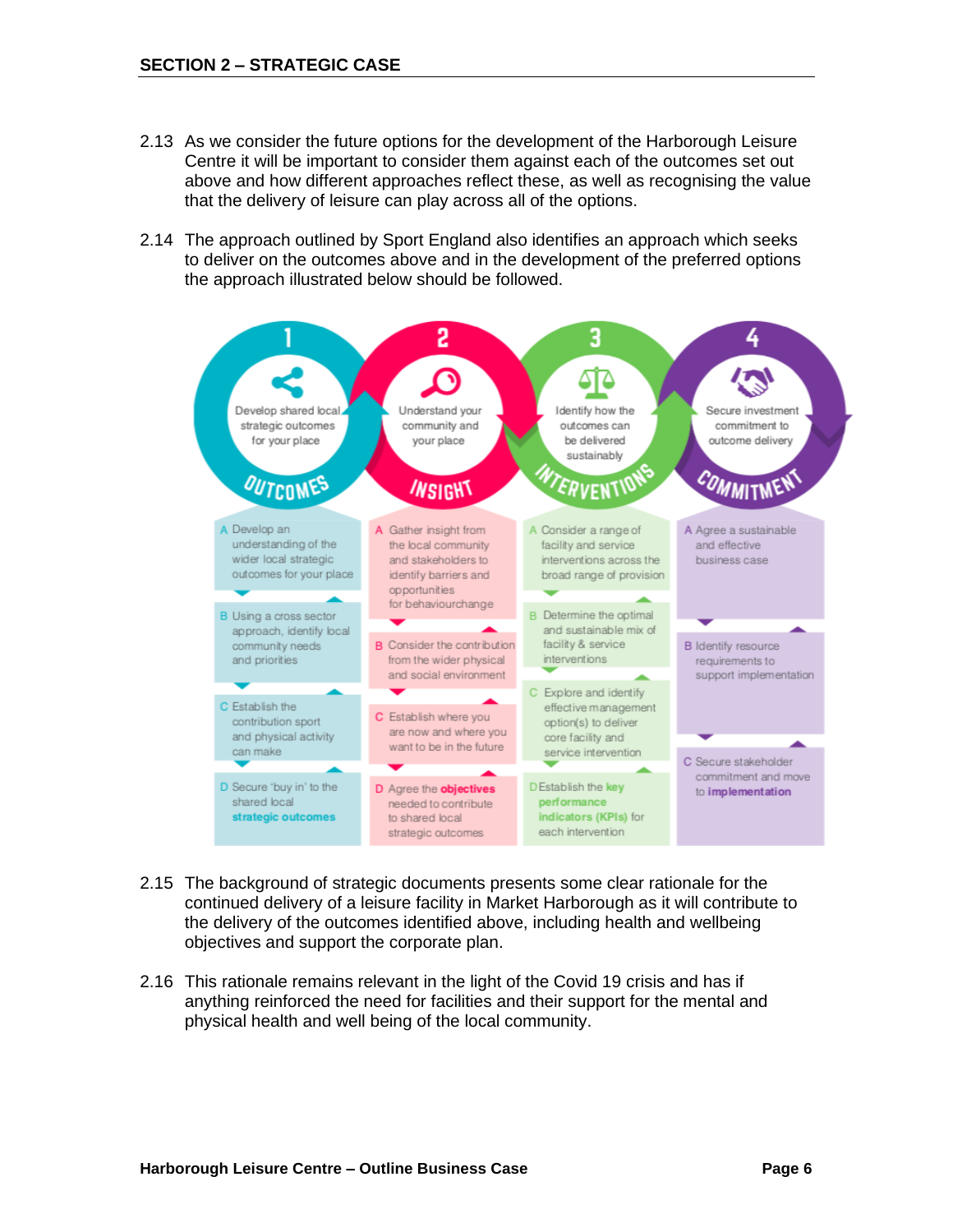#### **Draft Built Facilities Strategy**

- 2.17 The Draft Built facilities strategy prepared in 2019 has undertaken an assessment of the need within Harborough Council for future leisure facilities and reflects a detailed assessment of the need for facilities within Market Harborough. This document is a supporting document to this OBC and we summarise the key findings in relation to Harborough Leisure Centre below.
- 2.18 A key recommendation from the Draft Built facilities strategy is for a replacement leisure centre in Market Harborough which delivers the following facility mix
	- 4 badminton court sports hall
	- 25m x 8 lane pool with spectator accommodation
	- 10m x 8m leisure pool
	- 5m x 4m learner/teaching/ training pool
	- Large fitness gym (number of stations tbc)
	- Studios /multi-activity rooms (number and size tbc)
	- 2 indoor netball courts
	- 2 floodlit outdoor netball courts adjacent to indoor
- 2.19 It also makes reference to the fact that if the netball provision identified above is not made through either retaining or replacing the indoor dome facility then consideration should be given to an eight court sports hall instead of a 4 court sports hall.
- 2.20 This recommendation has been used to develop the future options for redevelopment which are outlined in the economic case.
- 2.21 In addition to the Draft Built facilities strategy some analysis has been undertaken of potential locations for any replacement facility to consider both the existing location and also a new location to the north of Market Harborough. This is presented in Appendix B and the key findings of which are as follows
	- The overall catchment population is larger for the site to the north of Market Harborough when considering a 15 minute and 20 minute drivetime, however this does reflect that the catchment for the new location does go into Leicester city. This also does not consider the potential facilities which the catchments have access to.
	- There is also a higher proportion of the District population within the catchment areas for the new location.
	- The existing site also is in closer proximity to the Town Centre and is more likely to draw people from Northamptonshire into Market Harborough assisting in developing the economic development of the town.
- 2.22 Thus the identified need for a replacement facility for Market Harborough has identified the need for enhanced facilities than currently provided particularly for the pools and potentially for sports halls, depending on the provision which is retained.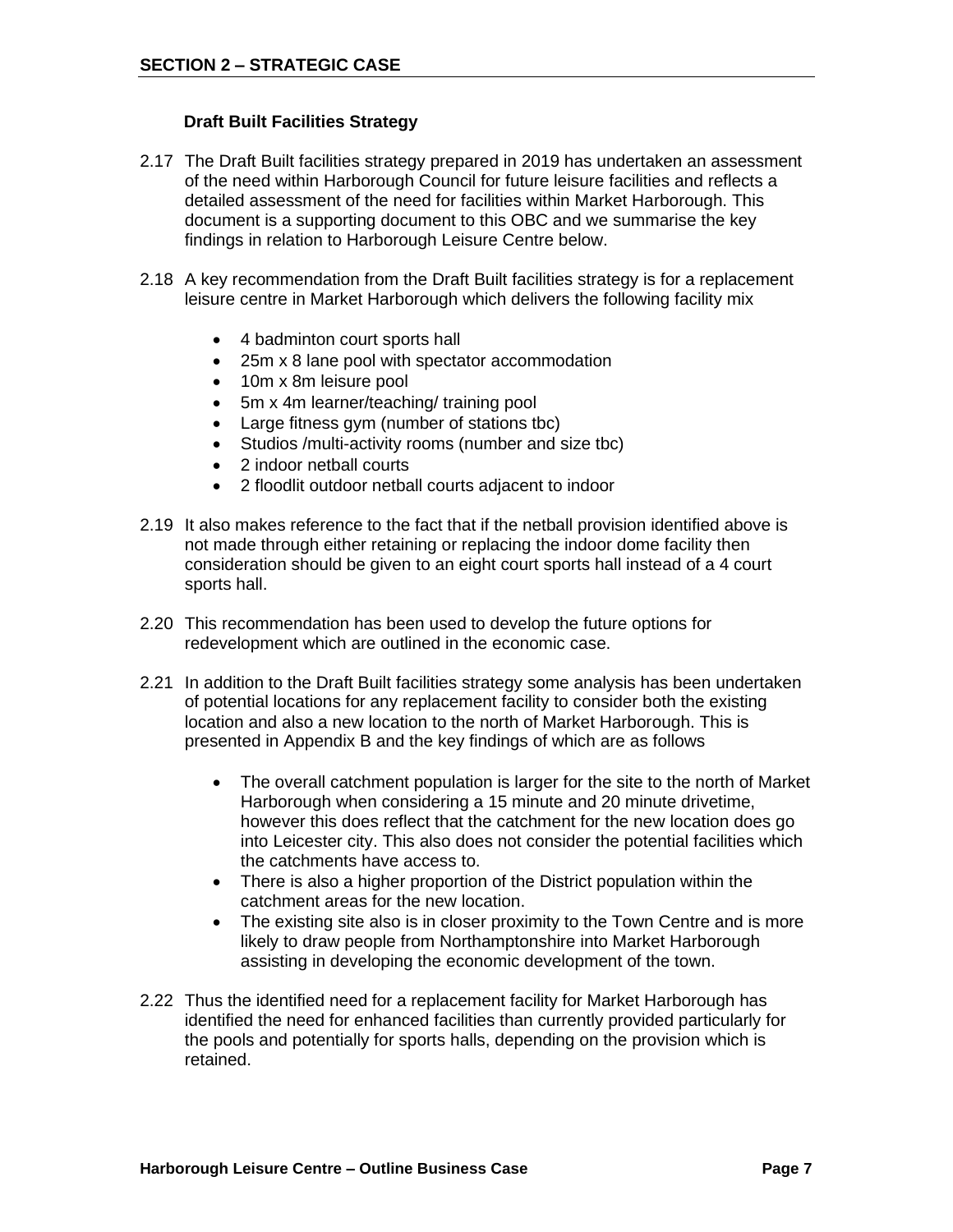#### **Strategic Summary**

- 2.23 The strategic framework presents the overall rationale for the delivery of sport and leisure facilities in Market Harborough and the contribution they can make to Health and Wellbeing outcomes both nationally, regionally and locally, through getting the inactive to become active. In particular research shows that for every £1 invested there is a social return in investment of £1.91 through reduced health costs, improved education performance, reduction in crime and improved health and wellbeing.
- 2.24 In addition a recommended facility mix has been identified within the Draft Built Facilities Strategy which suggests an enhanced facility mix is required to deliver on the future needs of the population.
- 2.25 The identified needs and the overall outcomes have been considered when evaluating and assessing the options through the remainder of the OBC.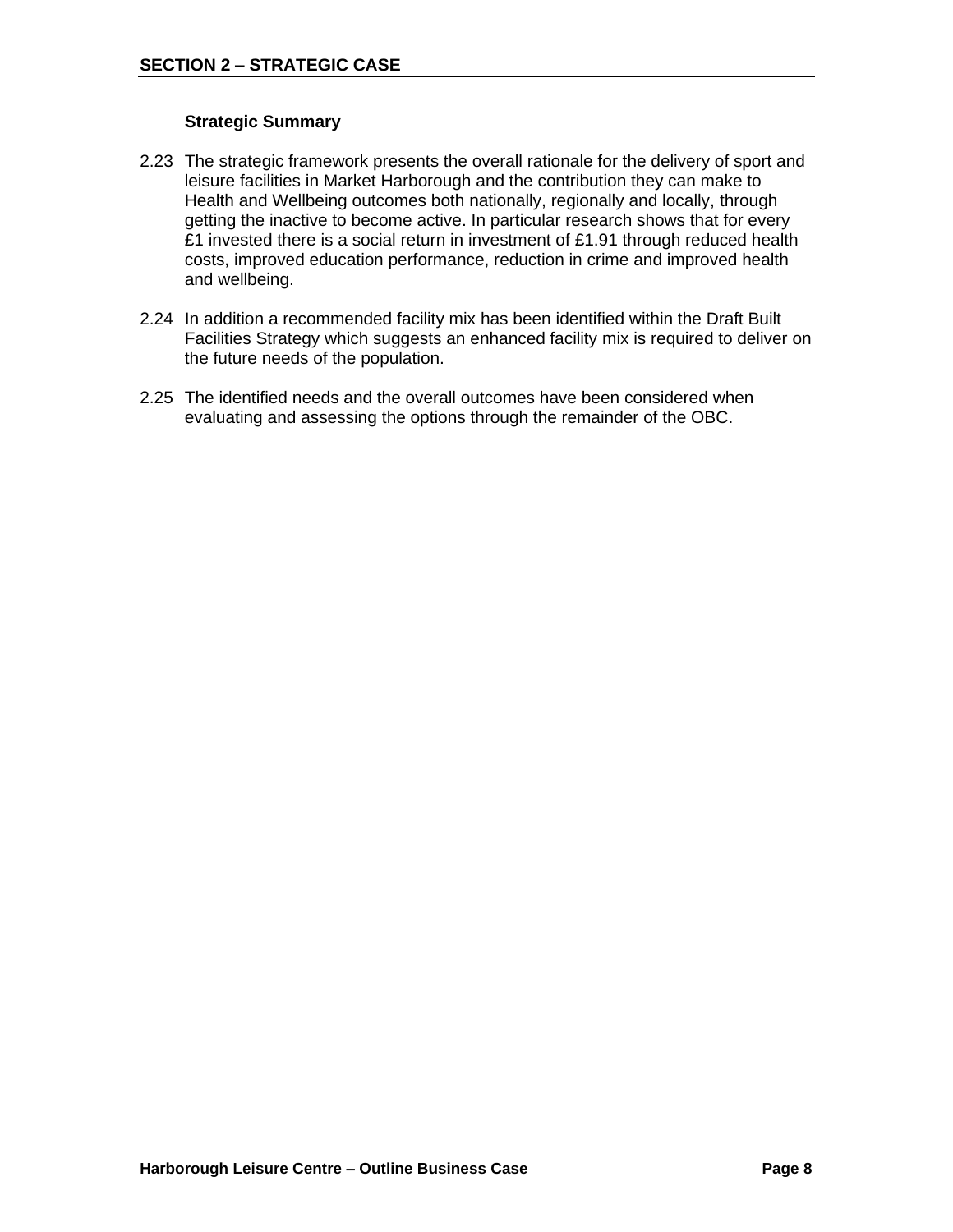#### **Options Considered**

- 3.0 This section identifies the options that have been considered in the OBC to enable the Council to consider the approach to any replacement of the Harborough Leisure Centre.
- 3.1 The options have considered a number of parameters which include
	- A redevelopment (combination of new build and refurbishment) or a total new build replacement of the Harborough Leisure Centre
	- The future facility mix requirements and the consideration of a core facility mix (which wouldn't deliver on the needs identified) and an enhanced facility mix (which delivers on the needs identified within the Draft Built Facilities Strategy). The difference in these two facility mixes are summarised below and are relevant principally for the new build options.
	- Site location and the potential to redevelop or build on the existing site or to relocate a new build option on a new location at a site to the north of Market Harborough

| <b>Facility</b>             | Core                                                                                                        | <b>Enhanced</b>                                                                                                                                         |  |  |
|-----------------------------|-------------------------------------------------------------------------------------------------------------|---------------------------------------------------------------------------------------------------------------------------------------------------------|--|--|
|                             | 6 lane, 25 metre<br>$\bullet$                                                                               | 8 lane, 25 metre<br>$\bullet$                                                                                                                           |  |  |
| <b>Swimming Pool</b>        | Main Pool                                                                                                   | <b>Main Pool</b>                                                                                                                                        |  |  |
|                             | Learner Pool<br>$\bullet$                                                                                   | <b>Learner Pool</b><br>$\bullet$                                                                                                                        |  |  |
| <b>Sports Hall</b>          | 4 court Hall<br>$\bullet$                                                                                   | 8 court Hall<br>$\bullet$                                                                                                                               |  |  |
| <b>Health &amp; Fitness</b> | 100 stations<br>$\bullet$                                                                                   | 120 stations<br>$\bullet$                                                                                                                               |  |  |
|                             | 2 studios<br>$\bullet$                                                                                      | 3 studios<br>$\bullet$                                                                                                                                  |  |  |
| Catering                    | Café<br>$\bullet$                                                                                           | Café<br>$\bullet$                                                                                                                                       |  |  |
| <b>Ancillary Spaces</b>     | Reception<br>$\bullet$<br>Meeting/<br>$\bullet$<br>Consultation<br>Rooms<br><b>Car Parking</b><br>$\bullet$ | Reception<br>Health &<br>$\bullet$<br>Community<br><b>Facilities (meeting</b><br>space, office space<br>and studios)<br><b>Car Parking</b><br>$\bullet$ |  |  |
| <b>Total (GIFA)</b>         | Circa 4,000 sqm                                                                                             | Circa 5,000 sqm                                                                                                                                         |  |  |

#### **Table 3.1 – Core v Enhanced Facility Mix**

3.2 Each of these parameters has been considered and as a result this OBC has considered a number of options as set out below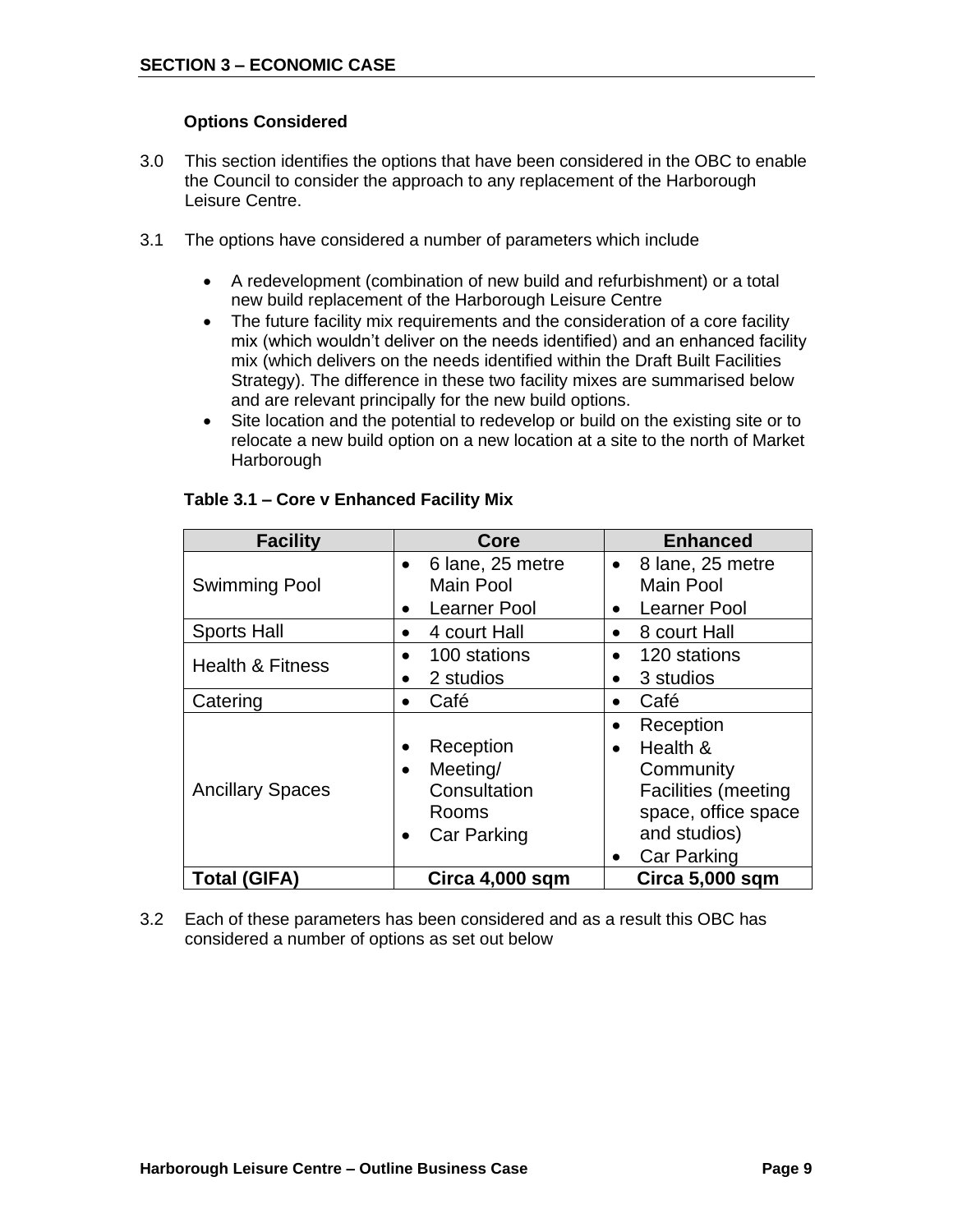|  | Table 3.2 - Redevelopment Options |  |  |
|--|-----------------------------------|--|--|
|--|-----------------------------------|--|--|

| <b>Option</b>                                          | <b>Description</b>                                                                                                                                                                                                                                      |
|--------------------------------------------------------|---------------------------------------------------------------------------------------------------------------------------------------------------------------------------------------------------------------------------------------------------------|
| Option A - Do Nothing                                  | Condition survey works only to take place to<br>$\bullet$<br>enable the facility life to be maintained<br>Additional investment in Year 10<br>٠                                                                                                         |
| Option B-<br>Redevelopment/ Part<br><b>New Build</b>   | Major redevelopment of the existing site to<br>$\bullet$<br>include additional facilities (such as studio space<br>and health and fitness<br>Enhancement of the overall development to<br>$\bullet$<br>create a 'new' facility                          |
| Option C - New Build<br>(Core) Existing Site           | Development of a new facility with the core facility<br>$\bullet$<br>mix on the existing site<br>Seeking continuity of use through building on the<br>car park and then demolishing the existing site                                                   |
| Option D - New Build<br>(Core) Alternative Site        | Development of a new facility with the core facility<br>$\bullet$<br>mix on the existing site<br>Seeking continuity of use through building an<br>alternative site to the north of Market Harborough<br>and then demolishing the existing site          |
| Option E - New Build<br>(Enhanced) Existing<br>Site    | Development of a new facility with the enhanced<br>$\bullet$<br>facility mix on the existing site<br>Seeking continuity of use through building on the<br>car park and then demolishing the existing site                                               |
| Option F - New Build<br>(Enhanced) Alternative<br>Site | Development of a new facility with the enhanced<br>٠<br>facility mix on the existing site<br>Seeking continuity of use through building an<br>$\bullet$<br>alternative site to the north of Market Harborough<br>and then demolishing the existing site |

- 3.3 Appendix C identifies the detailed assumptions that have been used for each of these options and in addition these are supported by appendices X-Y which set out the financial projections and implications.
- 3.4 In addition to this the Willmott Dixon Options Appraisal has identified the potential new build option and location of the development, which provides supporting information for all the new build options. The enhanced facility mix options have then been further developed through looking at the additional costs for the enhanced facilities utilising Sport England facility costs.
- 3.5 The redevelopment option has been based on the previous options appraisal this considered a part new build option, which would include.
	- enhanced health and fitness as well as additional studio space through additional build between the sports hall and bowls hall to create a new fitness suite or use of the Bowls Hall. Upstairs is transformed into two dance studios creating additional space and income generating opportunities.
	- In addition the reception space is transformed to provide a welcoming reception and entrance, with the potential to expand this opportunity to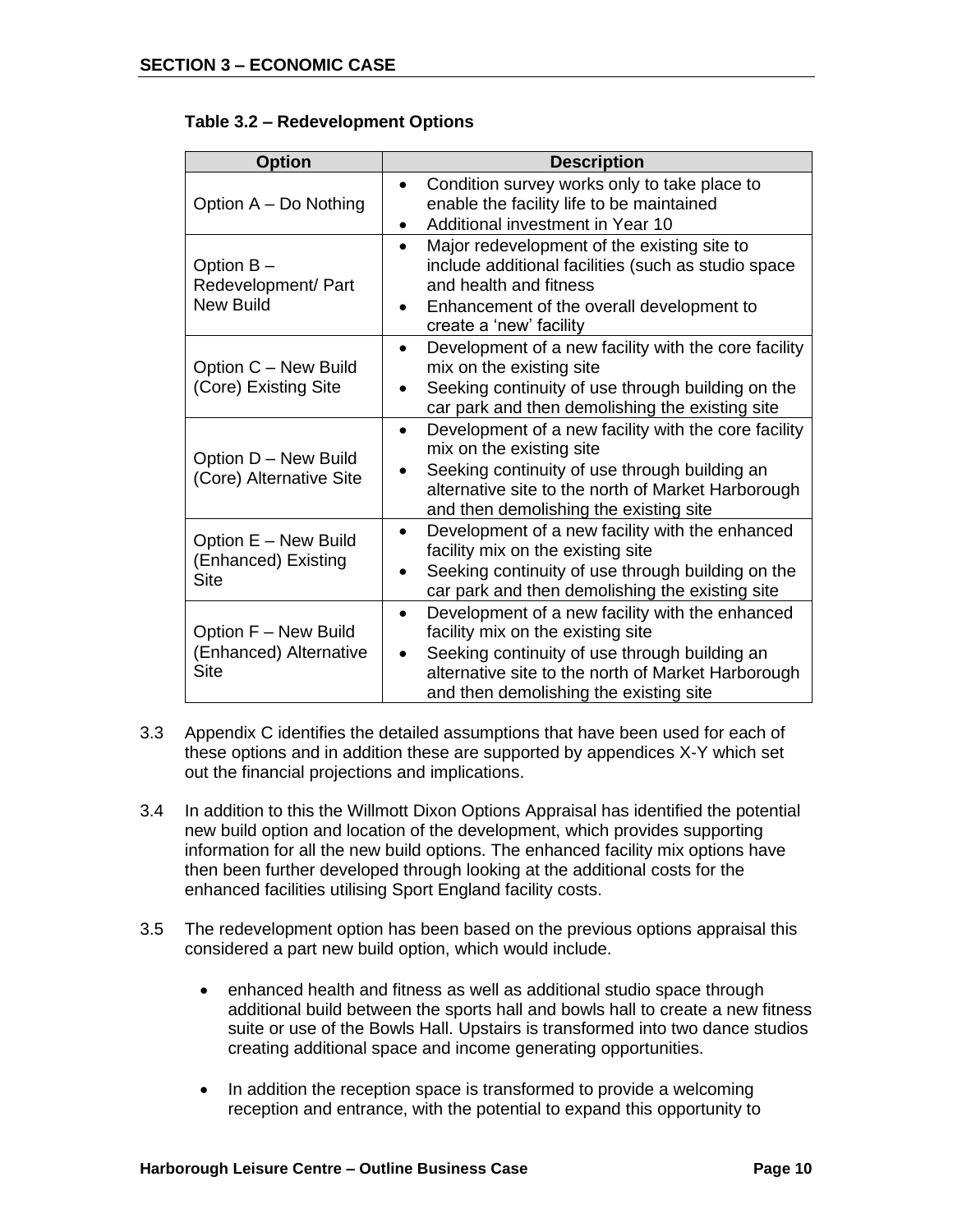deliver health and wellbeing services in and around reception, to create a community hub.

- A further sub option of the redevelopment could be to develop and extend the pool hall to create an 8 lane pool through the redevelopment, subject to affordability.
- 3.6 As the project develops these options would be further explored and for use of the bowls hall to create additional space for activities would be developed.

#### **Economic Appraisal**

- 3.7 The economic appraisal provides an overview of the main costs and benefits associated with each of the options and importantly it indicates how they were identified and the main sources. Detailed assumptions used in the benefits and costs analysis are presented in Appendix C and we summarise the key areas below
	- Capital costs have been estimated based on condition survey analysis and future design development, using the Wilmott Dixon options analysis for the core facility mix and utilising Sport England Guidance for the enhanced facility mix as well as the Wilmott Dixon options analysis. It should be recognised that the costs are very indicative at this stage, as designs are only at concept stage.
	- External funding sources have been estimated based on discussions with the potential funders and seeking commitments, although a number of these sources will be subject to grant funding applications.
	- Future income and expenditure projections have been prepared based on the facility mix and operating parameters (such as pricing, opening hours and utilisation rates) set out within Appendices C. The revenue projections have also been compared against other comparable facilities.
	- Financing costs include borrowing costs (Minimum Revenue Provision (MRP) and interest), inflation assumptions and discount rates. These costs have utilised PWLB rates for borrowing and the HM Treasury recommendation for the discount rate.
	- Whole life costs have been estimated over the life of the asset (40 years) which includes the NPV over the 40 years (from operation) and the financing of the project over 40 years and during the development phase
	- The costs of land acquisition for the alternative site have also been included based on estimates from preliminary discussions with the land owners and review of current policies
- 3.8 The main benefits have been identified with the project team and through consideration of the previous options appraisals undertaken. In considering the benefits and costs for the economic appraisal the following approach has been undertaken to identify the benefits and costs of each option
	- Net Present Value (NPV) identifying the NPV of each of the options and scenarios
	- Review of Qualitative Benefits from each of the options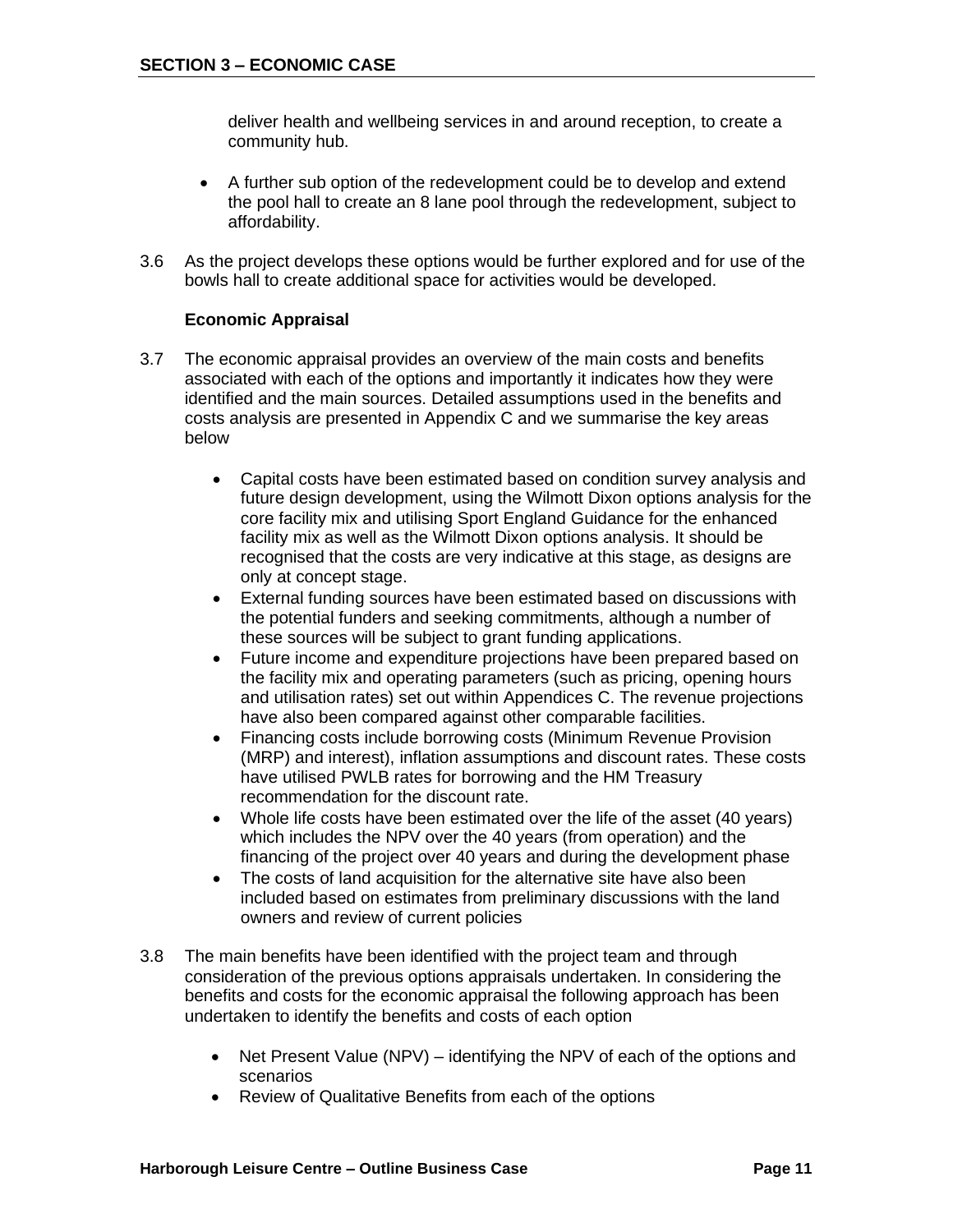- Review of key unquantifiable risks which have not been included in the NPV
- 3.9 We set out the approach to each of these areas below and then provide an evaluation of the options to identify the preferred option.

#### *Net Present Value Findings*

- 3.10 The detailed economic appraisals for each option are attached at Appendix D together with detailed descriptions for costs and benefits, and their sources and assumptions.
- 3.11 Under all options it is expected that HDC will enter into a management contract with an operator which will have the following key features, with further detail set out in the commercial case
	- Leisure operator will pay a fixed management fee to the Council and will take the risk on future income and expenditure projections
	- Leisure operator will take the risk and responsibility for life cycle costs under a full repair and renewal lease, however it should be recognised that for the existing building the operator will seek to transfer some of the risk back to the Council.
- 3.12 As a result of this HDC will transfer the future risk of the operation to a Leisure Operator and the key risks will materialise prior to the entering into the contract through the capital costs and the operator procurement not delivering the future revenue position.
- 3.13 If the operator defaults on the contract then typically there would be a Parent Company Guarantee (PCG) which will ensure that the management fee continues to be paid, or the difference in management fee if HDC secures another operator. Most operators would offer a PCG as part of the overall management fee.
- 3.14 If there is no PCG then HDC is able to seek an alternative operator who may deliver the Centre for a better or worse management fee. In this scenario the risk of future operation sits with HDC and there may be additional costs for HDC.
- 3.15 The following table summarises the key results of the economic appraisals for each option:

| <b>Option</b>            | <b>Net Present Value</b> | <b>Ranking by NPV</b> |
|--------------------------|--------------------------|-----------------------|
| Option A - Do Nothing    | 5.21                     |                       |
| Option B - Redevelopment | 4.03                     |                       |
| Option C - New Build     | 11.98                    |                       |
| (Core) Existing Site     |                          |                       |
| Option D - New Build     | 12.51                    |                       |
| (Core) Alternative Site  |                          |                       |

#### **Table 3.3 – Net Present Value**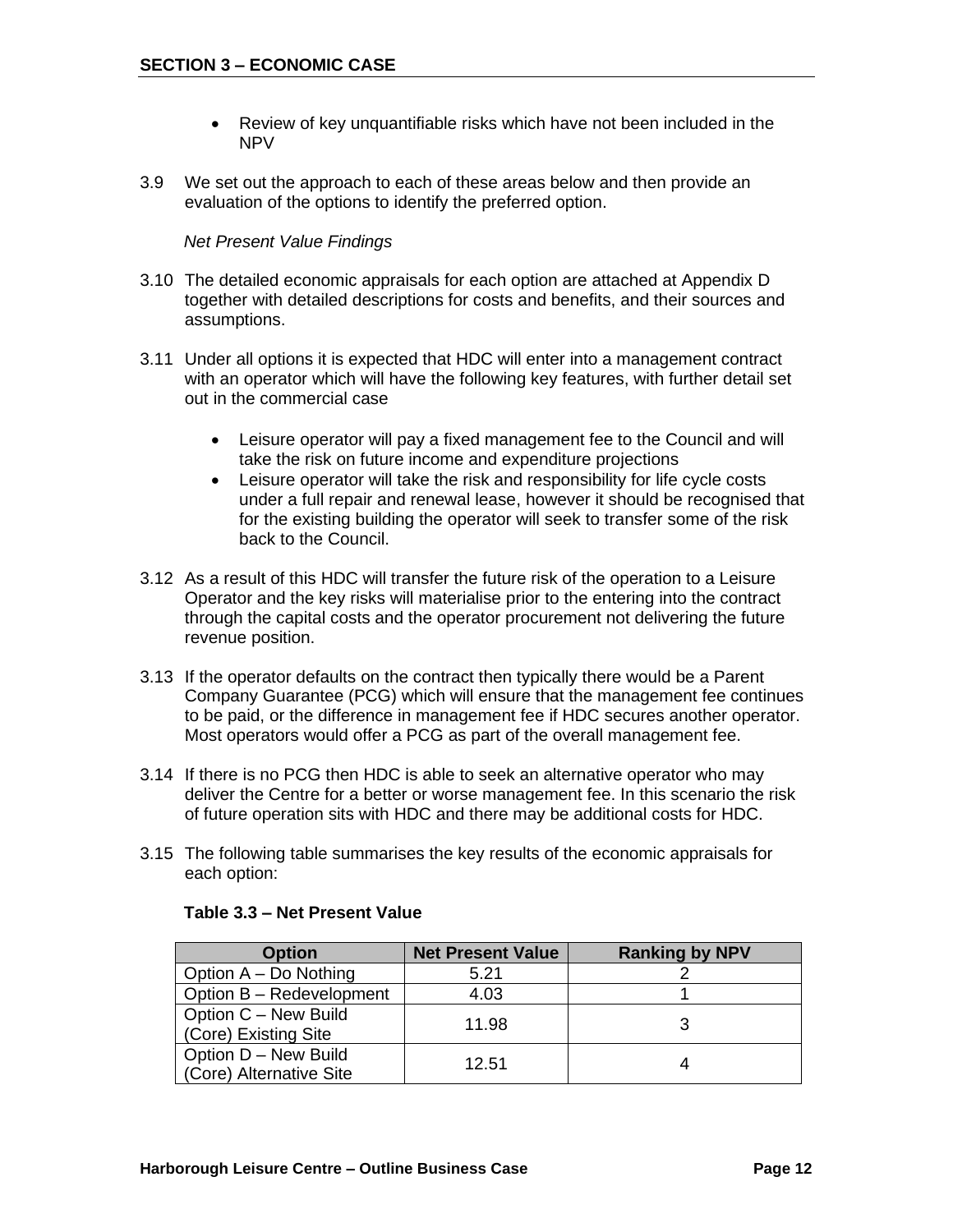| Option E - New Build<br>(Enhanced) Existing Site    | 13.37 |  |
|-----------------------------------------------------|-------|--|
| Option F - New Build<br>(Enhanced) Alternative Site | 13.90 |  |

- 3.16 Option B ranks the best in terms of the NPV and option A ranks second with the other options providing some significant additional costs (in NPV terms) to the Council.
- 3.17 The enhanced facility mix options (E & F) are not significantly higher in NPV terms than the core facility mix options (C & D).
- 3.18 Consideration has also been given to the impact of the Covid 19 crisis and Appendices G – I provide further detail on the analysis, which considers two scenarios
	- Scenario 1 Short Term reduction in future revenue projections with the revenue projections recovering by year 5
	- Scenario 2 Long Term reduction in future revenue projections with revenues never achieving the levels projected in the base case above.
- 3.19 Across both of these scenarios the ranking of NPV results remains the same with Option B ranking the best in terms of NPV. The additional NPV is circa £0.5 million in Scenario 1 and circa £1.15 - £1.76 million in Scenario 2 across all the options.

#### *Qualitative Benefits Appraisal*

- 3.20 The appraisal of the qualitative benefits associated with each option was undertaken by
	- Reviewing the potential benefits arising from each option, in relation to a number of benefits arising from the strategic case. The key benefits include
		- o Meeting the facility needs identified within the facility strategy, reflecting the previous customer survey and developing the inactive to become active
		- o Enhancing and enabling the delivery of health and wellbeing with opportunities for partnerships with health and other stakeholders
		- o Opportunities for people to reach their full potential in their chosen sport and leisure activity
	- Identifying the potential for delivery of the project through an assessment of the likely approach to delivery of the project.
- 3.21 Each of these benefits were analysed and a score out of 3 was given for each of the options and scenarios in accordance with the following scale
	- A score of 1 means that the option does not deliver on this criteria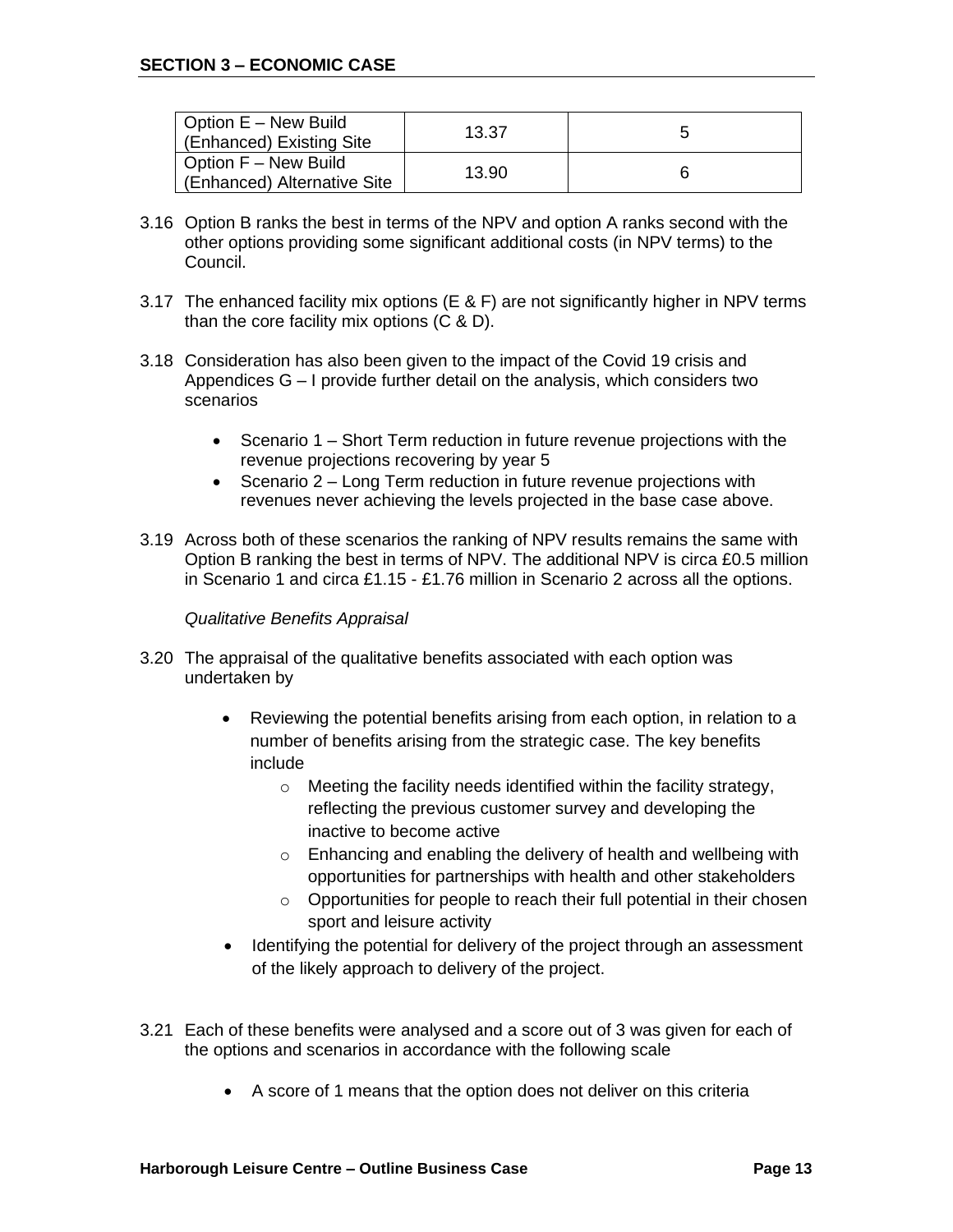- A score of 2 means that the options meets and delivers on this criteria
- A score of 3 means that the option exceeds the criteria set out above
- 3.22 We have also provided a weighting of scores to allow for 75% identified for the strategic outcomes score and 25% for the delivery and risk to give a total score out of 100. For example a score of 1 out of 3 for strategic case benefits will score 25 out of 100.
- 3.23 We summarise the scoring below and discuss the rationale for the scores. We have compared the options and set out the scoring and rationale below.

| <b>Option</b>                                                                                                                                                                                                           | <b>Strategic Case</b><br><b>Benefits</b>                                                                                                                                           | <b>Future Delivery</b>                                                                                                                                                                     | Weighted<br><b>Score</b> |  |
|-------------------------------------------------------------------------------------------------------------------------------------------------------------------------------------------------------------------------|------------------------------------------------------------------------------------------------------------------------------------------------------------------------------------|--------------------------------------------------------------------------------------------------------------------------------------------------------------------------------------------|--------------------------|--|
| Option A - Do<br>Nothing                                                                                                                                                                                                | No enhancement to<br>$\bullet$<br>facilities<br>Unlikely to be<br>$\bullet$<br>increased<br>participation                                                                          | Initial investment can<br>$\bullet$<br>be delivered with<br>minimal disruption<br>Significant risk of<br>facility failing over 40<br>years                                                 | 33                       |  |
| Option B-<br>Redevelopment                                                                                                                                                                                              | Significant<br>$\bullet$<br>enhancement to<br>facilities<br><b>Additional activities</b><br>to create new<br>facilities<br>Opportunity to co-<br>$\bullet$<br>locate with partners | 1<br>Ability to deliver the<br>$\bullet$<br>project through<br>redevelopment<br>Some risk of<br>$\bullet$<br>condition survey<br>work but should<br>enhance the facility<br>$\overline{2}$ | 67                       |  |
| Option C - New<br>Build (Core)<br><b>Existing Site</b>                                                                                                                                                                  | Enhancement to the<br>$\bullet$<br>facilities but no<br>additional facilities<br>then current<br>Does not meet future<br>$\bullet$<br>need identified<br>2                         | Site is in ownership<br>$\bullet$<br>and can be delivered<br>Some continuity of<br>$\bullet$<br>service will need to<br>be managed through<br>the new build<br>$\overline{2}$              | 67                       |  |
| Enhancement to the<br>$\bullet$<br>facilities but no<br>additional facilities<br>Option D - New<br>Build (Core)<br>then current<br><b>Alternative Site</b><br>Does not meet future<br>$\bullet$<br>need identified<br>2 |                                                                                                                                                                                    | Concerns over the<br>purchase and<br>delivery of the<br>alternative site as a<br>key risk<br>1                                                                                             | 58                       |  |
| Option E - New<br><b>Build</b><br>(Enhanced)<br><b>Existing Site</b>                                                                                                                                                    | Delivery of a facility<br>$\bullet$<br>that meets the needs<br>identified and also<br>provides health<br>partner opportunities                                                     | Site is in ownership<br>and can be delivered<br>Some continuity of<br>service will need to                                                                                                 | 92                       |  |

#### **Table 3.5 – Qualitative Benefits Analysis**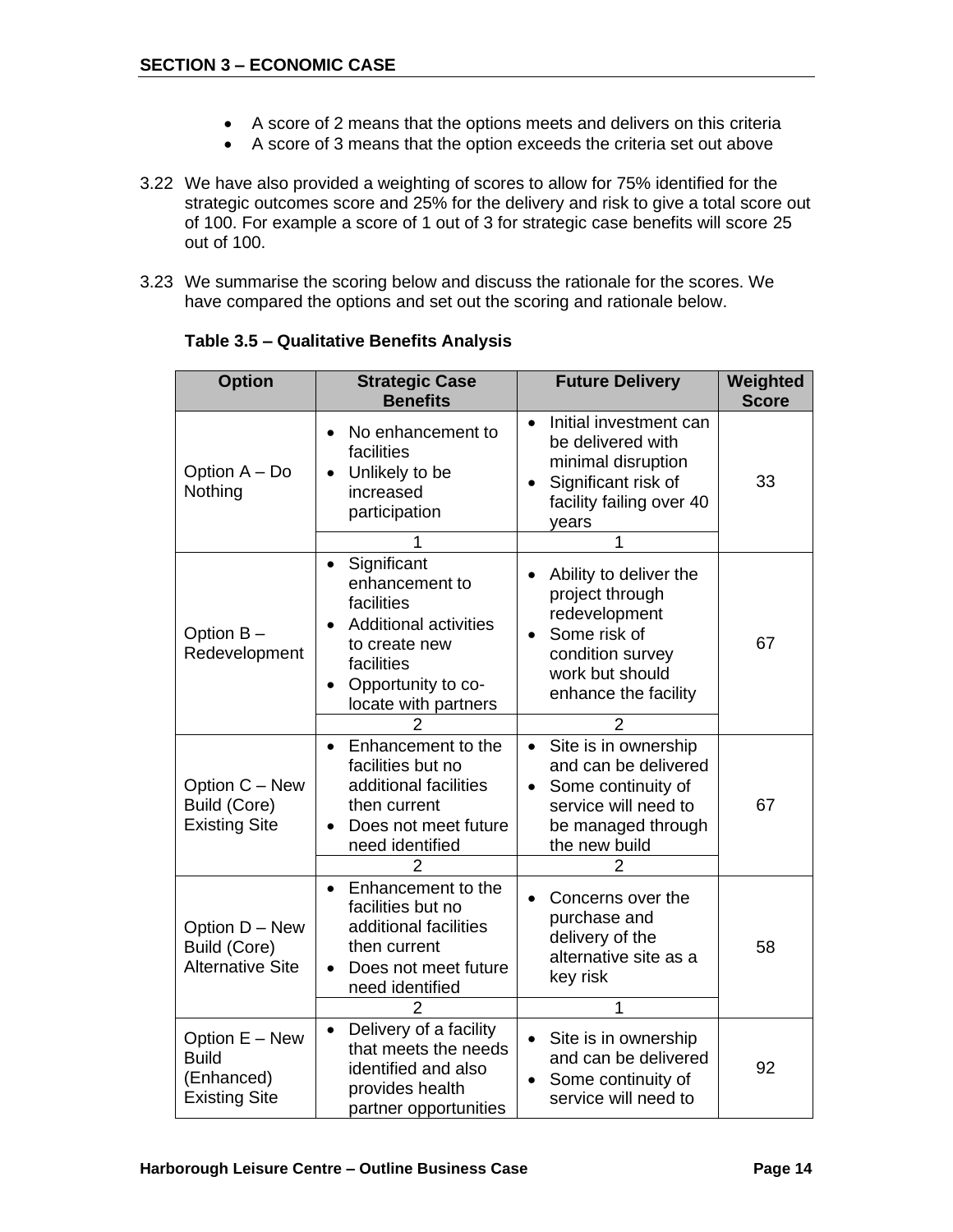| <b>Option</b>                                                                                                                                                                                                                                                        | <b>Strategic Case</b><br><b>Benefits</b>        | <b>Future Delivery</b>                                                                      | Weighted<br><b>Score</b> |
|----------------------------------------------------------------------------------------------------------------------------------------------------------------------------------------------------------------------------------------------------------------------|-------------------------------------------------|---------------------------------------------------------------------------------------------|--------------------------|
|                                                                                                                                                                                                                                                                      | Opportunity to co-<br>locate with partners<br>3 | be managed through<br>the new build<br>2                                                    |                          |
| Delivery of a facility<br>$\bullet$<br>that meets the needs<br>identified and also<br>Option F - New<br><b>Build</b><br>provides health<br>partner opportunities<br>(Enhanced)<br><b>Alternative Site</b><br>Opportunity to co-<br>$\bullet$<br>locate with partners |                                                 | • Concerns over the<br>purchase and<br>delivery of the<br>alternative site as a<br>key risk | 83                       |
|                                                                                                                                                                                                                                                                      |                                                 |                                                                                             |                          |

- 3.24 As can be seen from the analysis above Option E delivers the best overall rationale and in particular delivers a significant improvement under the strategic case.
- 3.25 There are concerns over the future delivery of the alternative site options which reflect the lack of agreement over any future purchase of the site and the risk of delivering the capital receipt from the existing site.

#### *Risk Analysis*

3.26 As part of our analysis we have also identified the potential risks for the options and we summarise the key risks in the table below

#### **Table 3.5 - Risk Analysis**

| <b>Risk</b>                                      | <b>Commentary</b>                                                                                                                                                                                                                                                                                                                                                                                             |
|--------------------------------------------------|---------------------------------------------------------------------------------------------------------------------------------------------------------------------------------------------------------------------------------------------------------------------------------------------------------------------------------------------------------------------------------------------------------------|
| <b>Capital Costs</b><br>are too low              | Currently costs included at Year 1 for condition survey costs and Year<br>$\bullet$<br>10 for extending life within Option A.<br>Redevelopment costs are based on sqm costs at this stage<br>$\bullet$<br>New Build costs based on Sport England guidance and indicative<br>$\bullet$<br>costs from Willmott Dixon<br>• These costs are estimated and the risk is likely to be high that these<br>are too low |
| <b>Building Life</b><br>is less than<br>40 years | • There is a high risk that the existing building will not last for 40 years,<br>without significant investment.<br>• The NPV assumes it will for Options A & B but there is significant risk<br>it won't last 40 years (although investment has been included for year<br>10 to extend the life)<br>The risk is lower for new build options, with a design life beyond 40<br>$\bullet$<br>vears              |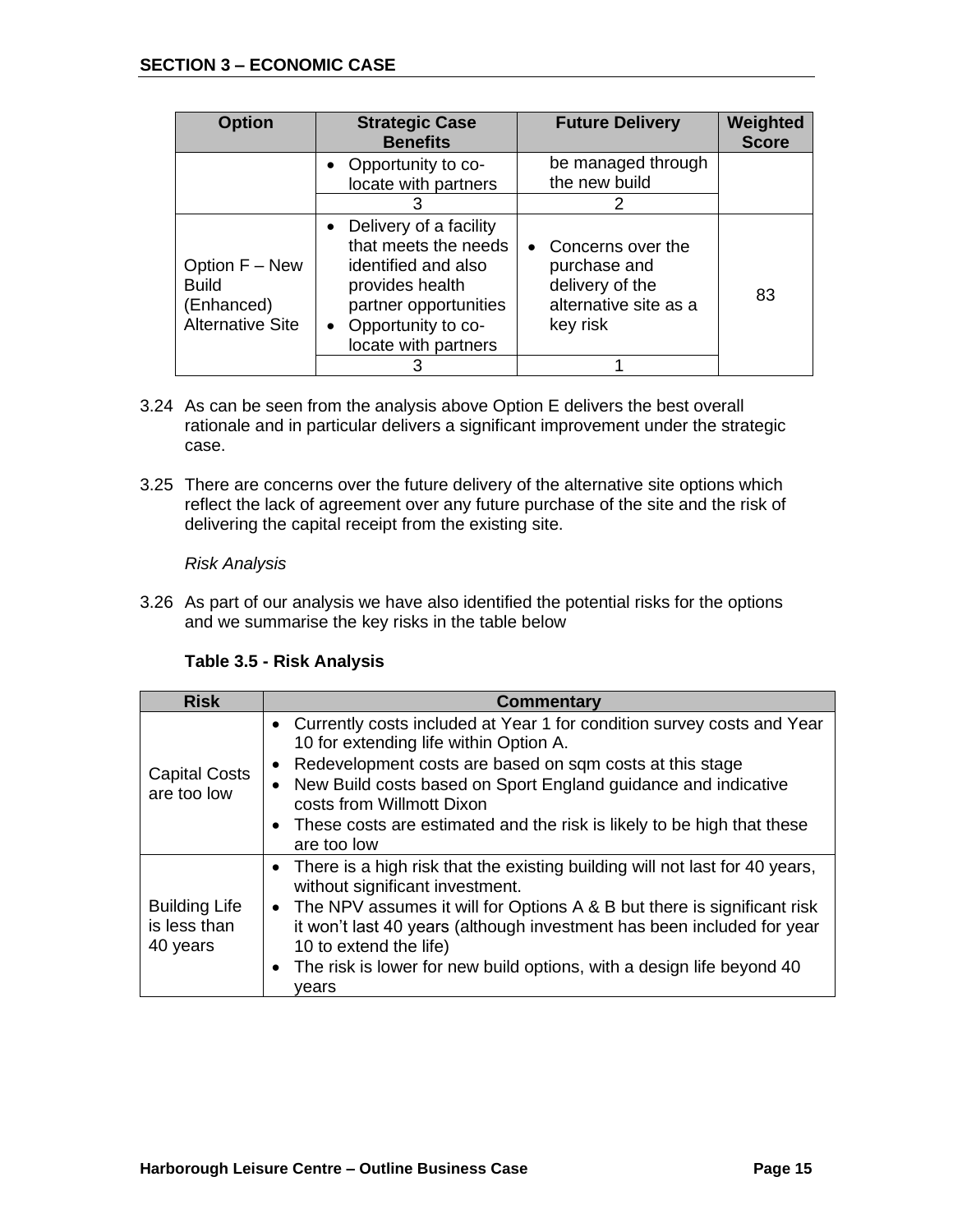| <b>Risk</b>                                           | <b>Commentary</b>                                                                                                                                                                                                                                                                                                                                                                                                                                                                                                                                                                                                                                                                                                                    |
|-------------------------------------------------------|--------------------------------------------------------------------------------------------------------------------------------------------------------------------------------------------------------------------------------------------------------------------------------------------------------------------------------------------------------------------------------------------------------------------------------------------------------------------------------------------------------------------------------------------------------------------------------------------------------------------------------------------------------------------------------------------------------------------------------------|
| <b>Future</b><br>Operating<br>Costs are<br>inaccurate | An assessment of the impairment of operating costs due to<br>$\bullet$<br>deterioration in the building (Option A) has been included but the risk<br>of this being too low is high<br>An operating contract will be established for 15 years and costs will be<br>$\bullet$<br>fixed with the risk taken by the operator. There is a risk that beyond<br>15 years the operating costs will vary. There is also a risk that the<br>operator could seek to renegotiate the contract or could default on the<br>contract.<br>Consideration has also been given to the impact of Covid 19 and<br>$\bullet$<br>further scenarios undertaken to assess the likely impact of the crisis<br>and possible reductions in future revenue costs. |
| Optimism<br><b>Bias</b>                               | The potential that the forecasts and costs are too low due to optimum<br>$\bullet$<br>bias is considered relatively low for Options A & B, due to it being an<br>existing building and there is track record in performance. However<br>there is still some risk that the costs are low.<br>At this stage of the project there is a risk of optimum bias due to the<br>٠<br>early stages of the project, however there is contingency in the capital<br>projections and also the operational projections are based on market<br>positions.<br>The main area of risk is around the capital receipts and land purchase<br>$\bullet$<br>costs for the alternative site                                                                  |
| Reputational<br><b>Risk</b>                           | There are reputational risks with each of the options which link to the<br>$\bullet$<br>delivery of the programme and the outcomes that have been<br>identified.<br>In general these risks are similar across new build options and<br>$\bullet$<br>redevelopment options, however the risk of not doing anything as<br>illustrated below could deliver greater damage to the Council's<br>reputation than any of the other options.                                                                                                                                                                                                                                                                                                 |
| <b>Risk of Not</b><br>Doing<br>Anything               | If the Council did not progress with any of the options then there are a<br>٠<br>number of key risks including<br>Increased cost of operating as the facility starts to lose income<br>$\bullet$<br>through customers going elsewhere and costs rising<br>Impact on the health of local communities as people are<br>٠<br>unable to use facilities and there are no opportunities to<br>increase participation and user groups<br>Reputational risk of the Council as being seen as not caring<br>about the health and wellbeing of communities                                                                                                                                                                                      |
| Alternative<br><b>Site Risks</b>                      | There are a number of significant risks associated with the<br>$\bullet$<br>development of an alternative site which include<br>Land Acquisition Costs which at this stage are only preliminary<br>and could be higher<br>Timescales could alter due to negotiation over the preferred<br>٠<br>site<br>Planning is potentially an issue with the alternative site and is<br>$\bullet$<br>a risk<br>The capital receipts from the existing site may not be sufficient<br>to deliver a net return over land acquisition costs                                                                                                                                                                                                          |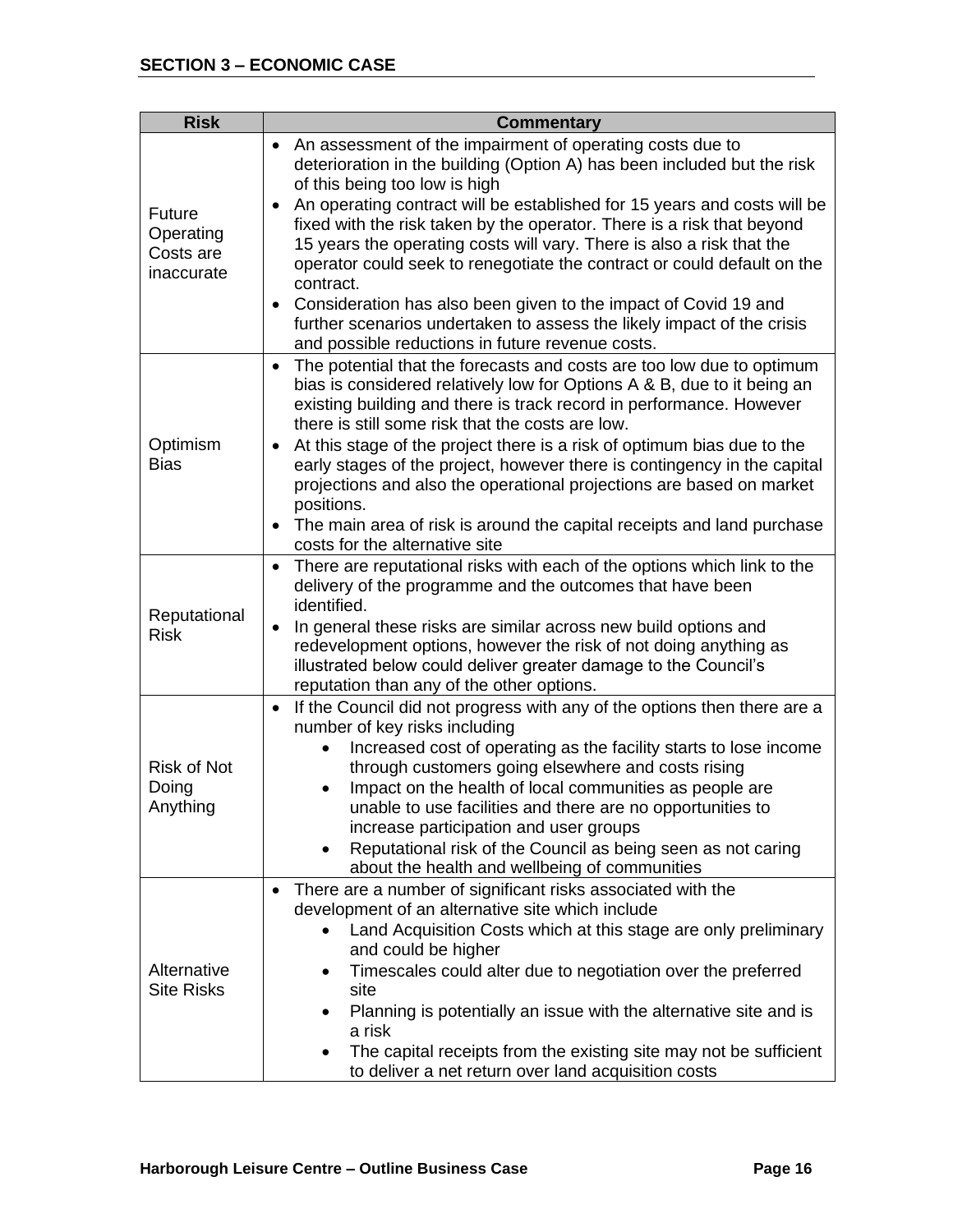| <b>Risk</b>               | <b>Commentary</b>                                                                                                                                                                                                                                                                                                                                                                                                                                                                                                      |
|---------------------------|------------------------------------------------------------------------------------------------------------------------------------------------------------------------------------------------------------------------------------------------------------------------------------------------------------------------------------------------------------------------------------------------------------------------------------------------------------------------------------------------------------------------|
| Financial<br><b>Risks</b> | There are a number of financial risks which link to the modelling and<br>$\bullet$<br>these include<br>Interest rate risk – which could impact on the borrowing costs<br>External funding – will be dependent on applications and may<br>$\bullet$<br>not be delivered (this is particularly relevant for Options E and<br>F)                                                                                                                                                                                          |
|                           | Inflation risk – currently this is factored into the financial model<br>$\bullet$<br>at 2% but could be lower than this.                                                                                                                                                                                                                                                                                                                                                                                               |
| Operating<br>Commitments  | The Council in all options would be entering into a contract with an<br>$\bullet$<br>operator to deliver the best return for each option.<br>There is a risk that the Council may want to terminate the contract if<br>$\bullet$<br>they no longer wished to or could afford the delivery of leisure.<br>Termination clauses in the contract will allow the Council to do this at<br>a cost (including loss of profit and breakage costs) which would be<br>paid if the Council was operating the facility themselves. |

3.27 These key risks will need to be addressed as the project progresses.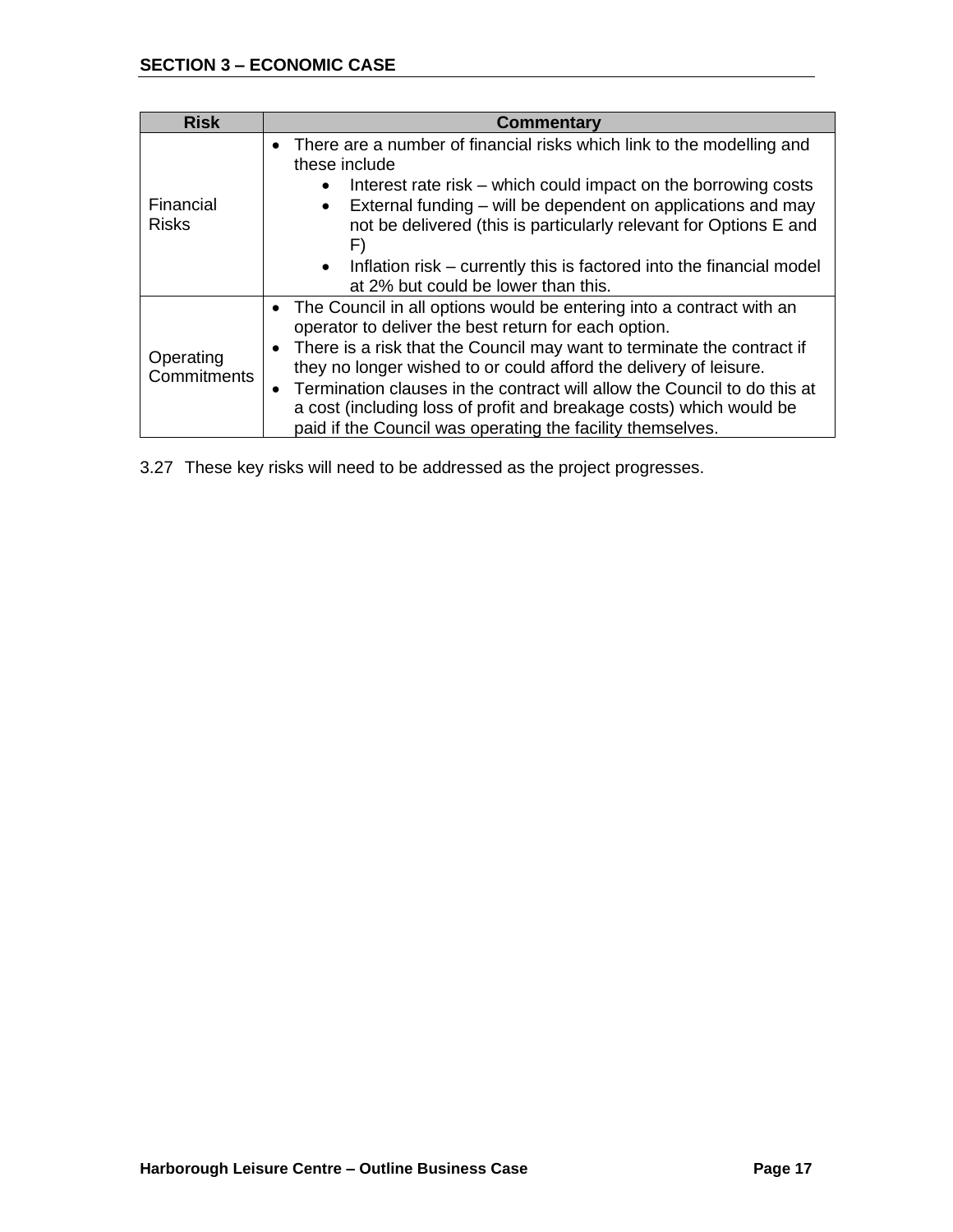#### *Preferred Option*

3.28 The economic appraisal has considered both the NPV and also the qualitative benefits which are summarised in the table below with the overall ranking for each option.

| <b>Option</b>                                                 | <b>Net Present</b><br><b>Value</b><br>£'million | Ranking<br>by NPV | Weighted<br>Qualitative<br><b>Score</b> | <b>Quality</b><br>Ranking | <b>Overall</b><br>Ranking |
|---------------------------------------------------------------|-------------------------------------------------|-------------------|-----------------------------------------|---------------------------|---------------------------|
| Option A - Do<br>Nothing                                      | 5.21                                            | 2                 | 33                                      | 6                         | 6                         |
| Option B-<br>Redevelopment                                    | 4.03                                            | 1                 | 67                                      | $3 =$                     | 1                         |
| Option C - New<br>Build (Core)<br><b>Existing Site</b>        | 11.98                                           | 3                 | 67                                      | $3 =$                     | 4                         |
| Option D - New<br>Build (Core)<br><b>Alternative Site</b>     | 12.51                                           | 4                 | 58                                      | 5                         | 5                         |
| Option E - New<br>Build (Enhanced)<br><b>Existing Site</b>    | 13.37                                           | 5                 | 92                                      | 1                         | 2                         |
| Option F - New<br>Build (Enhanced)<br><b>Alternative Site</b> | 13.90                                           | 6                 | 83                                      | 2                         | 3                         |

#### **Table 3.5 – Economic Appraisal Summary**

- 3.29 As can be seen from the table above the overall ranking for the options suggests the redevelopment option (B) scores best in the overall ranking with the New Build with enhanced facility mix on the existing site scoring second (Option E). We summarise the key rationale for these overall ranking scores below
	- Option B (Redevelopment) delivers an NPV which is lower than the do nothing option and also scores well on the quality scores (in third place). The overall NPV is significantly lower than the new build options but there is the opportunity to deliver significantly enhanced facilities.
	- There is no real additional benefit from developing a new build with core facilities as the facilities provided will not be as good as the existing facilities and will not deliver on the needs identified in the Draft Built facilities strategy.
	- In addition the overall NPV for the new build core facilities options (C & D) are similar to those of the New Build enhanced facility mix (E & F), thus if a new build is to be progressed then the enhanced facility mix should be developed as the overall NPV is similar to the core facility mix.
	- The enhanced facility mix for the new build is more likely to attract external grant funding
	- There is little difference in the NPV between the existing site new build options and the alternative site options. In addition the alternative site options (D & F) provide significantly more risk than the existing site options.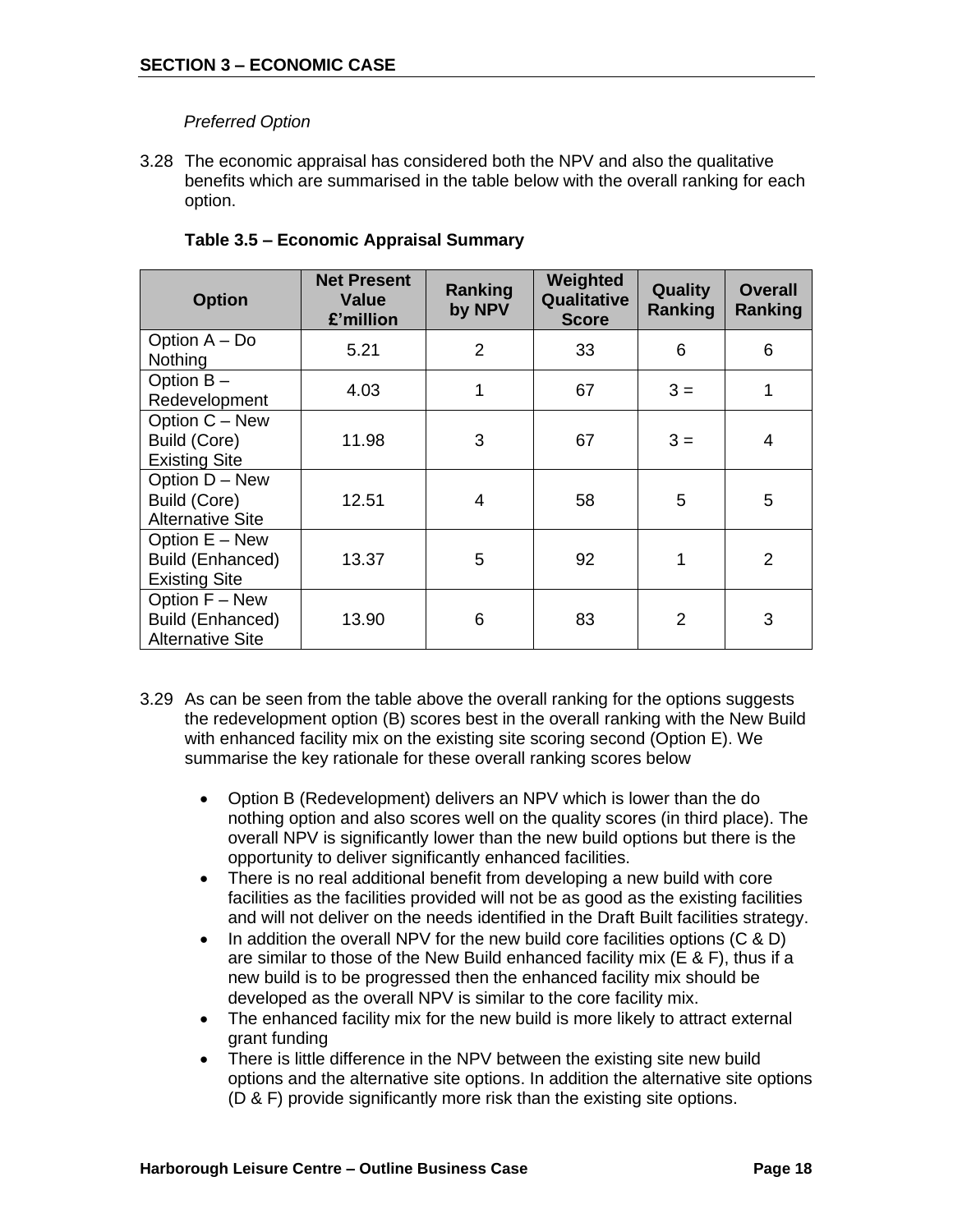- The base option does not deliver on the strategic outcomes and as such the only benefit is the low NPV, although it also is unlikely to last for 40 years.
- The analysis of the scenarios and impact of Covid 19 does not change the overall conclusions set out above.
- 3.30 As a result of the economic appraisal and the key issues identified above the recommended option would be the redevelopment option (B), with the potential to explore enhancing the pool facility to provide an additional 2 lanes. An example of a good redevelopment option which has created a 'new' facility is Enderby Leisure Centre as illustrated below



#### **Enderby Leisure Centre**

Following a feasibility study and procurement process (managed by RPT Consulting), SLM were appointed to invest in the Enderby Leisure Centre through a 15 year contract. The overall outcomes were

- Capital expenditure which created a new look for the front of the Centre, with extended gym, Health Spa, Soft Play and new reception area and café.
- Blaby District Council invested the capital and in return achieved a significantly improved management fee
- The investment delivered an improvement on the management fee received by the operator per annum, excluding financing costs
- 3.31 If the Council wished to progress a new build option then Option E (New Build with enhanced facility mix and on the existing site) provides the Council with the best overall outcome and should be progressed in preference to the other new build options.
- 3.32 Either of the redevelopment option (B) or the new build option (E) would support the continued enhancement and delivery of the leisure offer generating more people participating in leisure which can bring the following benefits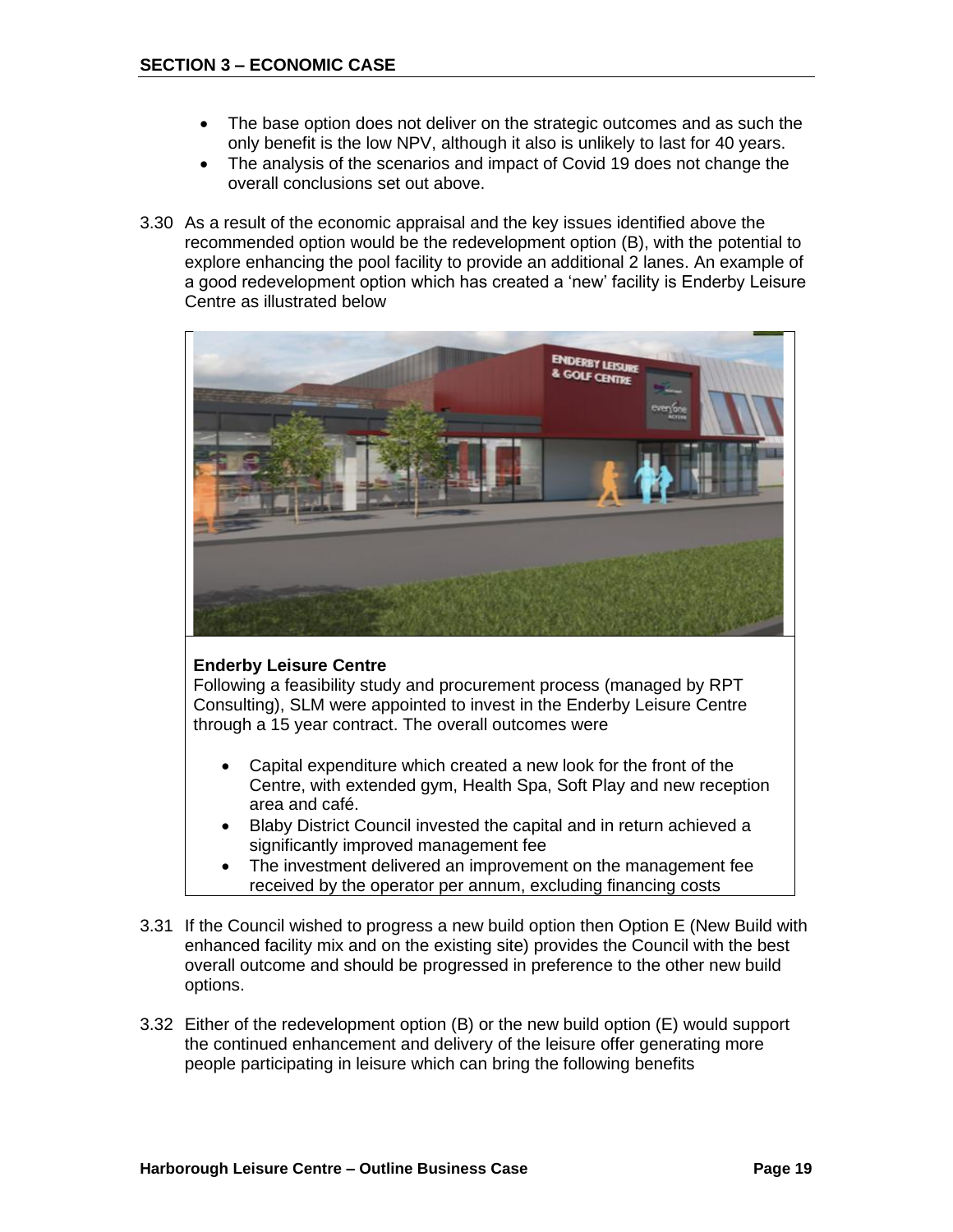- Improved health outcomes and reduction in the overall cost of providing health
- Better mental and physical wellbeing through increased participation in physical activity
- Supporting the most vulnerable in developing their wellbeing and overall life outcomes
- 3.33 National research has identified that investing in leisure can deliver real benefits as illustrated earlier and for every £1 a social return on investment of £1.91 is delivered through reduced health costs, enhanced education, reductions in crime and health and wellbeing.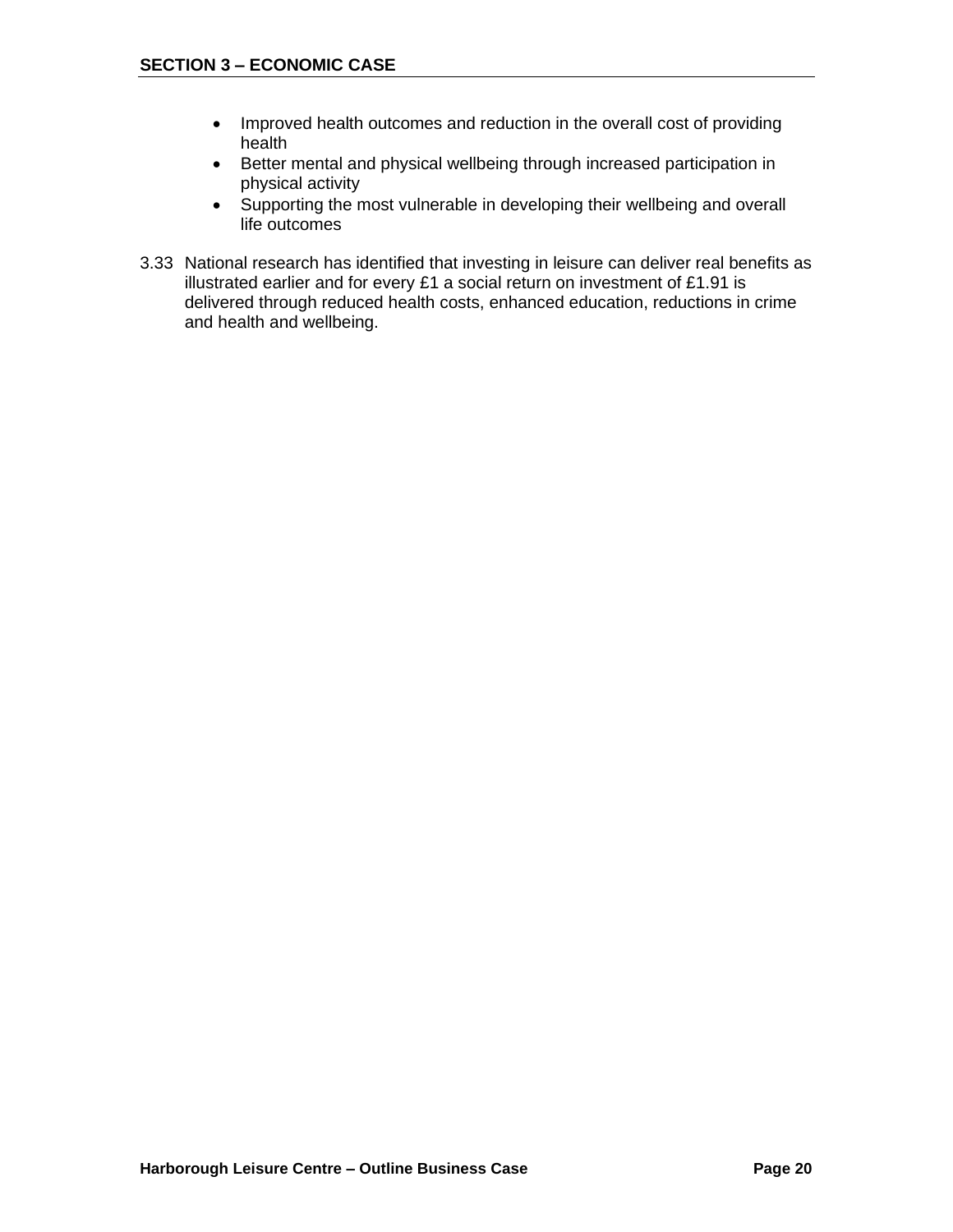#### **Introduction**

- 4.1 This section of the OBC outlines the proposed deal in relation to the preferred option outlined in the economic case, in particular it is expected that HDC will enter into an operating contract with a leisure operator, however the Council will have the opportunity to consider other options through the procurement approach, such as in house options.
- 4.2 It also discusses two different approaches to the development of the construction and investment, as follows
	- Redevelopment Option (B) typically in the market a redevelopment option would be undertaken by the leisure operator as they can manage the programme and they are used to delivering these projects. This was the approach undertaken for Enderby Leisure Centre
	- New Build Options if the Council was to progress with a new build option then it has previously considered a Design, Build, Operate and Maintain (DBOM) approach but has previously decided to progress with a separate design and build of the new facility and then securing an operator simply to manage the facility.
- 4.3 Depending on the option which the Council ultimately progresses with then the construction or redevelopment programme may form part of the operator contract.
- 4.4 If the Council progresses with a new build option then they may also want to undertake further market consultation to revisit the DBOM approach and assess the market appetite during the development of the procurement strategy.

#### **Required services**

- 4.5 The future operating contract with a Leisure Operator will be procured through an open tendering process and it is anticipated that the key features of the contract will include
	- The operator will deliver the management of the HLC and this is expected to be a contract that will also include Lutterworth Sports Centre
	- The HLC will be operated in accordance with a specification which will set out the opening hours, pricing requirements and programming requirements for the new facilities, including community use. This will include delivering against a set of outcomes, including increased participation particularly for target groups (such as those with health issues, young people leaving care, etc) and improving the health and wellbeing of the population.
	- It is anticipated that the branding and marketing of the HLC will reflect that it is a HDC funded facility
	- The operator will be responsible for the full life cycle costs of the facility during the length of the contract.
	- Subject to the preferred option chosen the operator may be responsible for the construction and investment programme (particularly if Option B is progressed)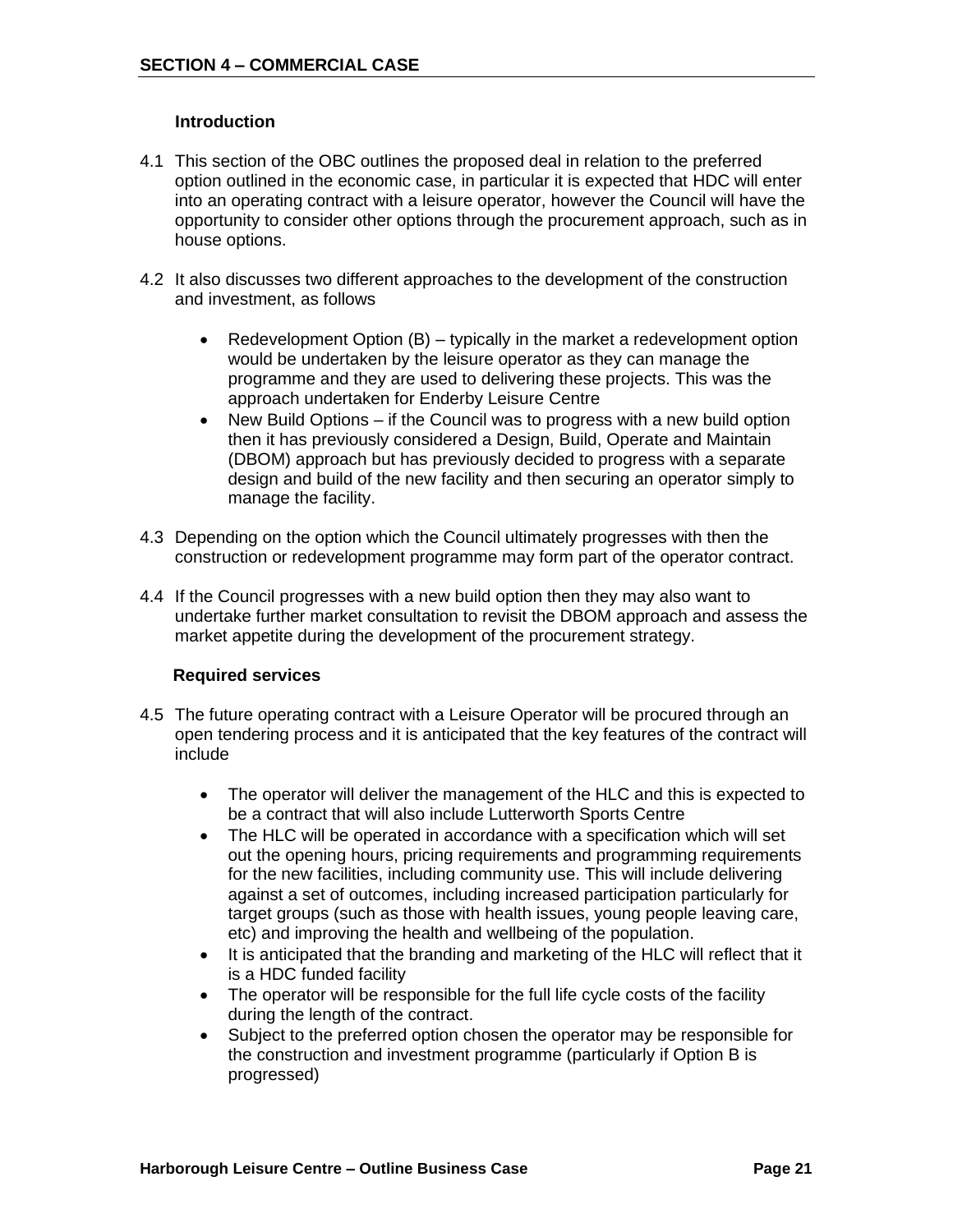- 4.6 These parameters are the basis on which the financial projections have been developed.
- 4.7 It is expected that there will be a market appetite to enter into and bid for a contract as outlined above, based on conversations with the existing operator (SLM) and also the level of interest that was shown previously when the Council procured a partner and market tested the DBOM approach.
- 4.8 As the Council progresses with its preferred option they should hold a market interest day to invite potential bidders in so the Council can sell the District and the opportunity to bidders. This also provides the opportunity for Councillors to input into the debate and for the Council to test whether they should progress with a DBOM or not (if a new build is progressed).
- 4.9 Consideration of the overall approach and timing should also take into account the impact of Covid 19 and potential timing of the project and procurement to ensure the best response to any procurement.

#### **Potential for risk transfer**

4.10The general principle is that risks should be passed to 'the party best able to manage them', subject to value for money. The risk allocation matrix set out below establishes the initial allocation of the risks for both the design and operating stage.

|                                       | <b>Potential allocation</b> |                 |               |  |
|---------------------------------------|-----------------------------|-----------------|---------------|--|
| <b>Risk Category</b>                  | <b>HDC</b>                  | <b>Operator</b> | <b>Shared</b> |  |
| 1. Design risk                        | X                           | X (Option B)    |               |  |
| 2. Construction and development risk  | X                           | X (Option B)    |               |  |
| 3. Transition and implementation risk |                             |                 | X             |  |
| 4. Availability and performance risk  |                             | Х               |               |  |
| 5. Operating risk                     |                             | x               |               |  |
| 6. Variability of revenue risks       |                             | Χ               |               |  |
| 7. Termination risks                  |                             |                 | х             |  |
| 8. Technology and obsolescence risks  | X                           |                 |               |  |
| 9. Control risks                      | Χ                           |                 |               |  |
| 10. Residual value risks              | X                           |                 |               |  |
| 11. Financing risks                   | Χ                           |                 |               |  |
| 12. Legislative risks                 |                             |                 | x             |  |
| 13. Other project risks               |                             |                 | χ             |  |

#### **Table 4.1 - Risk Transfer Matrix**

#### **Proposed charging mechanisms**

- 4.11The future leisure operator is expected to make fixed management fee payments in relation to the proposed products and services which will be indexed and based on the operating contract and approach set out above.
- 4.12In addition it is anticipated that there will be a surplus share agreement where HDC will benefit from a share of any over performance. Typically this would be a 50%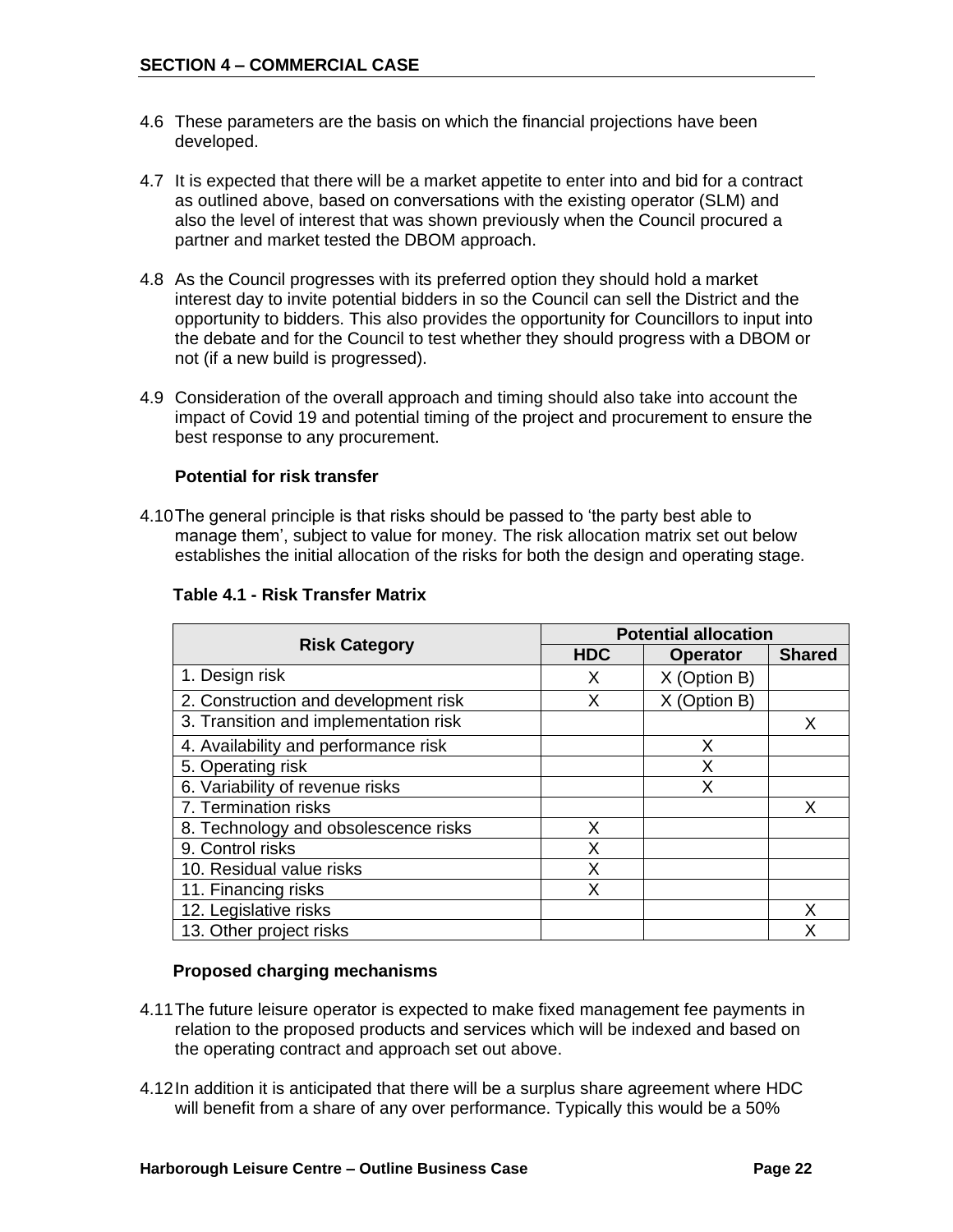share of any surplus above that projected, however this would be discussed during the procurement. Income from any surplus share agreement has been excluded from the financial modelling.

4.13The operator will be able to make charges to customers in line with the specification, which will broadly follow the existing charging policy at HLC, but there will also be opportunities to increase some prices in line with the market. The operator will need to get agreement to change prices in the specification in accordance with the current approach.

#### **Proposed contract length**

4.14It is anticipated that HDC will enter into a contract with an operator for 10 or 15 years. However it is anticipated that during the procurement of the operator alternative contract lengths will be considered including 20-25 year contracts. Typically these do not generate significant additional revenue particularly as the market is now seeking benchmarking on any long term contracts.

#### **Proposed key contractual clauses**

4.15It is proposed that the contract with the operator will be the leisure operating contract which has been developed by Sport England and is widely used in the market.

#### **Personnel implications (including TUPE)**

4.16It is anticipated that the TUPE – Transfer of Undertakings (Protection of Employment) Regulations 1981 – will apply to this investment with staff transferring from the existing provider SLM to the new operator.

#### **Procurement strategy and implementation timescales**

- 4.17 It is anticipated that the procurement strategy will follow OJEU (or its replacement) procurement and be procured through either the Competitive Dialogue or Competitive Procedure with Negotiation procedure.
- 4.18During the procurement process it is anticipated that there will be a number of areas where HDC will wish to explore options for the future management contract as set out in the economic case and this would include
	- Detailed facility mix and potential areas for development of commercial activities and facilities which will increase the return to the Council
	- The inclusion of Lutterworth Sports Centre to deliver a better return
	- The principle of life cycle costs
	- Expanding the existing facility to include an additional 2 lanes for the pool
- 4.19These options will be tested to assess the impact on the future management fee the operator will provide. This will enable HDC to make a decision on the most appropriate approach to deliver the financial affordability whilst maintaining HDC's approach to delivering a community focused facility.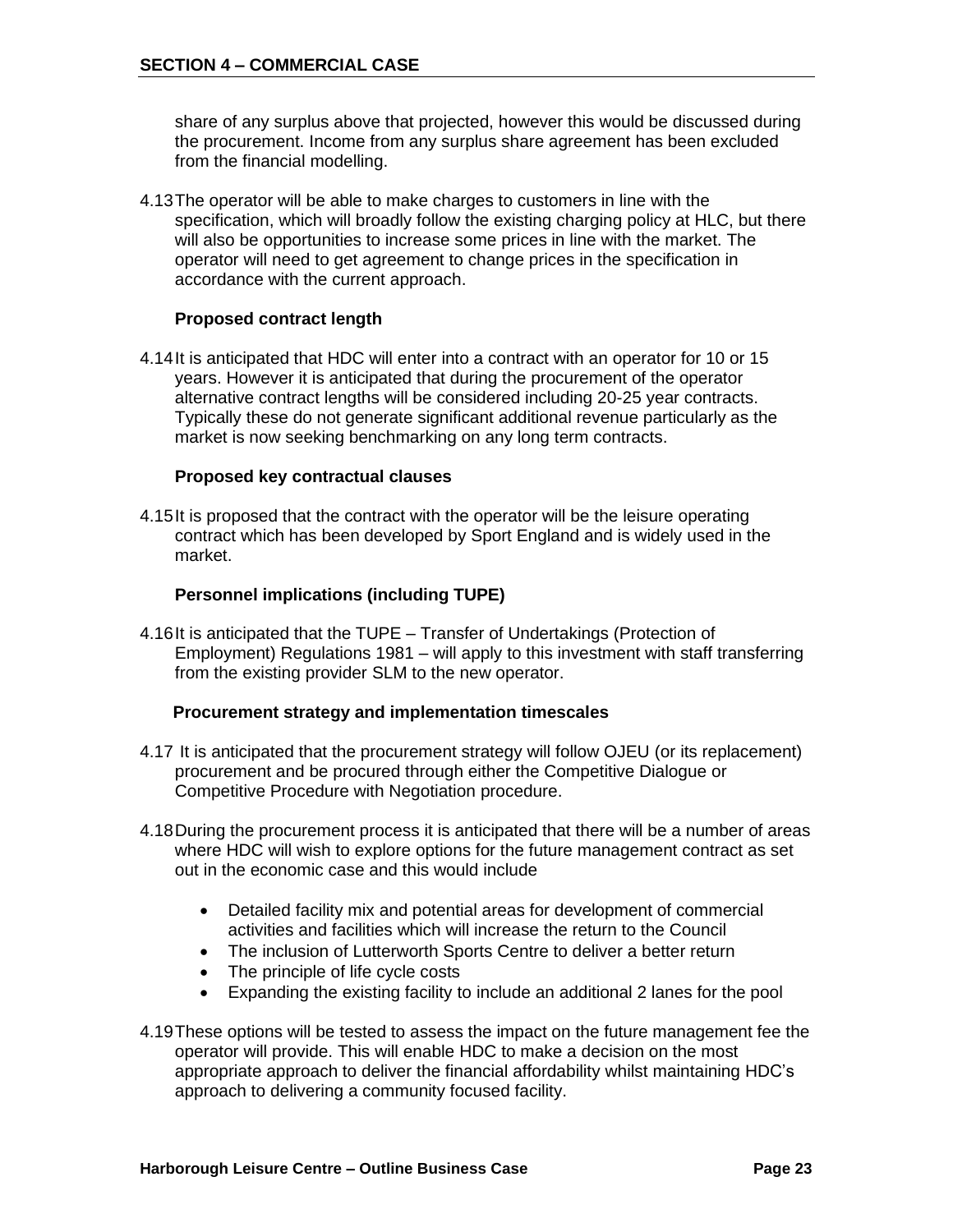#### **SECTION 4 – COMMERCIAL CASE**

- 4.20In particular through the procurement approach using dialogue will enable the Council to test the potential for an in house option to be considered. Thus as the procurement is taken forward, the Council will be able to develop its own in house model to compare against the market submissions and if appropriate consider the in house option.
- 4.21We explore in the next section the financing and the affordability of the future options.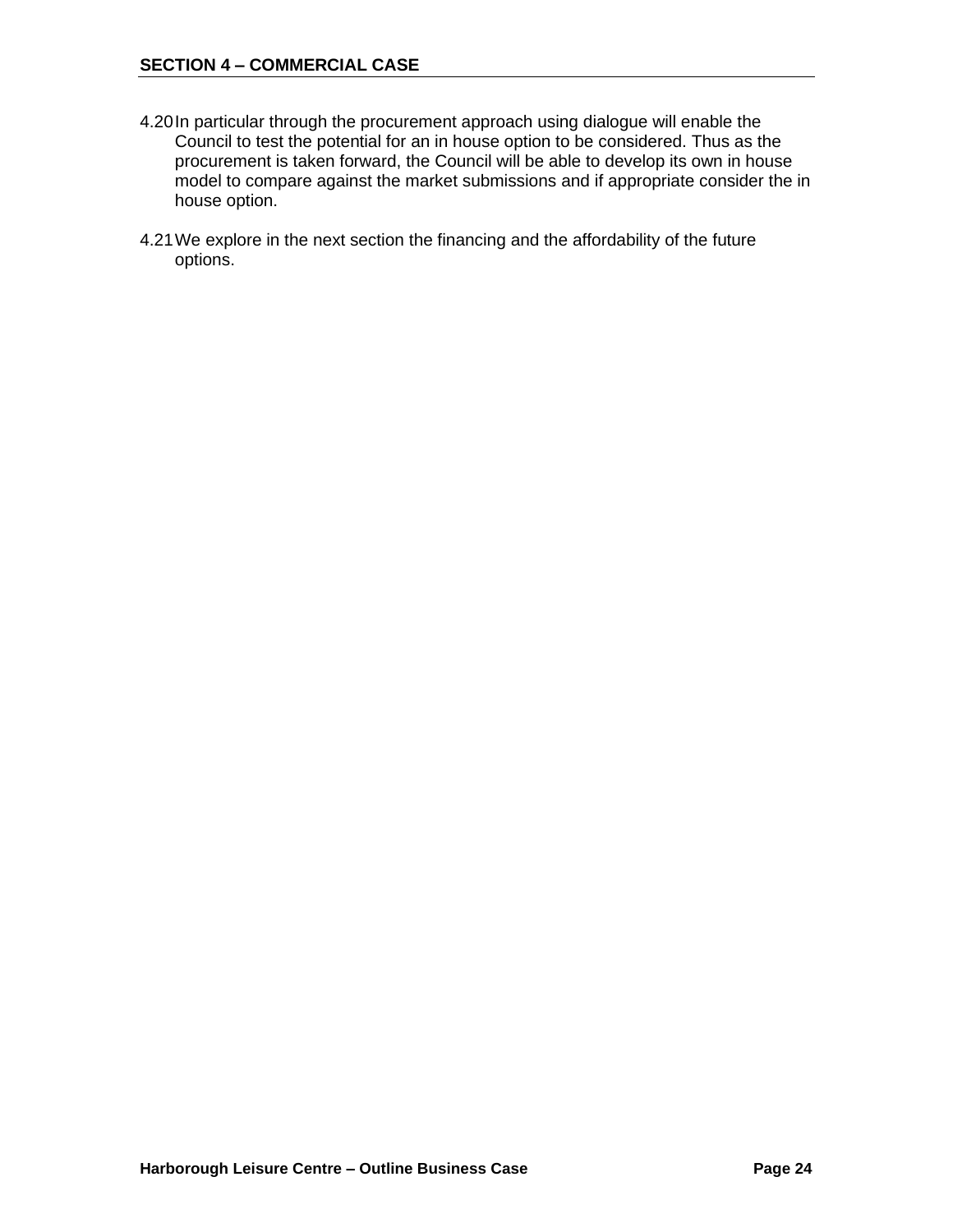#### **Introduction**

- 5.0 This section seeks to set out the forecast financial implications for the various development options (as set out in the economic case) and in particular how the Council will fund and afford any future investment (whether redevelopment or new build).
- 5.1 The section is structured as follows
	- A summary of the potential financial implications, both from a capital and revenue perspective
	- Affordability how the Council might afford any future options.
- 5.2 We provide detailed assumptions and financial models in Appendices D F to support the overview presented in this section.

#### **Financial Implications Summary**

5.3 We summarise in the table below the financial implications for each of the development options based on the capital and annual revenue costs or income, with further detail in Appendices D - F.

| <b>Option</b>                                                           | <b>Total Capital</b><br>E'm | <b>External</b><br><b>Funding £'m</b> | <b>Net Capital</b><br><b>Required</b><br>£'m | Annual<br><b>Management</b><br>Fee £'000's |
|-------------------------------------------------------------------------|-----------------------------|---------------------------------------|----------------------------------------------|--------------------------------------------|
| Option A - Do<br>Nothing                                                | 6.75                        |                                       | 6.75                                         | 0                                          |
| Option B-<br>Redevelopment                                              | 9.75                        | 1.0                                   | 8.75                                         | (219)                                      |
| Option C -<br><b>New Build</b><br>(Core) Existing<br><b>Site</b>        | 17.65                       |                                       | 17.65                                        | (337)                                      |
| Option D-<br><b>New Build</b><br>(Core)<br><b>Alternative Site</b>      | 19.16                       | 1.24                                  | 17.92                                        | (316)                                      |
| Option E - New<br><b>Build</b><br>(Enhanced)<br><b>Existing Site</b>    | 22.25                       | 1.0                                   | 21.25                                        | (485)                                      |
| Option F - New<br><b>Build</b><br>(Enhanced)<br><b>Alternative Site</b> | 23.76                       | 2.24                                  | 21.53                                        | (463)                                      |

#### **Table 5.1 – Financial Implications**

Note:

1. The annual management fee is shown in brackets if it is a payment to the Council and with no brackets if it is a payment from the Council.

2. The annual management fee is an average amount per annum including inflation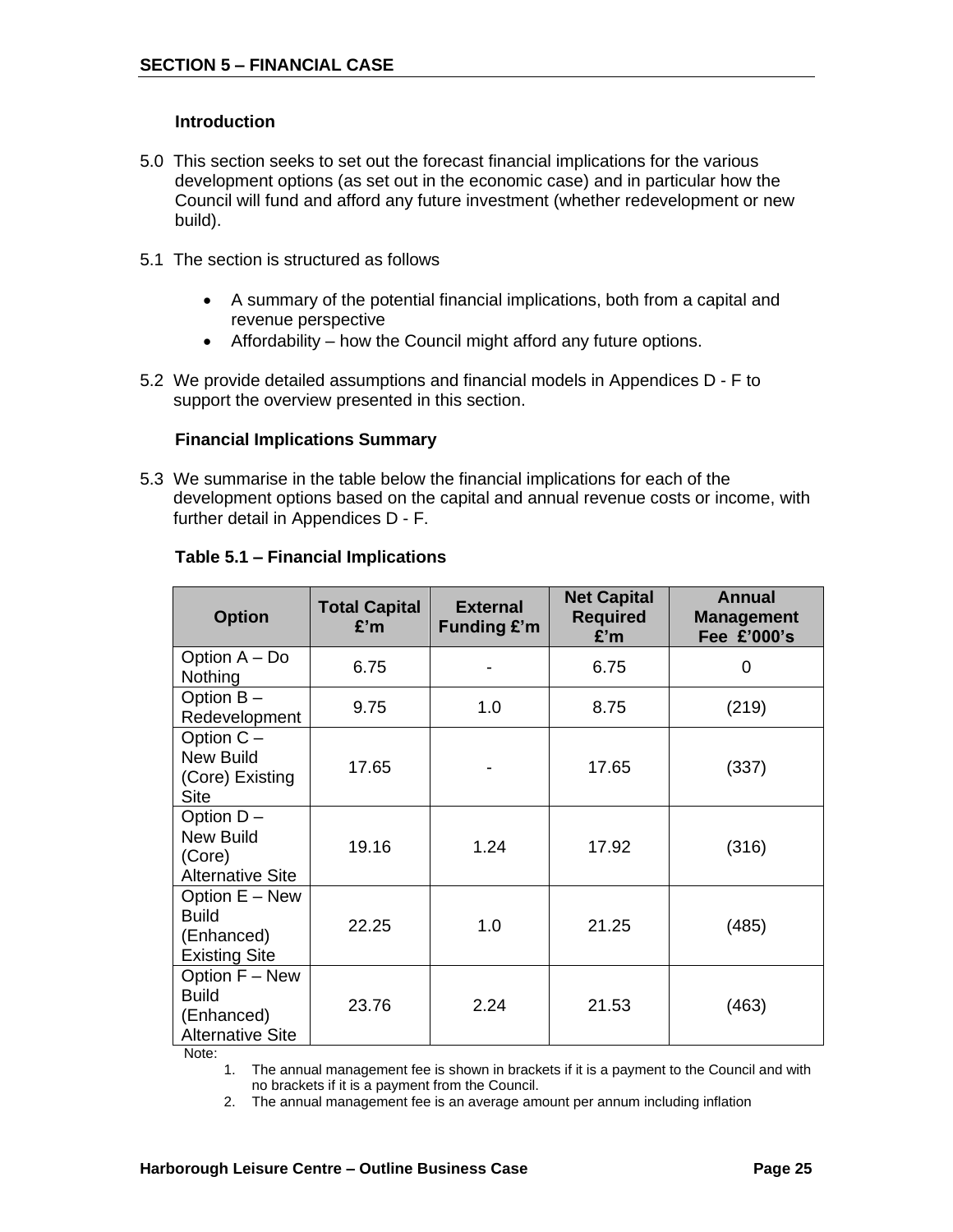- 5.4 The table above provides the overview of the implications for capital and revenue and highlights the following key points.
	- The capital costs required are significantly higher and have more risk for the new build options than the redevelopment or do nothing options.
	- There is the opportunity for some external funding through either capital receipts or grant funding, although grant funding is targeted predominantly at the enhanced facility mix and is relatively limited
	- The costs of moving to a new site through purchase of the additional site could potentially be higher than the capital receipts from the sale of the existing site
	- The new build options provide an improved revenue position but the level of increase is not significant compared to the redevelopment option.
- 5.5 It is expected that the net capital required will be funded through Council borrowing using prudential borrowing.

#### **Overall Affordability**

- 5.6 In order to understand the affordability of each of the options for the Council consideration has been given to a comparison of the overall costs to the Council over 40 years in comparison to the existing costs. The key principles of this approach are set out below
	- The net capital will be borrowed by the Council and the costs of the borrowing will be included in the affordability calculations
		- The future costs of each option have been developed to include
			- o The borrowing costs of the net capital including both repayment of principle and interest
			- o Revenue projections (management fee) that the Council can expect to receive or pay to a leisure operator
			- o Life cycle costs
	- Client costs and depreciation costs have been excluded from the future costs as these are non cash items or will be the same across each option.
	- Currently SLM are due to pay a management fee for the operation of both Harborough Leisure Centre and Lutterworth Sports Centre in 2020/21, however the Council has prudently assumed a nil budget for this year in line with the amount received in 2019/20. It should however be recognised that this approach is unlikely to be able to be achieved in the long term without investment in the facility, as the level of income would start to decline and also any future operator is unlikely to bid at the same level if there is no investment.
- 5.7 The future costs of each option are presented in the table and are presented as total figures (full 40 years cost or savings) and annual figures presenting the average annual position.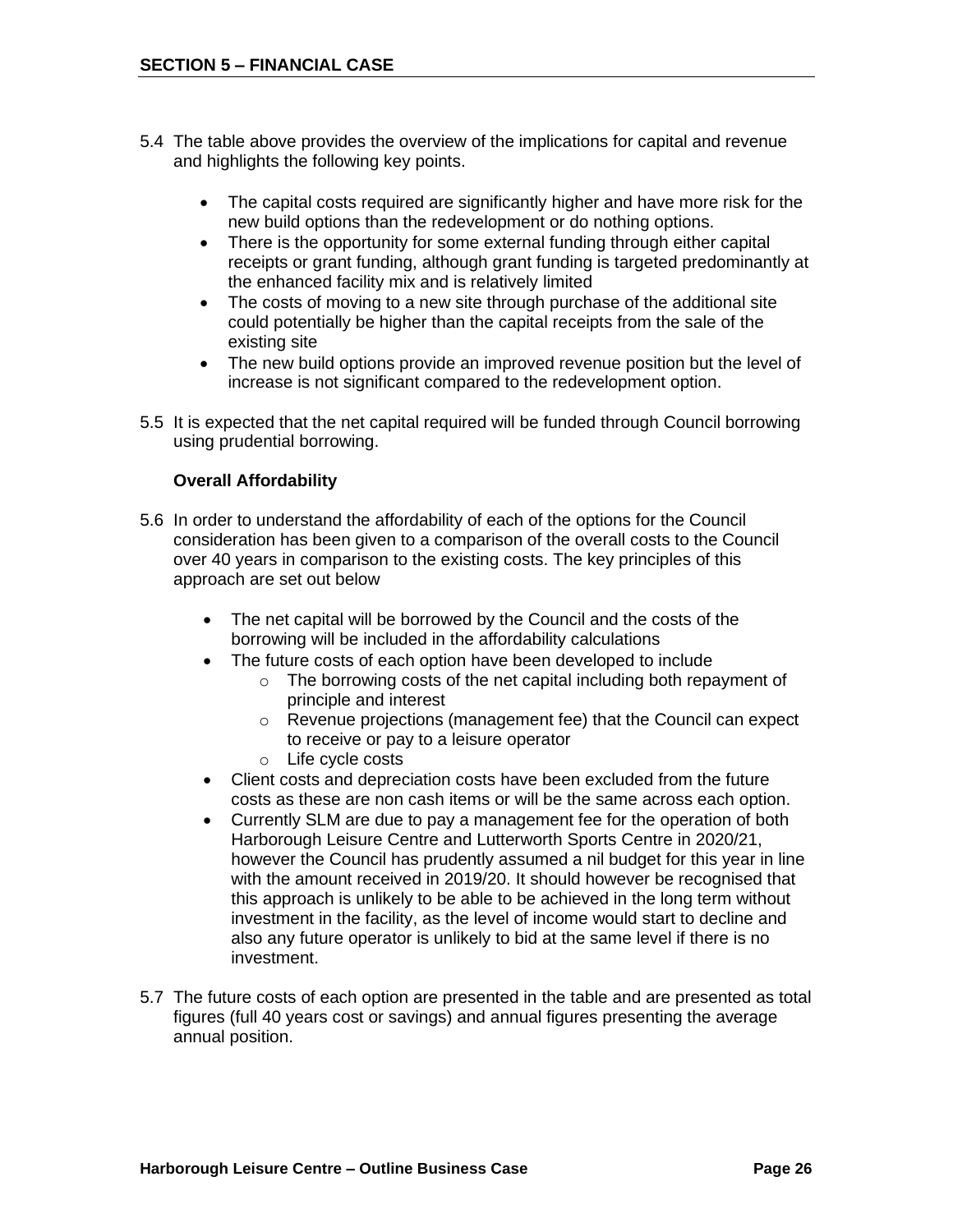#### **Table 5.2 – Future Costs**

| <b>Option (£'millions)</b>                                    | <b>Management</b><br>Fee | <b>Borrowing</b><br><b>Costs to the</b><br><b>Council</b> | <b>Annual Cost</b><br>to the Council |
|---------------------------------------------------------------|--------------------------|-----------------------------------------------------------|--------------------------------------|
| Option A – Do Nothing                                         | 0                        | 9.96                                                      | 9.96                                 |
| Option B - Redevelopment                                      | (9.64)                   | 13.44                                                     | 3.81                                 |
| Option C - New Build<br>(Core) Existing Site                  | (14.83)                  | 30.60                                                     | 15.77                                |
| Option D - New Build<br>(Core) Alternative Site               | (13.89)                  | 30.62                                                     | 16.73                                |
| Option E - New Build<br>(Enhanced) Existing Site              | (21.33)                  | 36.57                                                     | 15.23                                |
| Option F - New Build<br>(Enhanced) Alternative<br><b>Site</b> | (20.39)                  | 37.04                                                     | 16.65                                |

*Total Cost over 40 years of financial model*

#### *Average Annual Impact on Revenue*

| Option $(E'000's)$                                     | <b>Annual</b><br><b>Management</b><br>Fee | <b>Borrowing</b><br><b>Costs to the</b><br><b>Council</b> | <b>Annual Cost</b><br>to the Council |
|--------------------------------------------------------|-------------------------------------------|-----------------------------------------------------------|--------------------------------------|
| Option A – Do Nothing                                  | O                                         | 249                                                       | 249                                  |
| Option B - Redevelopment                               | (219)                                     | 306                                                       | 87                                   |
| Option C - New Build<br>(Core) Existing Site           | (337)                                     | 695                                                       | 358                                  |
| Option D - New Build<br>(Core) Alternative Site        | (316)                                     | 696                                                       | 380                                  |
| Option E - New Build<br>(Enhanced) Existing Site       | (485)                                     | 831                                                       | 346                                  |
| Option F - New Build<br>(Enhanced) Alternative<br>Site | (463)                                     | 842                                                       | 378                                  |

Note:

- 1. The annual management fee is shown in brackets if it is a payment to the Council and with no brackets if it is a payment from the Council.
- 2. The annual management fee is an average amount per annum including inflation
- 3. The borrowing costs are average annual costs or total costs over the 40 years
- 5.8 It can be seen from the tables above that all of the options incur an annual cost to the Council once the borrowing costs are included. Of the options identified, Option B is expected to cost the Council £87,000 per annum with the lowest New Build Option being option E (Enhanced Facility on Existing Site) at a cost of £346,000 per annum, circa £259,000 per annum greater than Option B.
- 5.9 Option B is also a lower cost to the Council than the Do Nothing option (A), which would cost the Council circa £249,000 per annum.
- 5.10Currently the contract with SLM provides for a management fee paid to the Council in 2020/21 financial year (for both Lutterworth and Harborough Centres). This has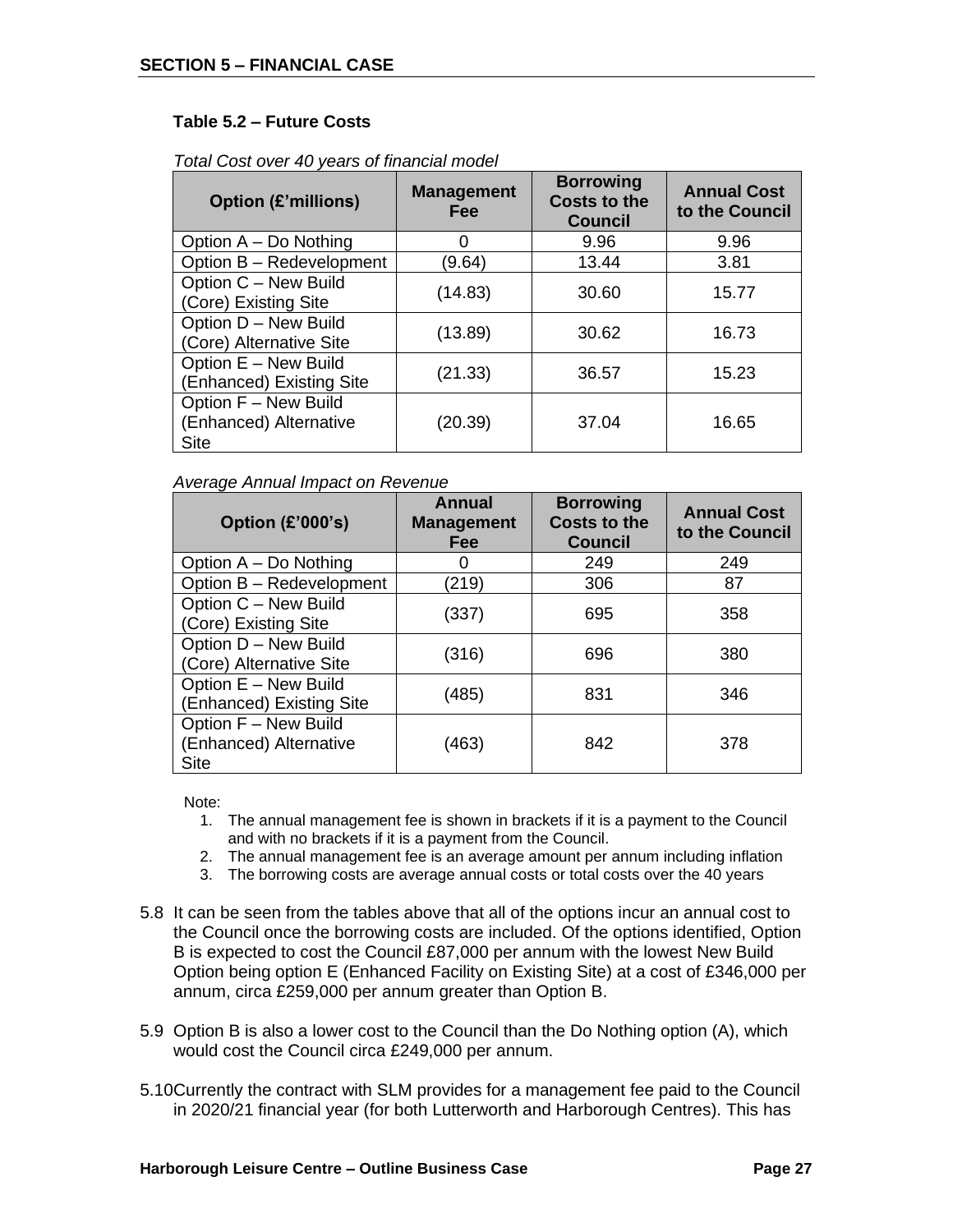not been reflected in the budget as the Council acts prudently and the budget for 2020/21 shows a nil budget for the Leisure Centres. Thus the costs shown in the table above would be an increase on the current budget.

- 5.11It should however be recognised that the current level of management fee and budget is unlikely to be maintained in any future contract due to a number of reasons.
	- There has been analysis of the current performance from SLM of the contract
	- It is unlikely that the income will increase in any new contract without at least some investment in the Centre and as it ages it is likely that the future costs of operating will increase
	- If condition survey works (included in Option A and B) are not undertaken then there is risk of failure of the building and also subsequent increases in costs to operate
- 5.12Thus although the costs of all options represent an increase on the current budget, it should be recognised that the existing costs are unachievable (beyond the life of the existing contract) without investment, if only because condition survey works will need to be undertaken.
- 5.13Option B (redevelopment) delivers the lowest cost for the Council and of the new build options, the enhanced facility on the existing site (Option E) is the lowest cost but still is £259,000 per annum higher than Option B.
- 5.14In addition to the costs presented above consideration has also been given to the affordability based on the scenario analysis on the impact of Covid 19 as highlighted earlier in the economic case and presented in Appendices G – I.
- 5.15There are a number of key conclusions from the Covid 19 scenario analysis in respect of affordability, including
	- Both scenarios still mean that the Redevelopment/Refurbishment option (B) has the lowest cost to the Council. In addition it is likely that the second lowest option (Do Nothing) has the greatest risk in that the future revenues will be reliant on an existing building which will not have been refurbished at all.
	- The impact of scenario 1 (short term impact) is relatively low with the annual cost rising by circa  $£13 - 15,000$  per annum in all options.
	- The impact of scenario 2 (long term impact) is greater with the annual cost rising by between £80 - £112,000 per annum depending on the option, with the new build options being the greatest increase.
- 5.16In considering the overall impact of the Covid 19 situation it should be recognised that there is likely to be some impact, however if this is a short term impact (circa 5 years impact) then the additional cost to the Council across all the options will be relatively minimal. It is difficult at this stage to be definitive on what the impact will be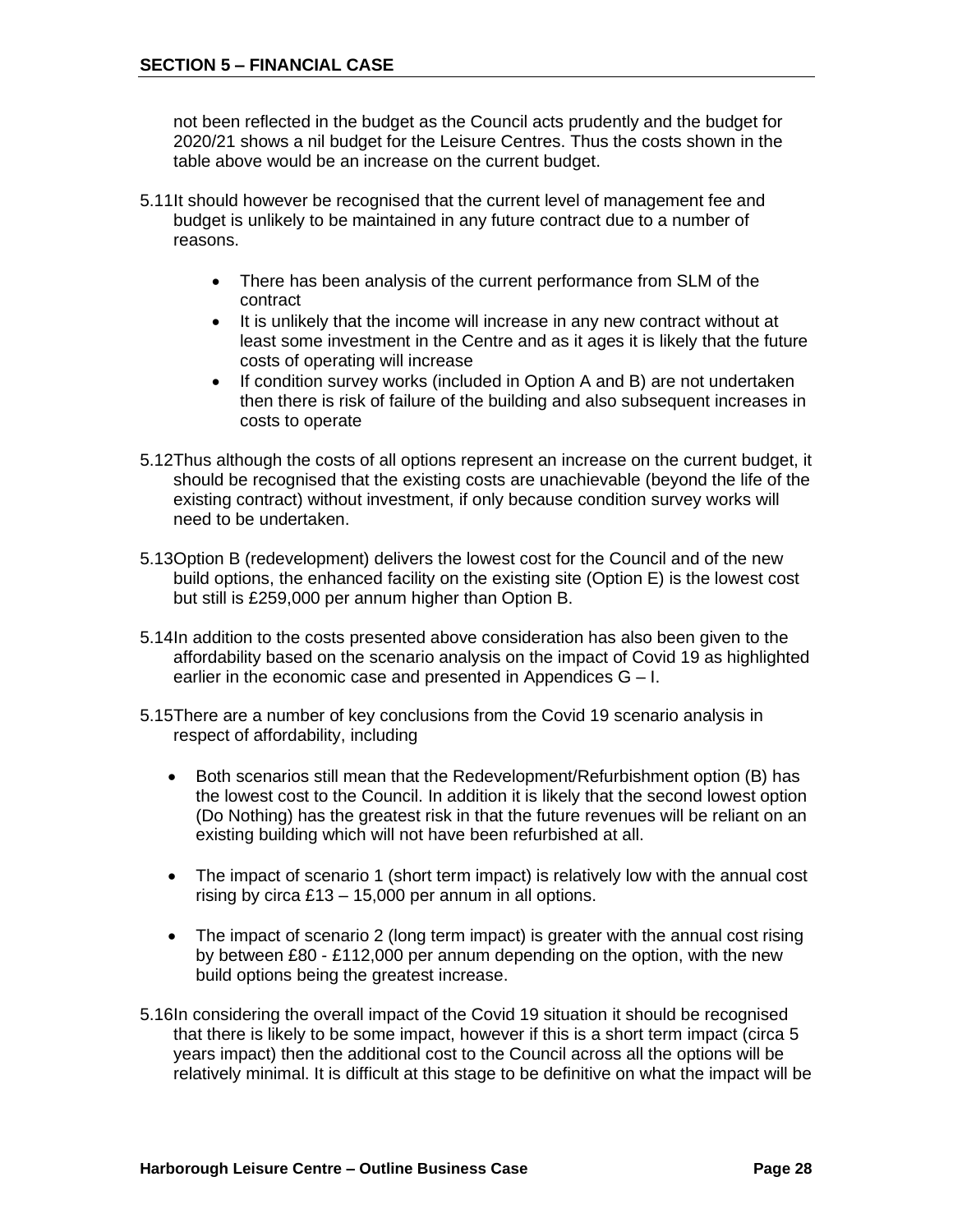but there appear to be likely to be some positives in the longer term that the market will recover and people will be seeking to build on their physical activity awareness.

5.17We have in this section presented the financial affordability and it should be recognised that they all will require additional costs in comparison to existing budget, but the existing costs are unlikely to be sustainable in the long term.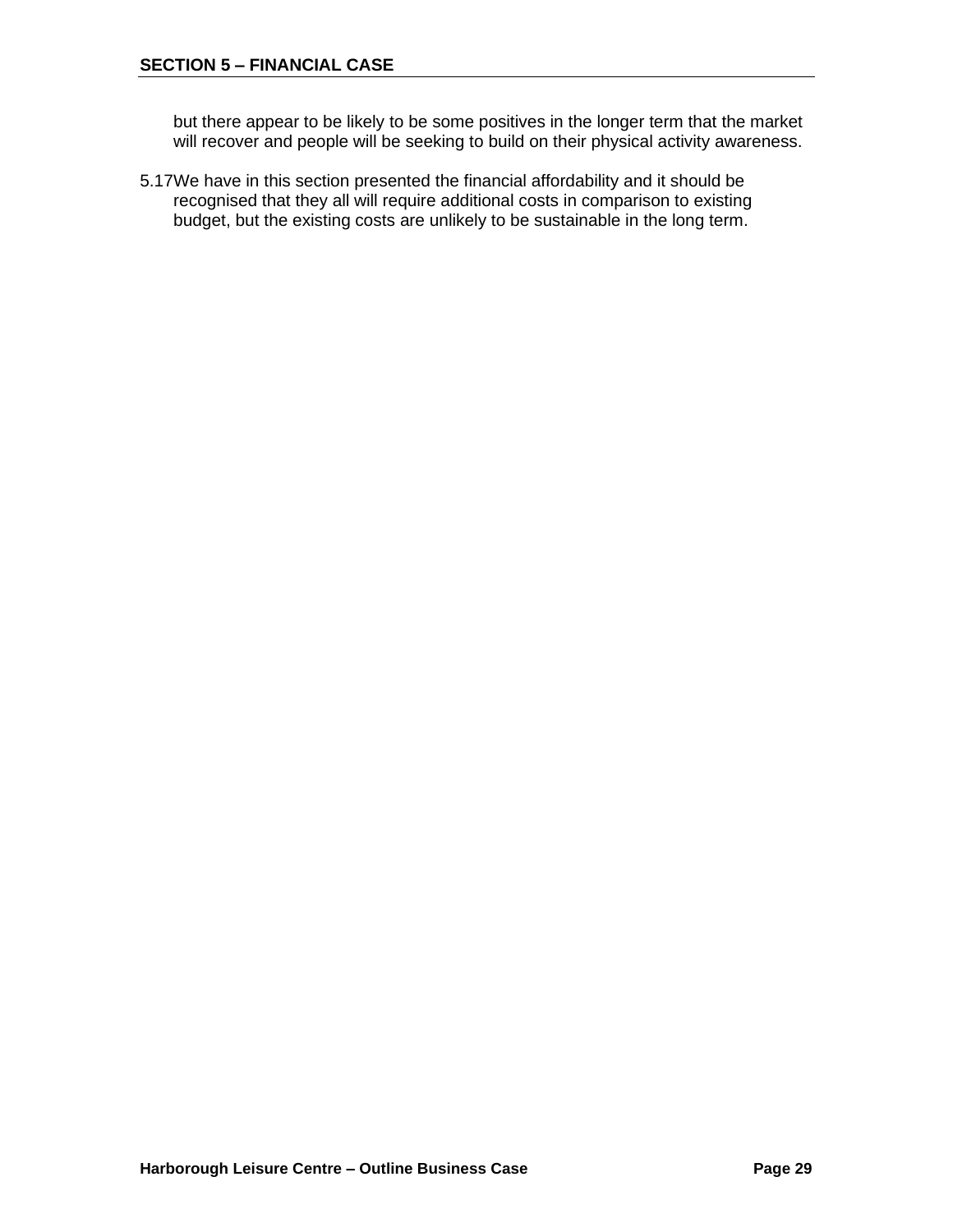#### **Introduction**

- 6.1 This section sets out the approach to the project management of the project during the design and development phase and subsequently the operating phase.
- 6.2 The project will need to put in place programme and project management responsibilities and follow the Council's major projects and programme requirements.

#### **Programme Management Arrangements**

- 6.3 It is important that HDC has in place a structure and responsibilities for programme management for the redevelopment of HLC, whether it is a new build option or a redevelopment option, which covers two distinct work streams
	- Design and development phase (whether new build construction or redevelopment and enhancement)
	- Operator Procurement to appoint an experienced operator who will manage the HLC (and potentially manage the redevelopment project if Option B is progressed).
- 6.4 We set out below the key features of the approach and responsibilities for programme management.
- 6.5 The Council has appointed a Project Sponsor (Chief Officer Communities and Wellbeing) and will appoint a Programme Manager to manage the programme, in accordance with the Council's project management principles.
- 6.6 In addition to this it is proposed that the two workstreams will also be managed through project managers appointed by the Council. The overall programme management structure will include the following reporting structure

| Group                   | <b>Membership</b>                                                                                                                                                     | <b>Responsibilities</b>                                                                                                                                                                                                                       |
|-------------------------|-----------------------------------------------------------------------------------------------------------------------------------------------------------------------|-----------------------------------------------------------------------------------------------------------------------------------------------------------------------------------------------------------------------------------------------|
| Project<br><b>Board</b> | • HDC Senior<br>Leadership<br>• HDC Senior<br>Councillors                                                                                                             | • Responsible for reporting to<br>Cabinet/Council<br>• Oversee key assumptions and<br>development of gateway reviews and<br>business cases                                                                                                    |
| Project<br>Team         | • Programme Sponsor<br>• Programme Manager<br>• Project Managers<br>• Leisure, Property,<br>Legal & Finance<br><b>Officers</b><br>• External Expertise as<br>required | • Manages project and develops<br>supporting information to inform and<br>advice project board<br>• Develops key outputs including design<br>and operating structure<br>• Preparation of business cases<br>• Managing budget and project plan |

#### **Table 6.1 – Project Reporting Structure**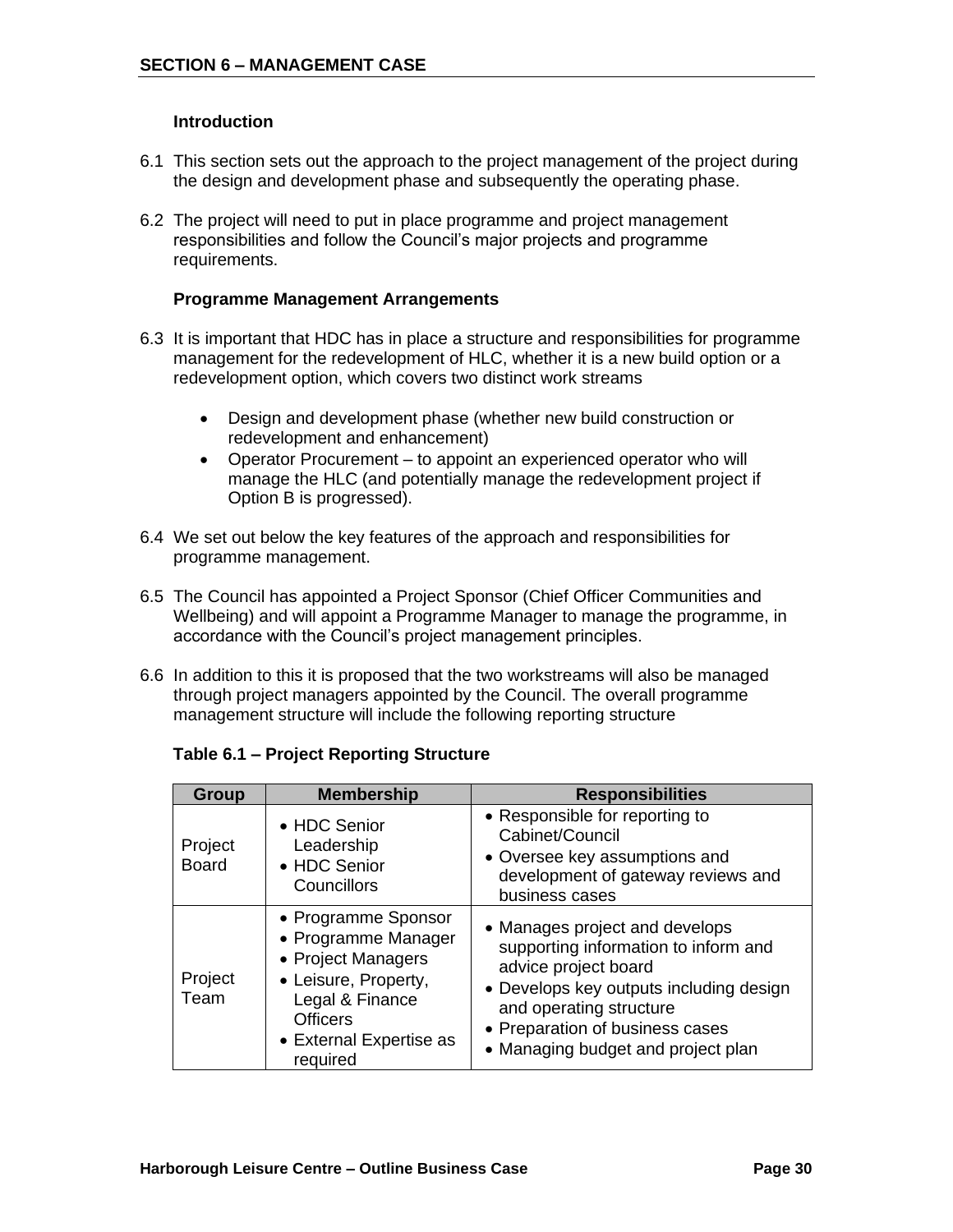6.7 In addition to the reporting above, there will also be the requirement to report to Cabinet and Council at key sign off stages.

#### **Project Plan**

6.8 A detailed project plan will be developed following the agreement to the preferred option and a summary of the key stages and likely timescales are set out below for both workstreams

| <b>Timescale</b>                 | <b>Design Development &amp;</b><br><b>Construction</b>                                                                                              | <b>Operator Procurement</b>                                                                          |  |
|----------------------------------|-----------------------------------------------------------------------------------------------------------------------------------------------------|------------------------------------------------------------------------------------------------------|--|
| Jun 2020                         | Sign off Outline Business Case                                                                                                                      |                                                                                                      |  |
| $Jul - Sep$<br>2020              | Development of Design<br>$\bullet$<br>Feasibility (RIBA Stage 2)<br>Sign off Design Concepts<br><b>External Funding Applications</b><br>if required | <b>Prepare Procurement</b><br>Strategy<br><b>Standard Questionnaire</b><br>Stage - appoint shortlist |  |
| Oct 2020-<br>Feb 2021            | <b>Detailed Design Development</b><br>(RIBA Stage 4)                                                                                                | Tender Stage – seek options<br>$\bullet$<br>from market<br>Market input into design<br>development   |  |
| Feb 2021                         |                                                                                                                                                     | Development and sign off Full Business Case                                                          |  |
| $Feb - May$<br>2021              | <b>Planning Application</b>                                                                                                                         | <b>Final Tender Stage</b><br><b>Appoint Operator</b>                                                 |  |
| <b>Jun 2021</b><br>– May<br>2022 | <b>Construction commences</b>                                                                                                                       | Mobilisation and finalise<br>contract<br>Contract commences (Apr<br>2022)                            |  |
| <b>April 2023</b>                | New Facility Open                                                                                                                                   | Operator takes on new facility                                                                       |  |

#### **Table 6.2 – Outline Project Plan**

6.9 The programme above sets out the headline plan for a new build option, however if the redevelopment option is progressed then the design development and construction will be undertaken through the operator procurement plan. The operator will be responsible for preparing the design and development with the Council overseeing and signing off the approach. As a result of this the timescale is likely to result in a new facility earlier, as illustrated below.